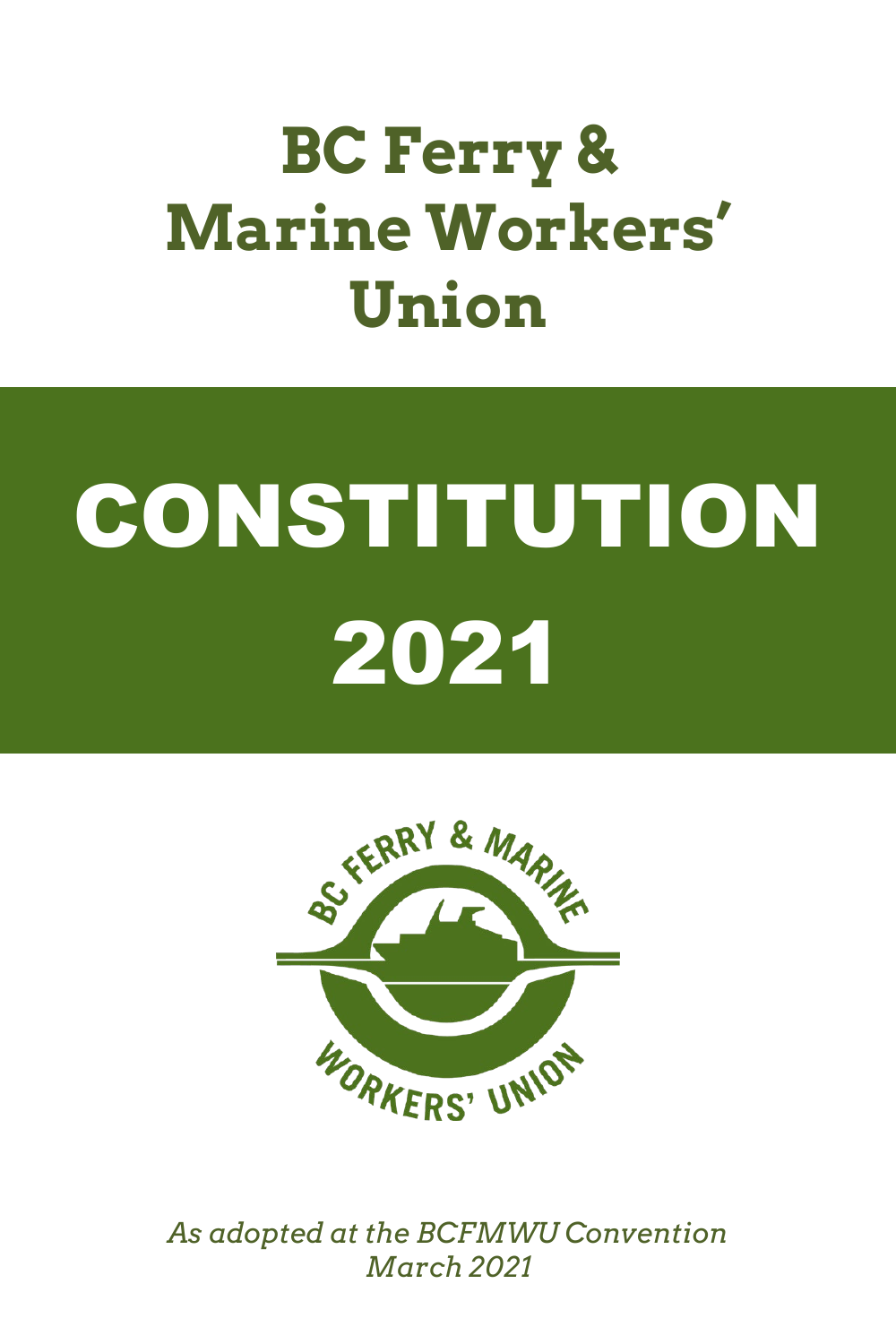# BC Ferry & Marine Workers' Union

# CONSTITUTION & BYLAWS

1511 Stewart Avenue, Nanaimo BC V9S 4E3 Phone: 250.716.3454 or 1.800.663.7009 Fax: 250.716.3455 Website[: www.bcfmwu.com](http://www.bcfmwu.com/)

Email[: mailroom@bcfmwu.com](mailto:%20mailroom@bcfmwu.com)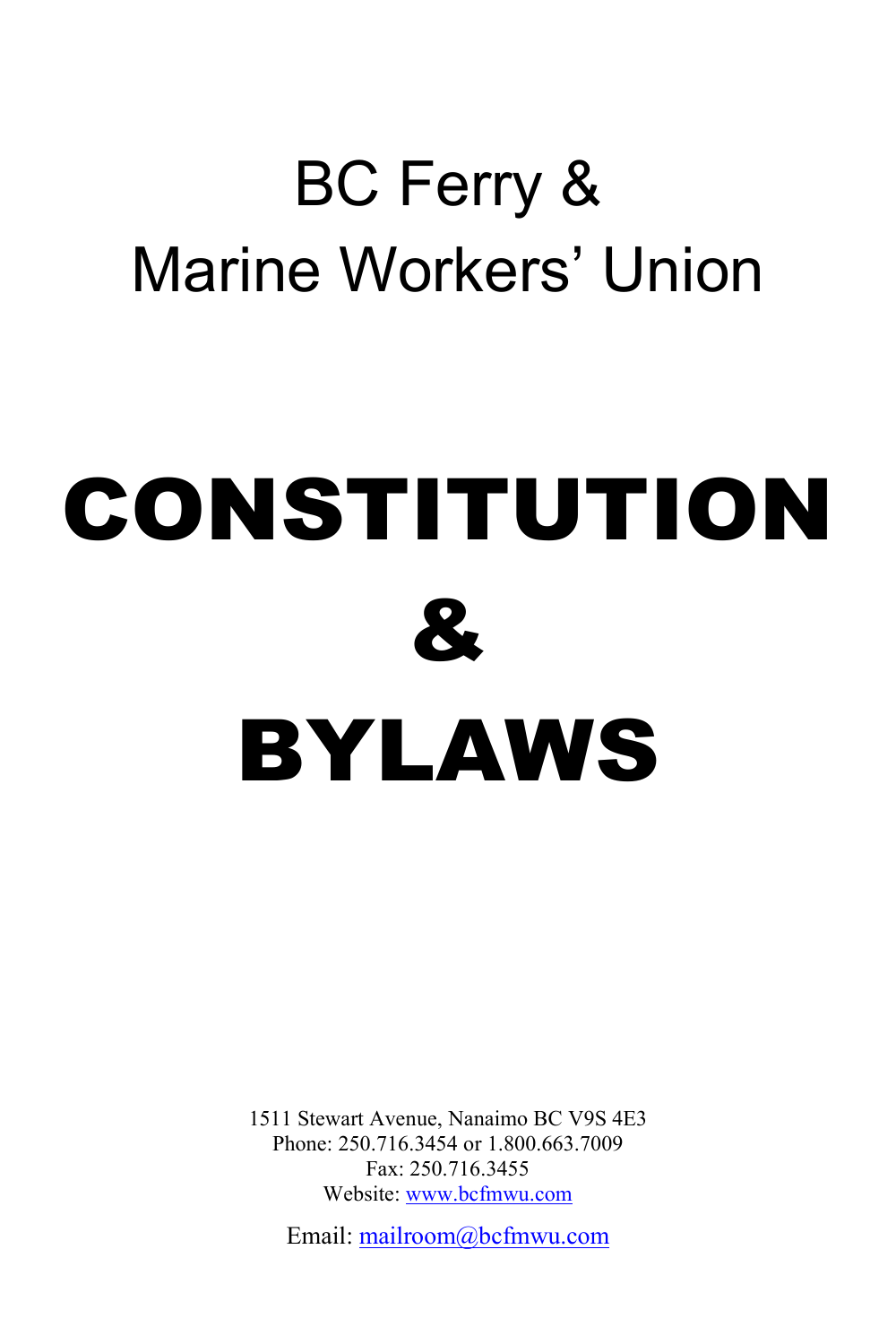# **TABLE OF CONTENTS**

| Section 1 - Affiliation or Disaffiliation with any Organizing Body  |
|---------------------------------------------------------------------|
| <b>Section 2 - Affiliates</b>                                       |
| <b>Section 3 - Time Off to Attend Meetings</b>                      |
| <b>Section 4 - Resolutions</b>                                      |
| <b>Section 5 - Per Capita</b>                                       |
|                                                                     |
| <b>Section 1 - Location</b>                                         |
| <b>Section 2 - Sub-Offices</b>                                      |
| <b>Section 3 - Information Offices</b>                              |
|                                                                     |
| <b>Section 1 - Acquiring Membership</b>                             |
| <b>Section 2 - Membership</b>                                       |
| <b>Section 3 - Membership Maintenance</b>                           |
| <b>Section 4 - Honourary Membership</b>                             |
| Section 5 - Return of Excluded Persons to the Bargaining Unit       |
| ARTICLE 6 - CHARGES, TRIALS, APPEALS AND                            |
|                                                                     |
| <b>Section 1 - Offences</b>                                         |
| <b>Section 2 - Arbiters</b>                                         |
| <b>Section 3 - General Provisions</b>                               |
| <b>Section 4 - Procedure for Laying a Charge</b>                    |
| <b>Section 5 - Processing of Charges</b>                            |
| <b>Section 6 - Trial Process</b>                                    |
| <b>Section 7 - Penalty</b>                                          |
| <b>Section 8 - Appeals</b><br><b>Section 9 - Referrals to NUPGE</b> |
|                                                                     |
|                                                                     |
| <b>Section 1 - Policy Document</b>                                  |
| ARTICLE 8 - CONVENTION AND BARGAINING                               |
|                                                                     |
| <b>Section 1 - Triennial Convention</b>                             |
| <b>Section 2 - Purpose of a Triennial Convention</b>                |
| <b>Section 3 - Special Convention</b>                               |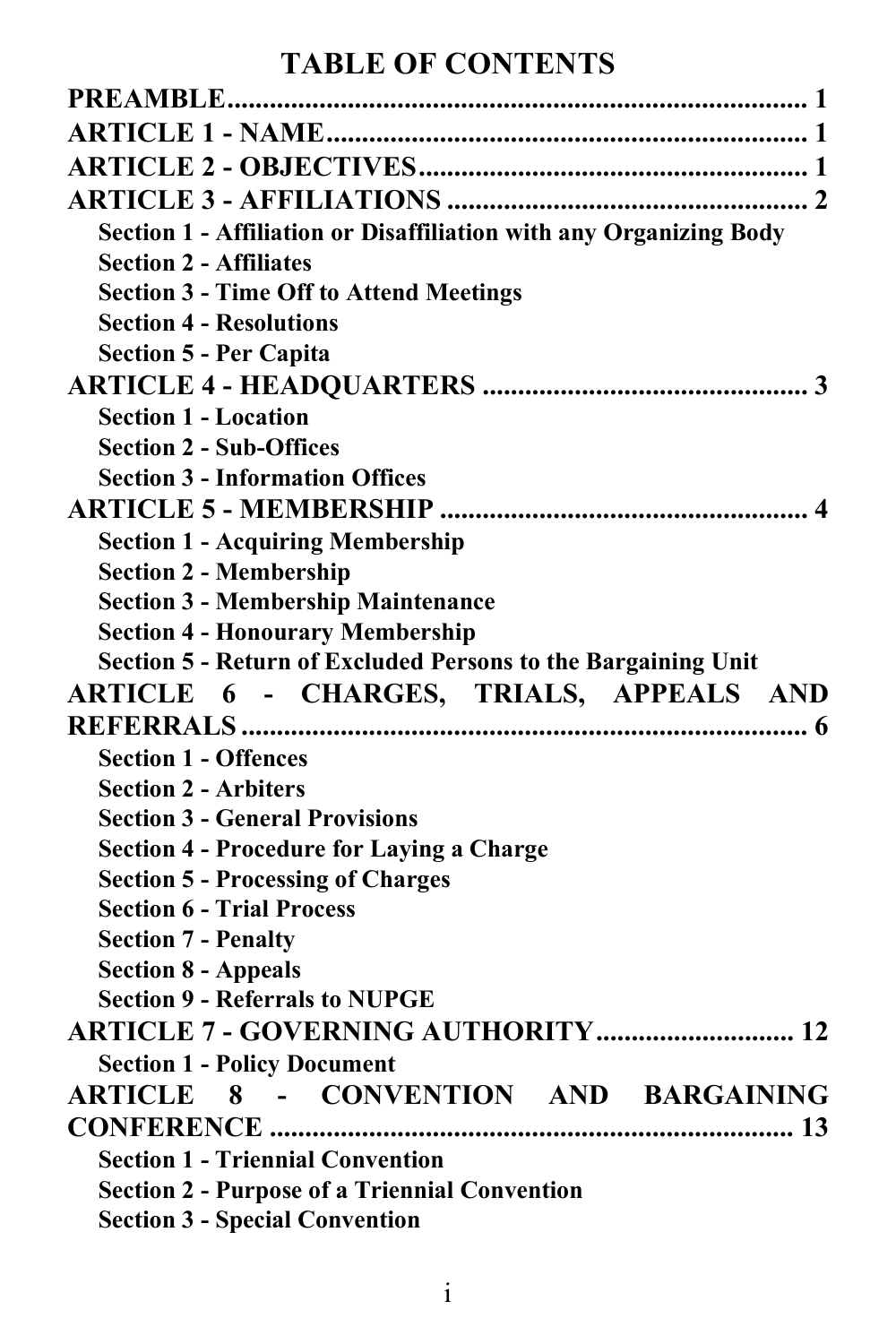| <b>Section 4 - Bargaining Conference</b>                              |  |
|-----------------------------------------------------------------------|--|
| <b>Section 5 - Delegates to Convention and Bargaining Conference</b>  |  |
| <b>Section 6 - Credentials</b>                                        |  |
| <b>Section 7 - Resolutions to Convention or Bargaining Conference</b> |  |
| <b>Section 8 - Order of Business</b>                                  |  |
| <b>Section 9 - Errors and Omissions</b>                               |  |
| <b>ARTICLE 9 - PROVINCIAL EXECUTIVE  17</b>                           |  |
| <b>Section 1 - Governing Authority of the Union</b>                   |  |
| <b>Section 2 - Terms of Office</b>                                    |  |
| <b>Section 3 - Structure</b>                                          |  |
| <b>Section 4 - Recall of a Provincial Executive Member</b>            |  |
| <b>Section 5 - Meetings</b>                                           |  |
| <b>Section 6 - Training</b>                                           |  |
| <b>Section 7 - Vacancies</b>                                          |  |
| <b>Section 8 - President, Provincial Executive Officer</b>            |  |
| Section 9 - 1st Vice President, Provincial Executive Officer          |  |
| Section 10 - Secretary-Treasurer, Provincial Executive Officer        |  |
|                                                                       |  |
| <b>Section 1 - Establishment</b>                                      |  |
| <b>Section 2 - Component Representation on Committees</b>             |  |
| <b>Section 3 - Duties</b>                                             |  |
| <b>Section 4 - Finance Committee</b>                                  |  |
| <b>Section 5 - Constitutional Resolutions Committee</b>               |  |
| <b>Section 6 - Bargaining Resolutions Committee</b>                   |  |
| <b>Section 7 - Occupational Health and Safety Committee</b>           |  |
| <b>Section 8 - Balloting Committee</b>                                |  |
| <b>Section 9 - Standing Bargaining Committee</b>                      |  |
| <b>Section 10 - Central Negotiating Committee</b>                     |  |
| <b>Section 11 - Grievance Appeal Process</b>                          |  |
|                                                                       |  |
| <b>Section 1 - Ships' Officers' Component</b>                         |  |
| <b>Section 2 - Deas Dock Component</b>                                |  |
|                                                                       |  |
| <b>Section 1 - Composition</b>                                        |  |
| <b>Section 2 - Duties of Trustees</b>                                 |  |
| <b>ARTICLE 13 - RETURNING OFFICER AND ASSISTANT</b>                   |  |
|                                                                       |  |
| <b>Section 1 - Returning Officer</b>                                  |  |
| <b>Section 2 - Assistant Returning Officer</b>                        |  |
|                                                                       |  |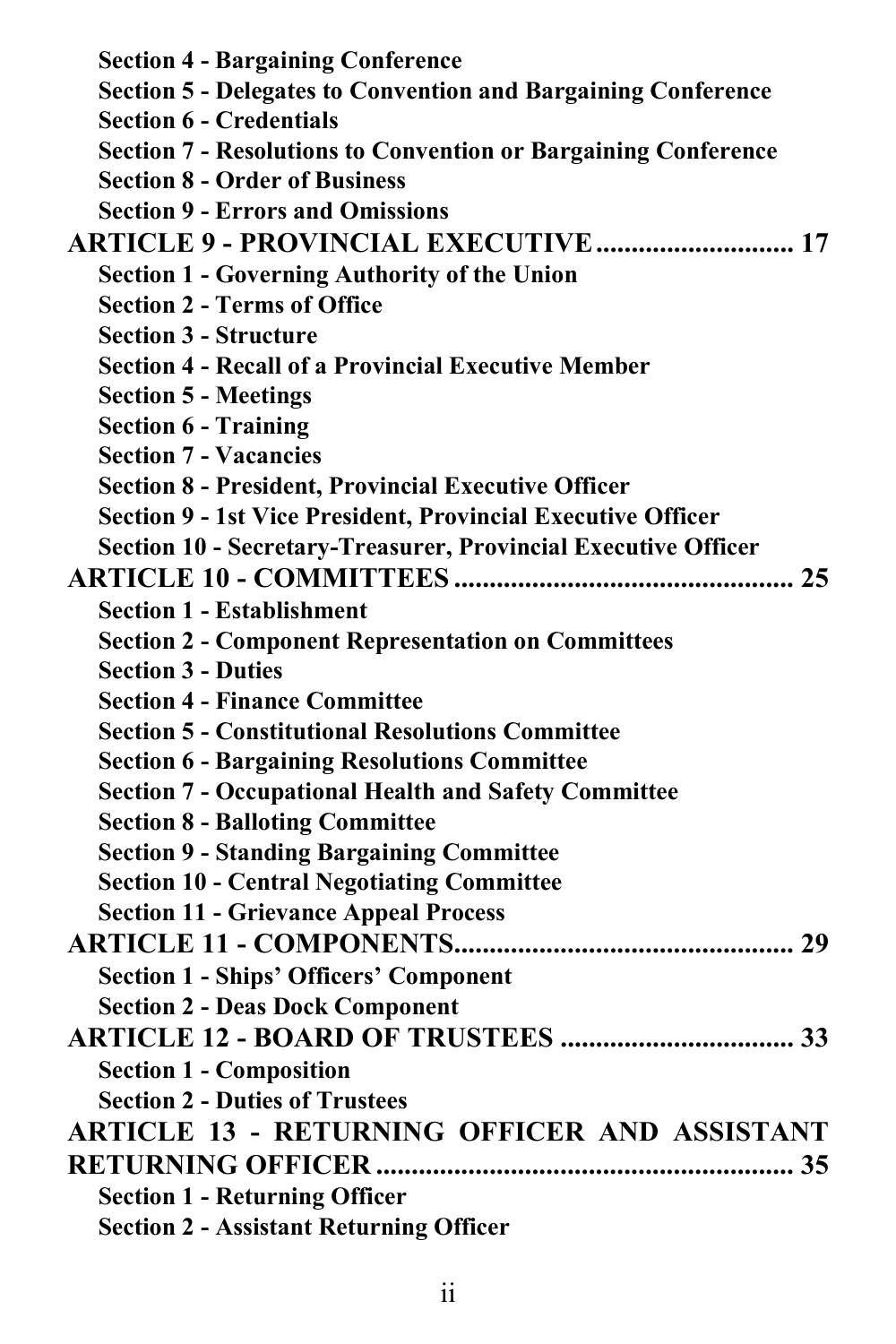| <b>ARTICLE 14 - ELECTION OF UNION OFFICERS  36</b>                       |
|--------------------------------------------------------------------------|
| <b>Section 1 - Nomination Procedure</b>                                  |
| <b>Section 2 - Nomination of Provincial Executive</b>                    |
| <b>Section 3 - Election of Provincial Executive</b>                      |
| <b>Section 4 - Election of Board of Trustees</b>                         |
| <b>Section 5 - Election of Returning Officer and Assistant Returning</b> |
| <b>Officer</b>                                                           |
| <b>Section 6 - Election of Delegates to Convention and Bargaining</b>    |
| Conference                                                               |
| <b>Section 7 - Election of Site Safety Worker Representatives</b>        |
|                                                                          |
| <b>Section 1 - Standard Procedures Applied to all Union Elections</b>    |
| <b>Section 2 - Scrutineers</b>                                           |
| <b>Section 3 - Election Procedure for Convention</b>                     |
| <b>Section 4 - Procedure for Referendum Ballots</b>                      |
| <b>Section 5 - Procedure for Conducting the Ballot</b>                   |
| <b>Section 6 - Ratification Procedure</b>                                |
| <b>Section 7 - Counting the Ballots</b>                                  |
| <b>Section 8 - Electronic Balloting</b>                                  |
| <b>Section 9 - Report to the Provincial Executive</b>                    |
| <b>Section 10 - Holding Ballots After Vote</b>                           |
| <b>Section 11 - Procedure for Elections and Balloting Committee</b>      |
|                                                                          |
| <b>Section 1 - Definitions</b>                                           |
| <b>Section 2 - Purpose</b>                                               |
| Section 3 - Responsibilities of the Local                                |
| <b>Section 4 - Terms of Office</b>                                       |
| <b>Section 5 - Structure</b>                                             |
| <b>Section 6 - Union Leave Days</b>                                      |
| <b>Section 7 - Forming New Locals</b>                                    |
| <b>Section 8 - Locals and Jurisdiction</b>                               |
| <b>Section 9 - Membership</b>                                            |
| <b>Section 10 - Bylaws</b>                                               |
| <b>Section 11 - Recall</b>                                               |
| <b>Section 12 - Vacancies</b>                                            |
| <b>Section 13 - Duties of Local Presidents</b>                           |
| <b>Section 14 - Duties of Local 1st Vice Presidents</b>                  |
| <b>Section 15 - Duties of Local Recording Secretary-Treasurers</b>       |
| <b>Section 16 - Member Education</b>                                     |
| <b>Section 17 - Local Committees</b>                                     |
|                                                                          |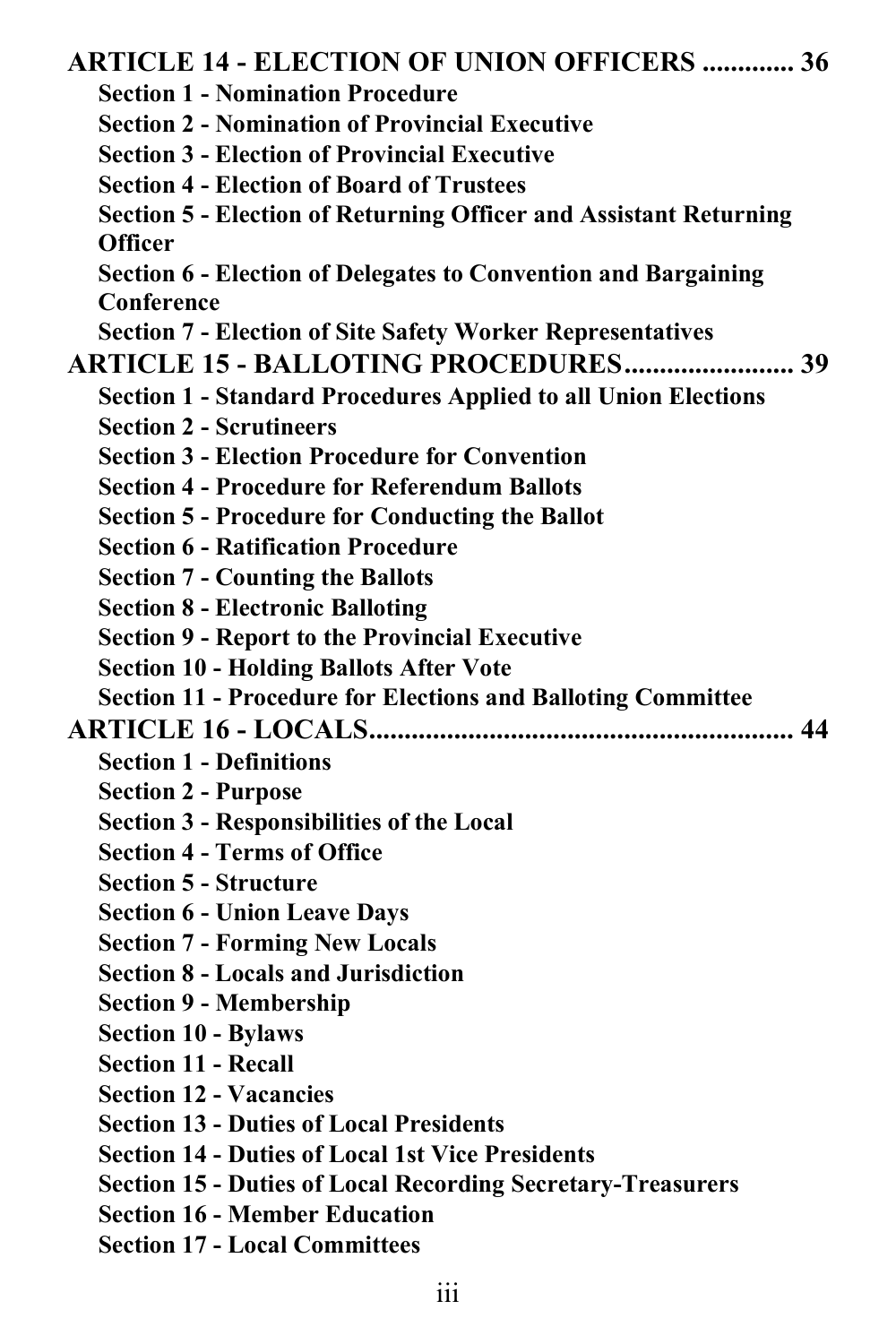| <b>Section 18 - Delegates to Trade and Labour Councils</b> |  |
|------------------------------------------------------------|--|
|                                                            |  |
| <b>Section 1 - Shop Steward Elections</b>                  |  |
| <b>Section 2 - Shop Steward Responsibilities</b>           |  |
| <b>Section 3 - Shop Steward Training</b>                   |  |
|                                                            |  |
| <b>Section 1 - Office Agreements</b>                       |  |
|                                                            |  |
| <b>Section 1 - Deposits</b>                                |  |
| <b>Section 2 - Union Bonds and Securities</b>              |  |
| <b>Section 3 - Union Dues</b>                              |  |
| <b>Section 4 - Initiation Fees</b>                         |  |
| <b>Section 5 - Assessments</b>                             |  |
| <b>Section 6 - Financial Guide</b>                         |  |
| <b>Section 7 - Cheques</b>                                 |  |
| <b>Section 8 - Signatories</b>                             |  |
| <b>Section 9 - Bonding</b>                                 |  |
| <b>Section 10 - Safety Deposit Box</b>                     |  |
| <b>Section 11 - Union Property</b>                         |  |
| <b>Section 12 - Fiscal Year</b>                            |  |
| <b>Section 13 - Union Books and Accounts</b>               |  |
| <b>Section 14 - Wages and Benefits</b>                     |  |
| <b>ARTICLE 20 - UNION FINANCIAL POLICY  53</b>             |  |
| <b>Section 1 - Donations</b>                               |  |
| <b>Section 2 - Grant in Aid of Strike Assistance</b>       |  |
| <b>Section 3 - Assistance to Membership</b>                |  |
| <b>Section 4 - Financial Assistance to Locals</b>          |  |
| <b>ARTICLE 21 - AMENDMENTS TO THE CONSTITUTION 54</b>      |  |
|                                                            |  |
|                                                            |  |
| <b>ARTICLE 24 - PROCEDURE AT MEETINGS  57</b>              |  |
| <b>Section 1 - Rules of Procedure</b>                      |  |
| <b>Section 2 - Non-Smoking Meetings</b>                    |  |
|                                                            |  |
|                                                            |  |
|                                                            |  |
| APPENDIX "D" - HONOURARY MEMBERS 61                        |  |
|                                                            |  |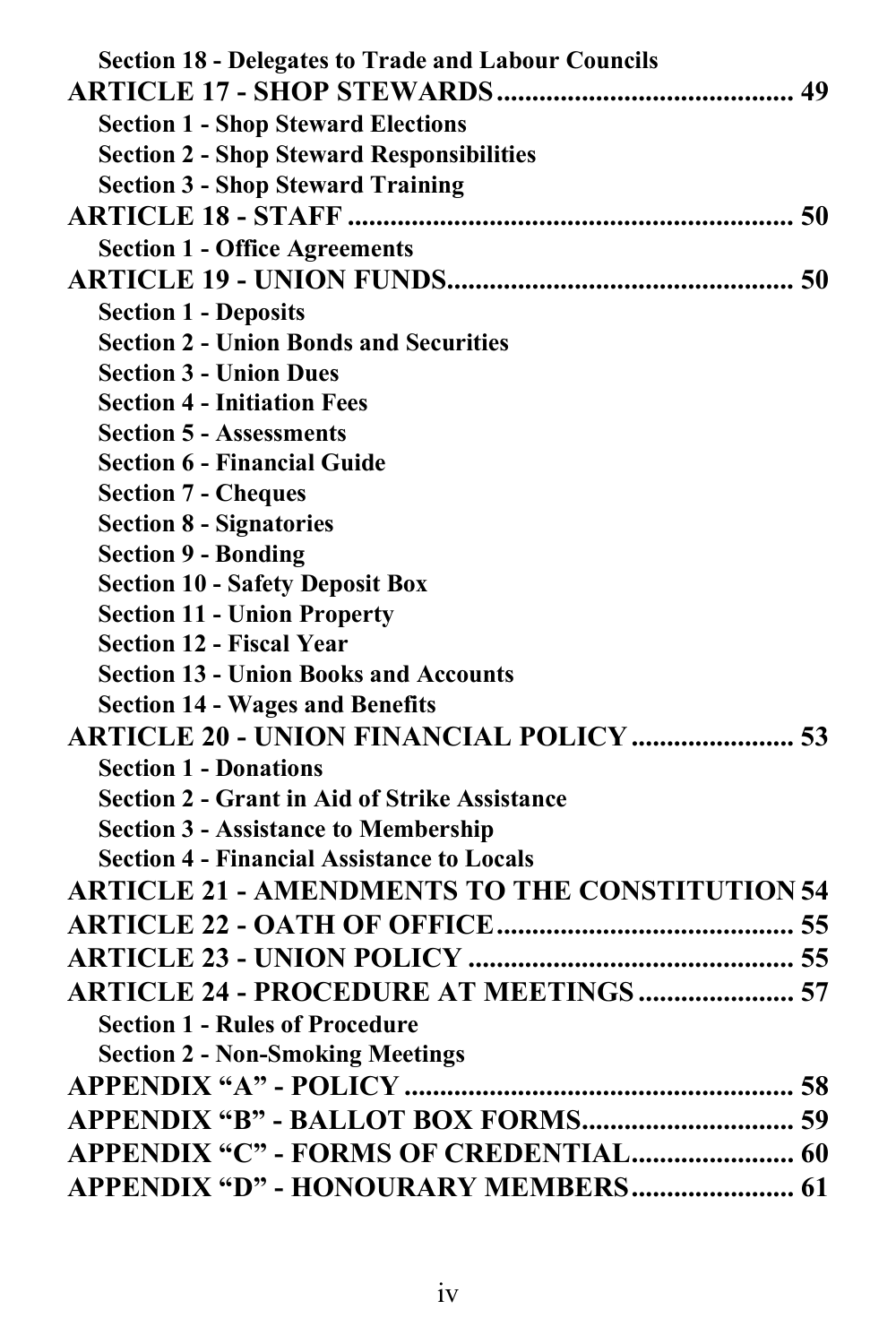# **PREAMBLE**

<span id="page-6-0"></span>This Union is found trusting the inherent right of the worker to join together in expressing a collective will to secure economic, political and social justice, equity and freedom, within our communities and nation.

These principles are kept secure by a united will brought through membership in this organization.

The pursuit of these principles recognizes the dignity of the worker, the precepts of democratic process, human rights, fairness, tolerance and civil liberty of the individual.

Participation in the affairs of the labour movement, from the individual to the international, ultimately secures the autonomy of this Union.

# **ARTICLE 1 - NAME**

<span id="page-6-1"></span>This organization is known as BC Ferry & Marine Workers' Union and is referred to as the "Union." The terms "Ferry Worker" and "BCFMWU" are recognized shortened forms of the official name.

# **ARTICLE 2 - OBJECTIVES**

<span id="page-6-2"></span>The objectives of the Union shall be:

- (a) To unite all workers eligible for membership, including all employees of ferries operating within the jurisdiction of the legislature of British Columbia, in a democratic organization acting on their behalf;
- (b) To seek, through the process of collective bargaining, the best possible wage standards and improvements in the conditions of employment for these workers and to represent members in protecting and maintaining their rights under the Collective Agreement;
- (c) To act as the representative of the membership in making representations to all levels of government for the purposes of safeguarding, improving and protecting the economic and social welfare of the membership, to the public it serves and the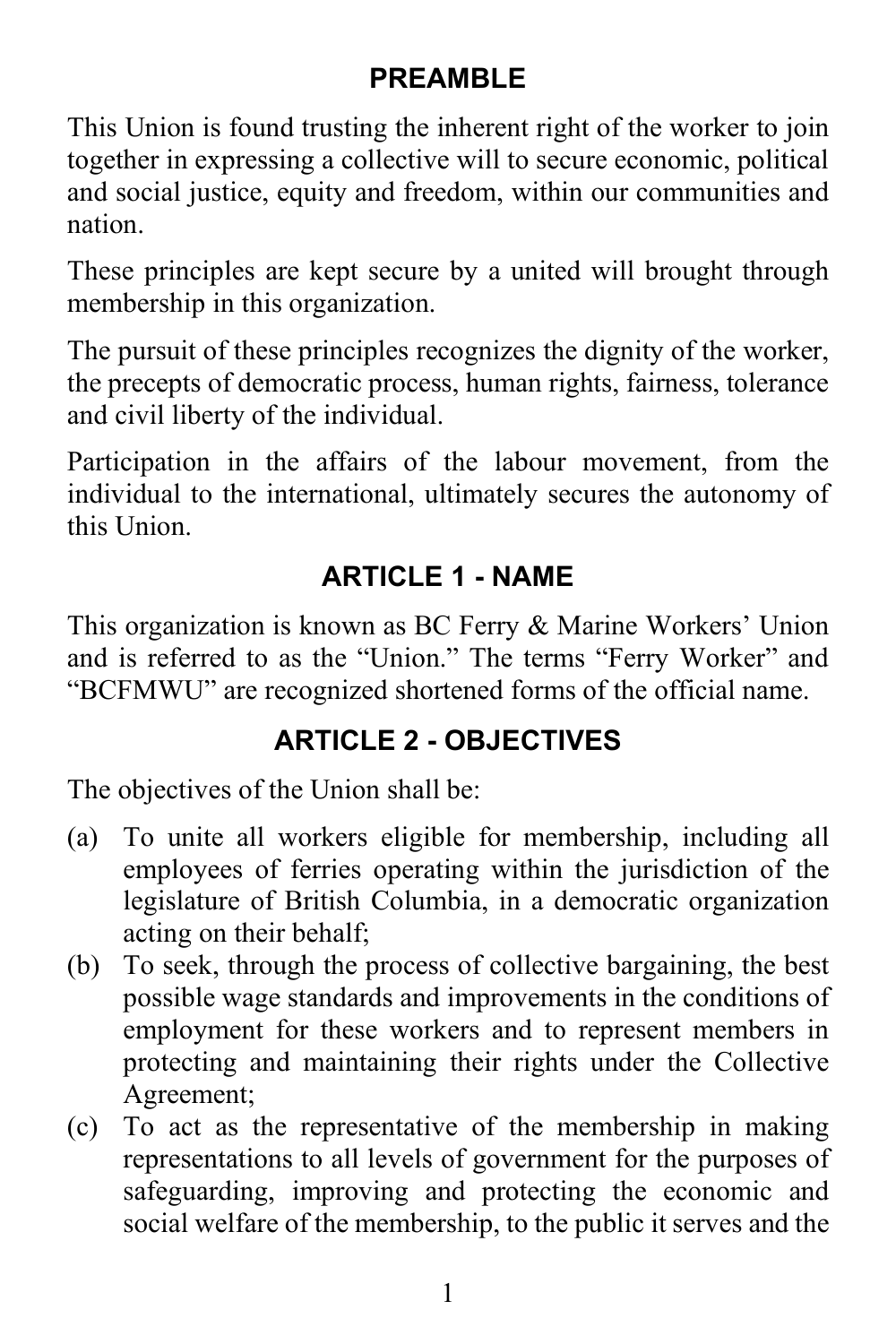people of the Province;

- (d) To support the principles of the Human Rights Code of British Columbia;
- (e) To assist the dependants of deceased members to obtain all benefits, salary claims of all monies due, insurance and/or pensions and any claims that could be recovered by WCB or by legal recourse;
- (f) To protect members' rights by opposing any government policy that is detrimental to the good and welfare of the membership, including essential services legislation, privatization and any wage controls;
- (g) To achieve industrial democracy with equal representation on the Board of Directors of British Columbia Ferry Services Inc. for Union appointees;
- (h) To establish free child day care for all individuals. This Union supports the right of all individuals to free day care for their children; and
- (i) To engage in educational, legislative, political, civic, social, welfare, community and other activities to safeguard and promote economic and social benefits and justice for all workers, unionized and non-unionized.

# **ARTICLE 3 - AFFILIATIONS**

#### <span id="page-7-1"></span><span id="page-7-0"></span>**Section 1 - Affiliation or Disaffiliation with any Organizing Body**

- (a) The Union may affiliate or disaffiliate to such organizations as directed by Convention or by a majority vote of the members on a referendum ballot.
- (b) The Provincial Executive shall be empowered to approve the affiliation or disaffiliation to the BC Ferry & Marine Workers' Union of any organization.

# <span id="page-7-2"></span>**Section 2 - Affiliates**

(a) The Union shall be an affiliate of the BC General Employees' Union, hereinafter referred to as the "BCGEU." The Provincial Executive shall have the authority to enter into and to modify an agreement with the BCGEU regarding the terms of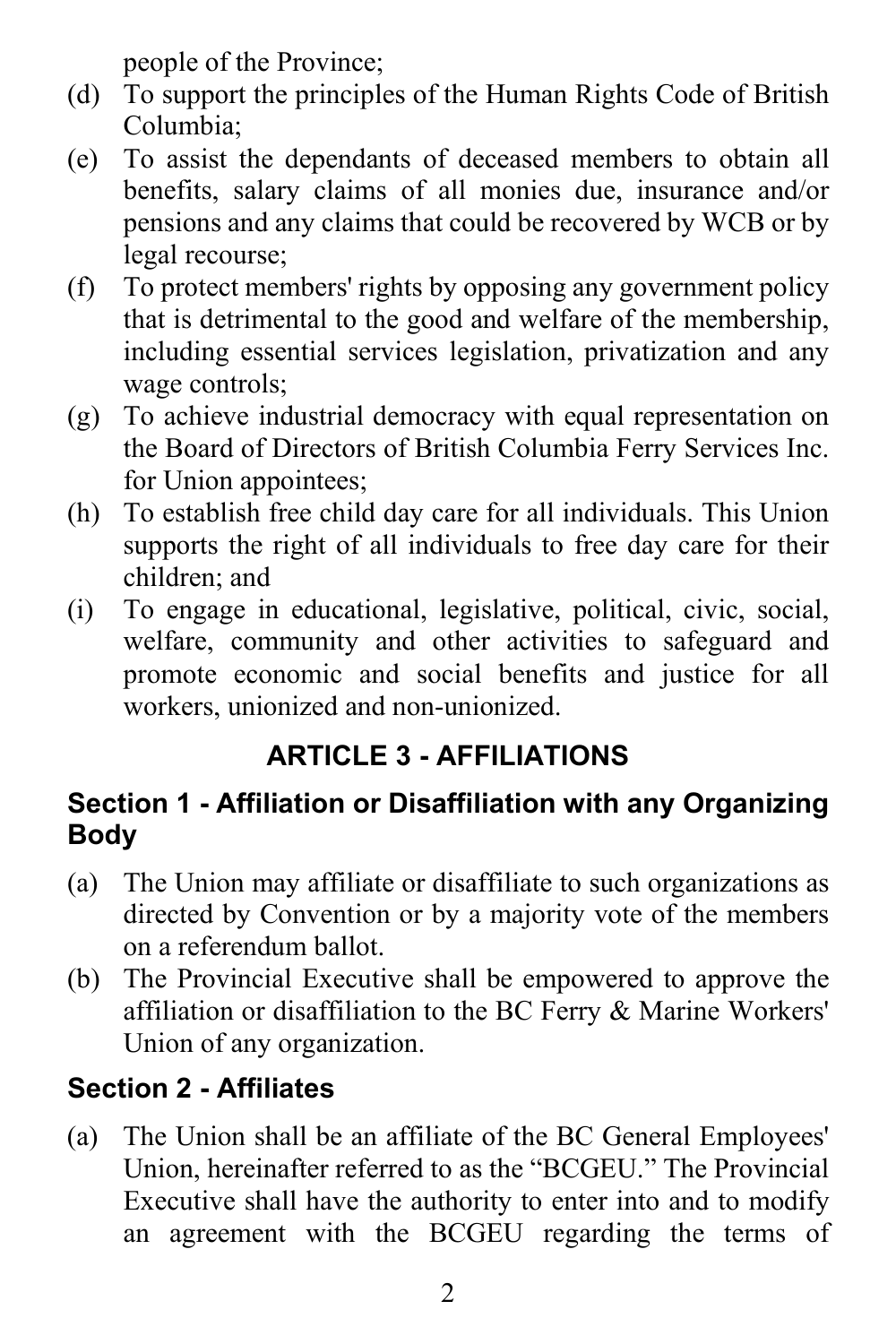affiliation or to take such other action as directed by resolution of Convention or approved by referendum.

- (b) The Union shall be an affiliate of the Canadian Labour Congress ("CLC"), the National Union of Provincial Government Employees ("NUPGE") and the BC Federation of Labour ("BCFED"). The Provincial Executive shall endeavour to ensure that delegates are sent to the respective conventions.
- (c) The Union shall be an affiliate of the Pacific Coast Maritime Council.
- (d) Locals of the Union shall affiliate or disaffiliate to local or regional labour councils where labour councils are established, as directed by the Provincial Executive.
- (e) The Union shall affiliate to the BC Union Label Trades Council.
- (f) The Union shall affiliate to the International Transport Workers' Federation ("ITF").

# <span id="page-8-0"></span>**Section 3 - Time Off to Attend Meetings**

Time off for Provincial Executive delegates to attend meetings of the affiliates shall be paid for by the Union.

#### <span id="page-8-1"></span>**Section 4 - Resolutions**

The Provincial Executive will, where appropriate, submit resolutions to the Convention of an affiliate.

#### <span id="page-8-2"></span>**Section 5 – Per Capita**

The Provincial Executive must approve the amount of per capita paid by the BC Ferry & Marine Workers' Union to any labour organization.

The Union shall pay a per capita affiliation fee to those organizations to which it is affiliated, in accordance with the Constitutions of those organizations.

# **ARTICLE 4 - HEADQUARTERS**

# <span id="page-8-4"></span><span id="page-8-3"></span>**Section 1 - Location**

The headquarters of the Union shall be 1511 Stewart Avenue, Nanaimo, British Columbia, or at such other address as determined by a two-thirds (2/3) vote of the Provincial Executive.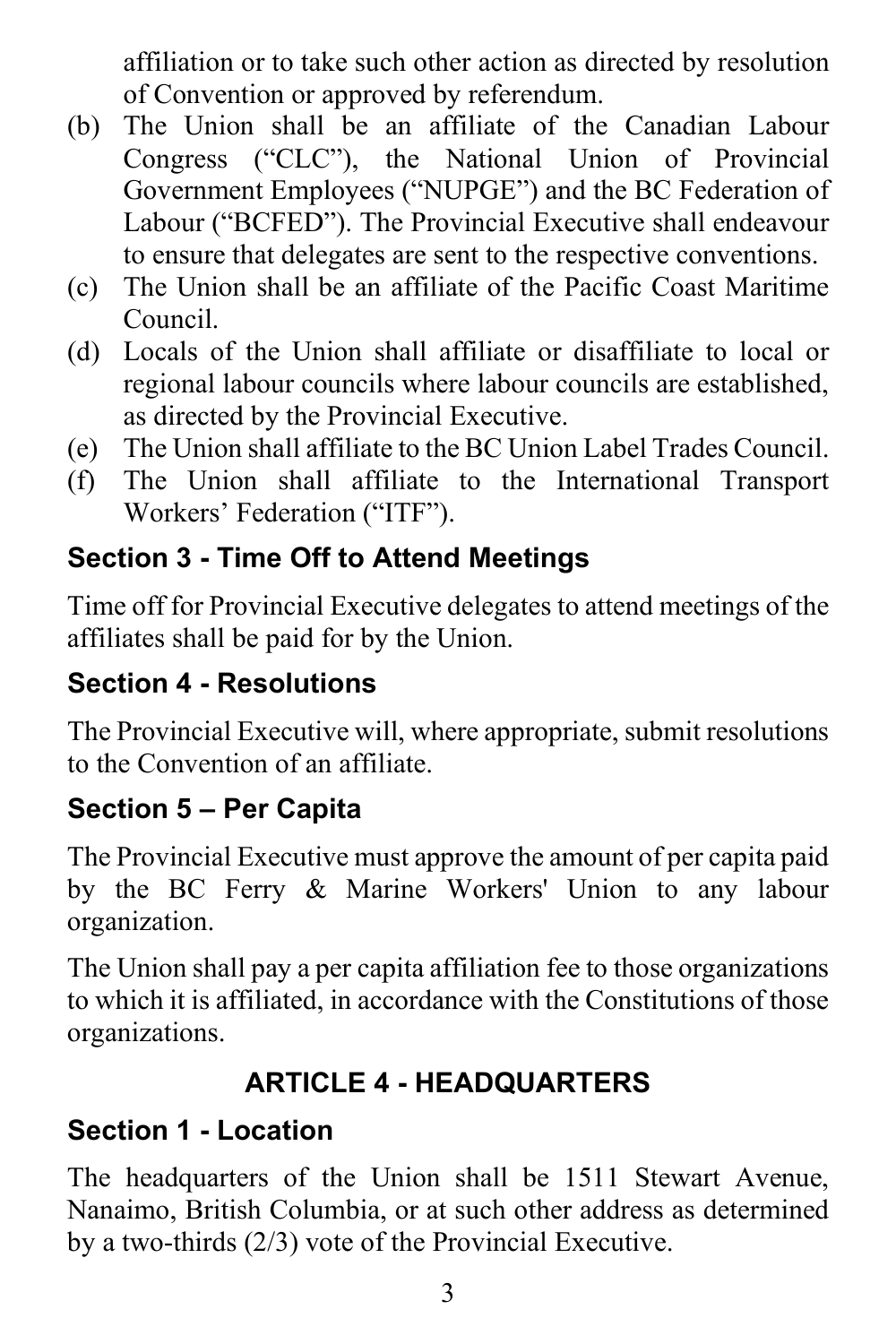# <span id="page-9-0"></span>**Section 2 - Sub-Offices**

The Provincial Executive shall have the authority to establish Union sub-offices, as required, to service membership.

# <span id="page-9-1"></span>**Section 3 - Information Offices**

The Union endorses the concept of an "information office" at the Local level for the purpose of conveying current information, regarding Ferry Workers and labour in general, to the membership.

# **ARTICLE 5 - MEMBERSHIP**

# <span id="page-9-3"></span><span id="page-9-2"></span>**Section 1 - Acquiring Membership**

- (a) Any person who is employed in the marine or ferry industry or a related industry or in any industry for whom the Union has, or seeks to acquire, the collective bargaining rights or is employed in a position where the Union may represent them as a collective bargaining agent, shall be eligible for membership in the Union.
- (b) The membership fee shall be waived upon submission of a transfer certificate or withdrawal certificate.
- (c) Membership, by affiliation to the BC Ferry & Marine Workers' Union, may be approved in accordance with Article 3, Section 1(b).
- (d) The Union will pursue the inclusion in the Bargaining Unit of all employees of BC Ferry Services in all divisions who do not meet the test for exclusion, where possible.

# <span id="page-9-4"></span>**Section 2 - Membership**

- (a) A member in good standing shall be a fully paid-up member, subject to sub-paragraph (b) below.
- (b) A member on long-term disability or parental leave shall not be required to pay dues and shall be considered a member in good standing.
- (c) All members shall be responsible for notifying the Union Office of a change in their point of assembly.

# <span id="page-9-5"></span>**Section 3 - Membership Maintenance**

(a) Members applying for a leave of absence without pay from the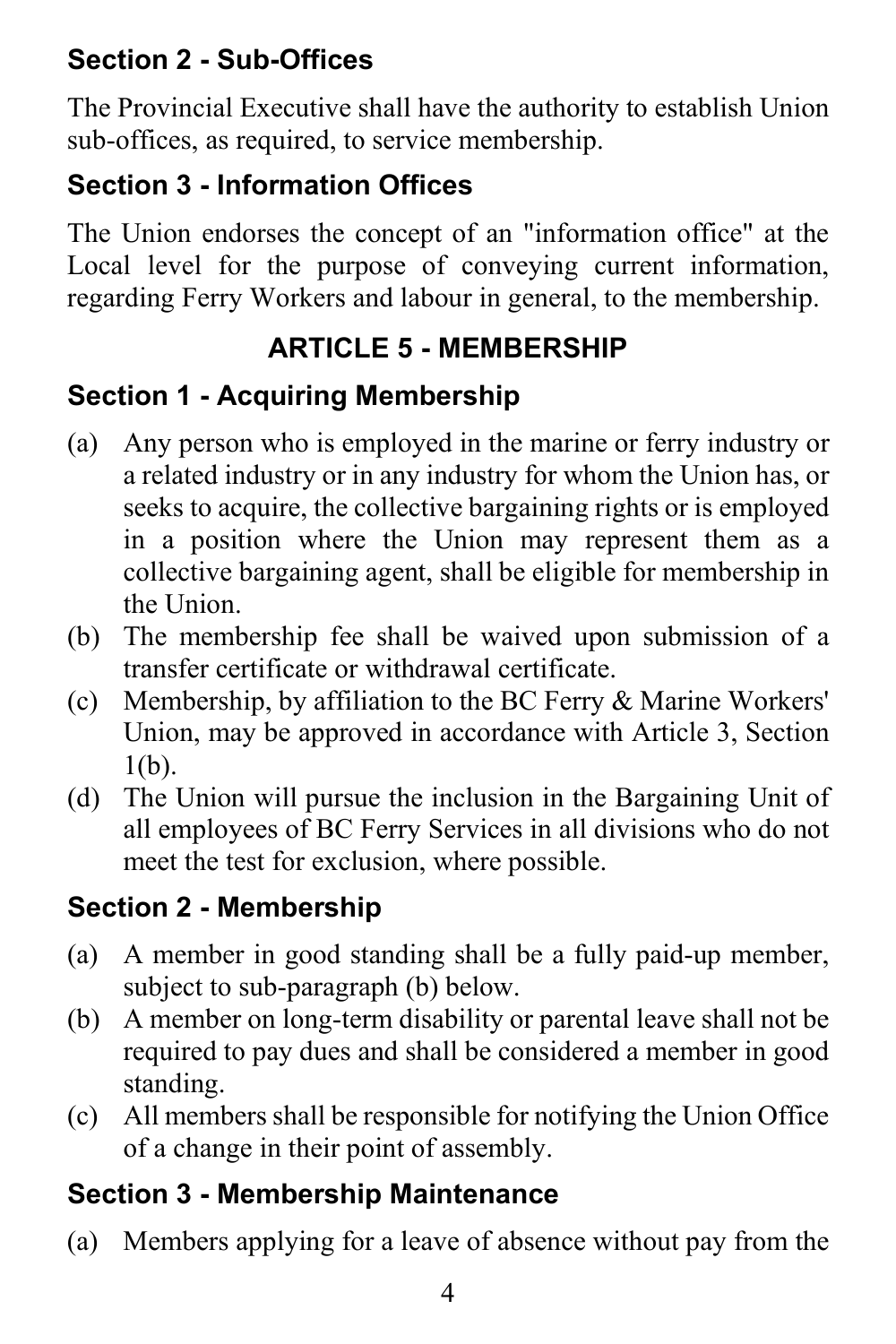Employer, of more than thirty (30) days, may obtain a withdrawal card and upon returning the card, shall be considered members in good standing.

- (b) Members who have obtained withdrawal cards shall have no voice, no vote and shall not be eligible to be elected, to serve as an officer of the Union, committee members or delegates to Conventions.
- (c) Members on leaves of absence without pay longer than thirty (30) days who continue to pay union dues as formerly assessed shall be considered to be members in good standing. Dues shall be submitted directly to the Union Office.
- (d) Members on leave of absence without pay, who do not conform to the provisions of subsections (a) or (c) above, will not be considered to be members in good standing.

# <span id="page-10-0"></span>**Section 4 - Honourary Membership**

- (a) All nominations from Locals, Components and Provincial Executive dealing with honourary membership must be submitted to the Union's Resolutions Committee one hundred twenty (120) days prior to Convention date.
- (b) The Resolutions Committee must investigate the records of all nominees and make recommendations to the Provincial Executive.
- (c) The Provincial Executive will consider all recommendations and inform the Local or Component of the decisions.
- (d) In order to assist Locals and Components in making nominations for this, the highest honour the Union can bestow, Convention has approved the following criteria to be used in making nominations:
	- i. The individual must have held membership in the BCFMWU for at least ten (10) years.
	- ii. The individual must have served on the Negotiating, Convention and/or Standing Committees of the Union.
	- iii. The individual must have been a delegate to the Union's Convention on at least three (3) occasions.
	- iv. The individual must have been a delegate to the BC General Employees' Union Convention and/or BC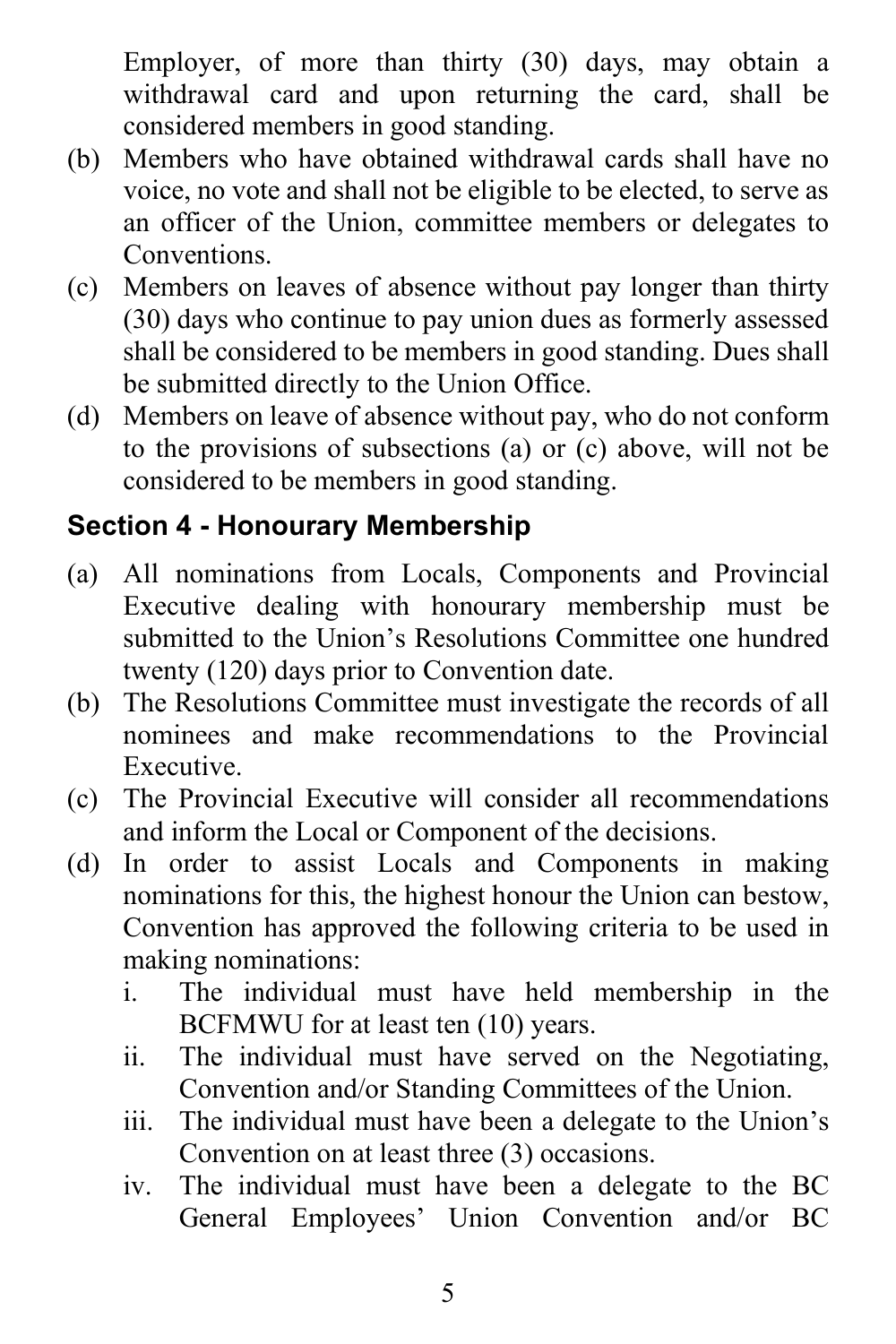Federation of Labour Convention on one (1) or more occasions.

- v. The individual must have held office on the Provincial Executive, Component Executive or Local Executive for at least one (1) term.
- vi. The individual must have been a shop steward for at least six (6) years.
- vii. The individual must be strongly recommended by the Local or Component of which they are a member.
- (e) The candidate for life membership should meet four (4) of the seven (7) preceding points before consideration and nomination is made for honourary membership.
- (f) Honourary members may speak on matters relating to the welfare of the Union, but shall not have the right to vote nor be eligible to be elected or serve as an officer, committee member, or a delegate to a convention or bargaining conference.
- (g) Honourary members will be invited to the Gala Dinner and provided hotel and costs (as per the BCFMWU Financial Guide) for the night of the Gala Dinner only.

#### <span id="page-11-0"></span>**Section 5 - Return of Excluded Persons to the Bargaining Unit**

(a) An excluded person returning to the bargaining unit shall be considered to be a member in good standing upon payment of a lump sum to the Union equivalent to two percent (2%) of their monthly salary while excluded, to a maximum of five (5) years excluded time.

# **ARTICLE 6 - CHARGES, TRIALS, APPEALS AND REFERRALS**

#### <span id="page-11-2"></span><span id="page-11-1"></span>**Section 1 - Offences**

- (a) Members may be reprimanded, fined, suspended or expelled by the Union in the manner provided in this Constitution for any of the following acts:
	- i. Willfully violating sections of the Union's Constitution, Bylaws or Policy not considered below;
	- ii. Obtaining membership through fraudulent means or by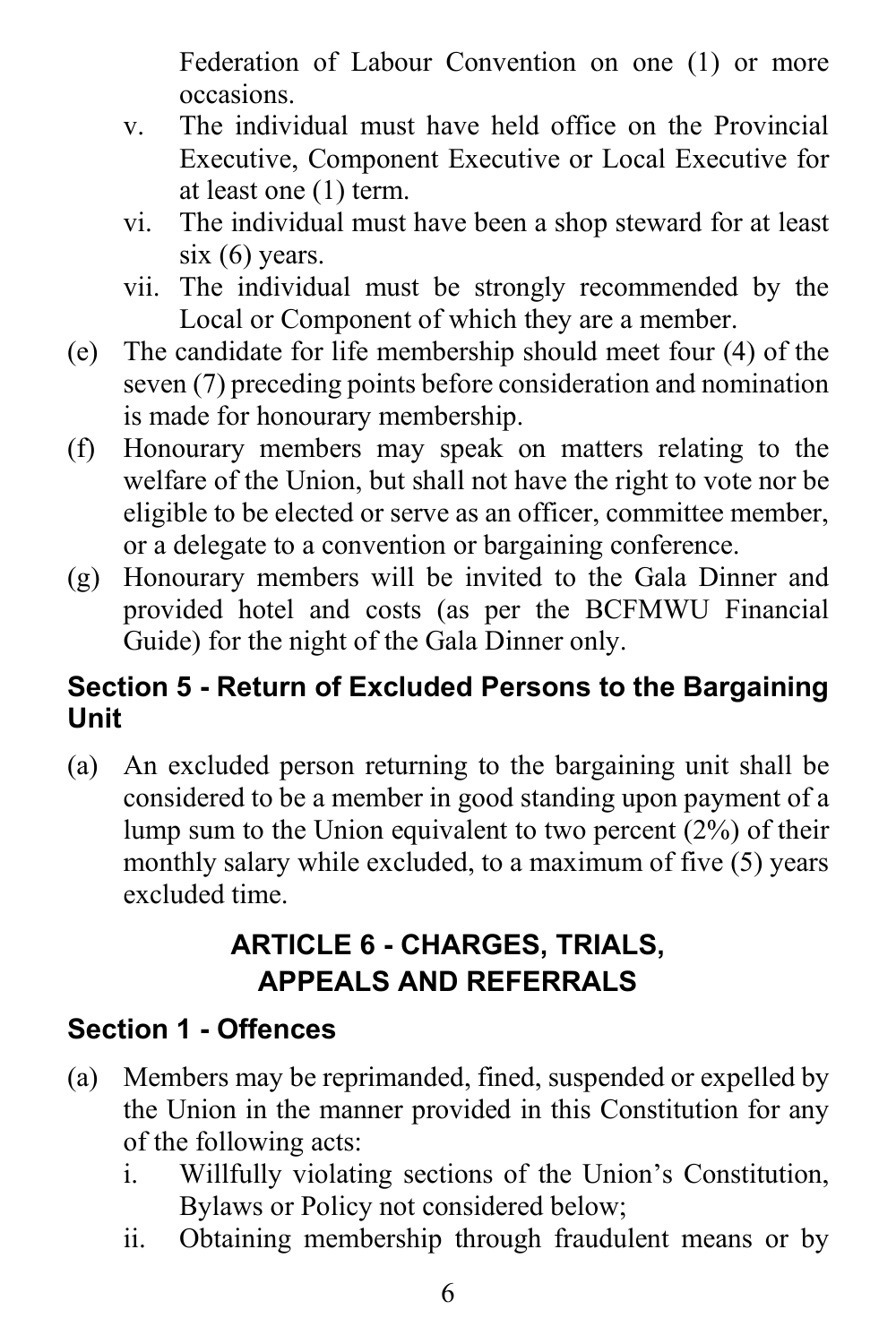misrepresentation;

- iii. Instituting any action, suit or proceeding in any court or before any administrative body against the Union or any Union Officer without first exhausting all remedies provided for in the Constitution;
- iv. Advocating or soliciting membership in another union or attempting to transfer the affiliation of any group within the bargaining unit from the jurisdiction of the Union;
- v. Fraudulently receiving or misappropriating money or property of the Union;
- vi. Using, without authority, the name of the Union for soliciting funds or advertising;
- vii. Providing personal information about any Union members to any third party, without the consent of the President or Provincial Executive;
- viii. Wrongfully interfering with any Officer or any accredited Representative of the Union in the discharge of their duties;
- ix. Circulating reports designed or calculated to injure or weaken the Union;
- x. Disobeying or willfully failing to comply with any decision or order of the Union;
- xi. Refusing to participate in picket duty;
- xii. Violating the Code of Conduct while representing the Union and/or attending a Union function;
- xiii. Willfully violating the terms of the Collective Agreement as to wages, hours, benefits or working conditions or ordering or coercing any other member to work in violation of the terms of the Collective Agreement;
- xiv. Sitting in any elected or appointed position of the BCFMWU and simultaneously forming or causing to be formed, a body intended to or capable of competing with the BCFMWU for the right to represent BCFMWU members. A breach of this provision shall constitute just cause for removing a member from all Union representative activity and any of their elected and/or appointed posts;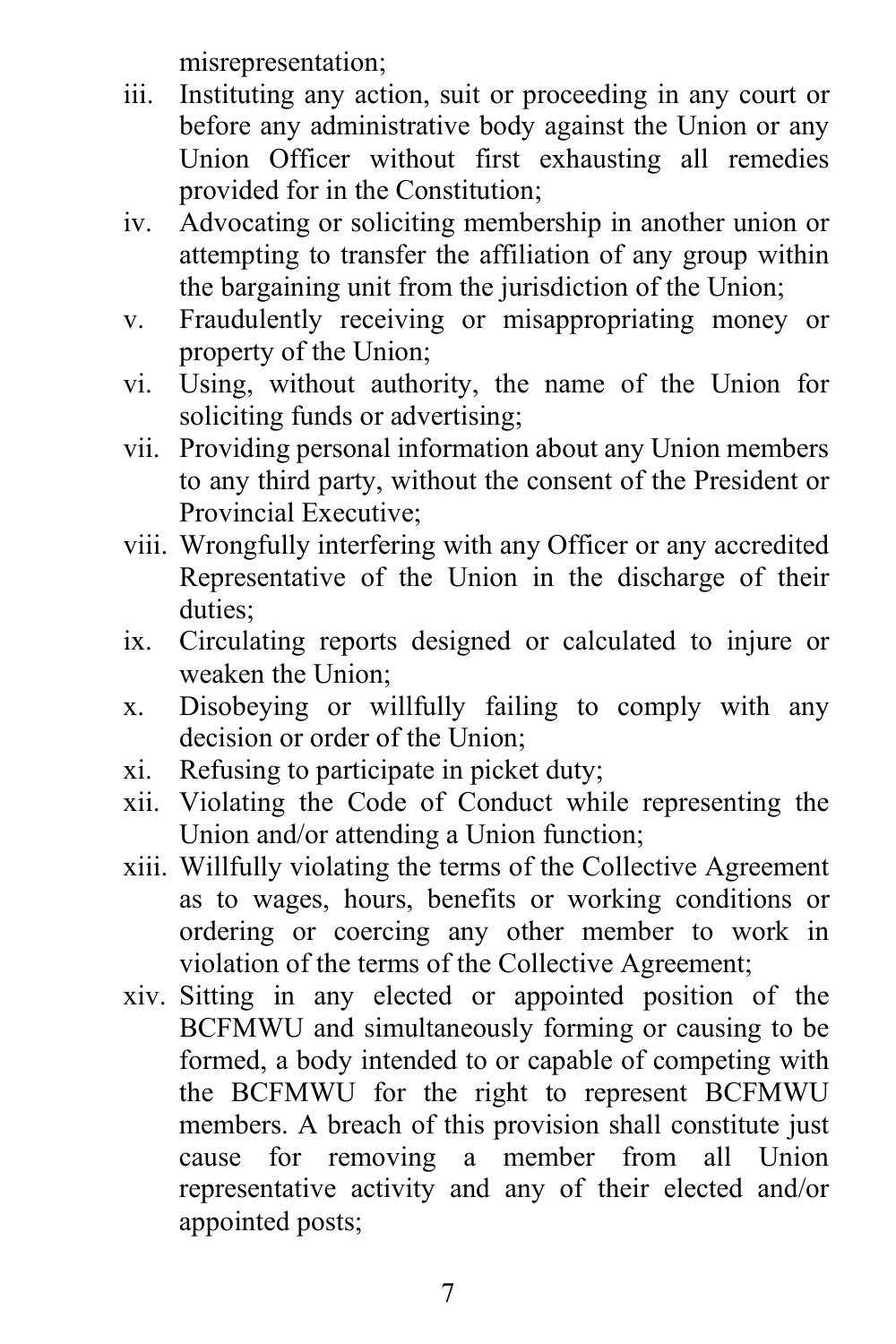- xv. Sitting in any elected or appointed position of the BCFMWU and simultaneously sitting in an appointed or elected position on any body intended to or capable of competing with the BCFMWU for the right to represent BCFMWU members. A breach of this provision shall constitute just cause for removing a member from all Union representative activity and any elected and/or appointed posts;
- xvi. Refusing to pay to the Union any properly established dues or assessments, or any other valid financial obligations;
- xvii. Crossing or working behind a picket line or during a work stoppage when under no legal duty to do so, without proper Union authorization;
- xviii. Engaging in acts which tend to hinder the execution of a properly recognized and authorized labour dispute conducted by the Union;
	- xix. Laying frivolous, vexatious or repeated unfounded charges against any member of the Union; or
	- xx. Maliciously, falsely or otherwise defaming an Officer or member of the Union.
- (b) Notwithstanding any of the above, no Union Official or member can be disciplined under this Article for complying with a legal obligation that is in conflict with this Constitution.

#### <span id="page-13-0"></span>**Section 2 - Arbiters**

- (a) The Provincial Executive will keep current a roster of five arbiters composed of labour lawyers and/or labour arbitrators.
- (b) Arbiters will be appointed to the roster for a five-year term, by way of a decision of the Provincial Executive.
- (c) Arbiters may only be removed from the roster, prior to the expiry of their term, by way of a two-thirds (2/3) vote of the Provincial Executive.
- (d) When an arbiter is required to make a decision under this Constitution, the Union shall appoint the next arbiter from the roster under subparagraph (a), following the most recently retained individual, subject to their reasonable availability.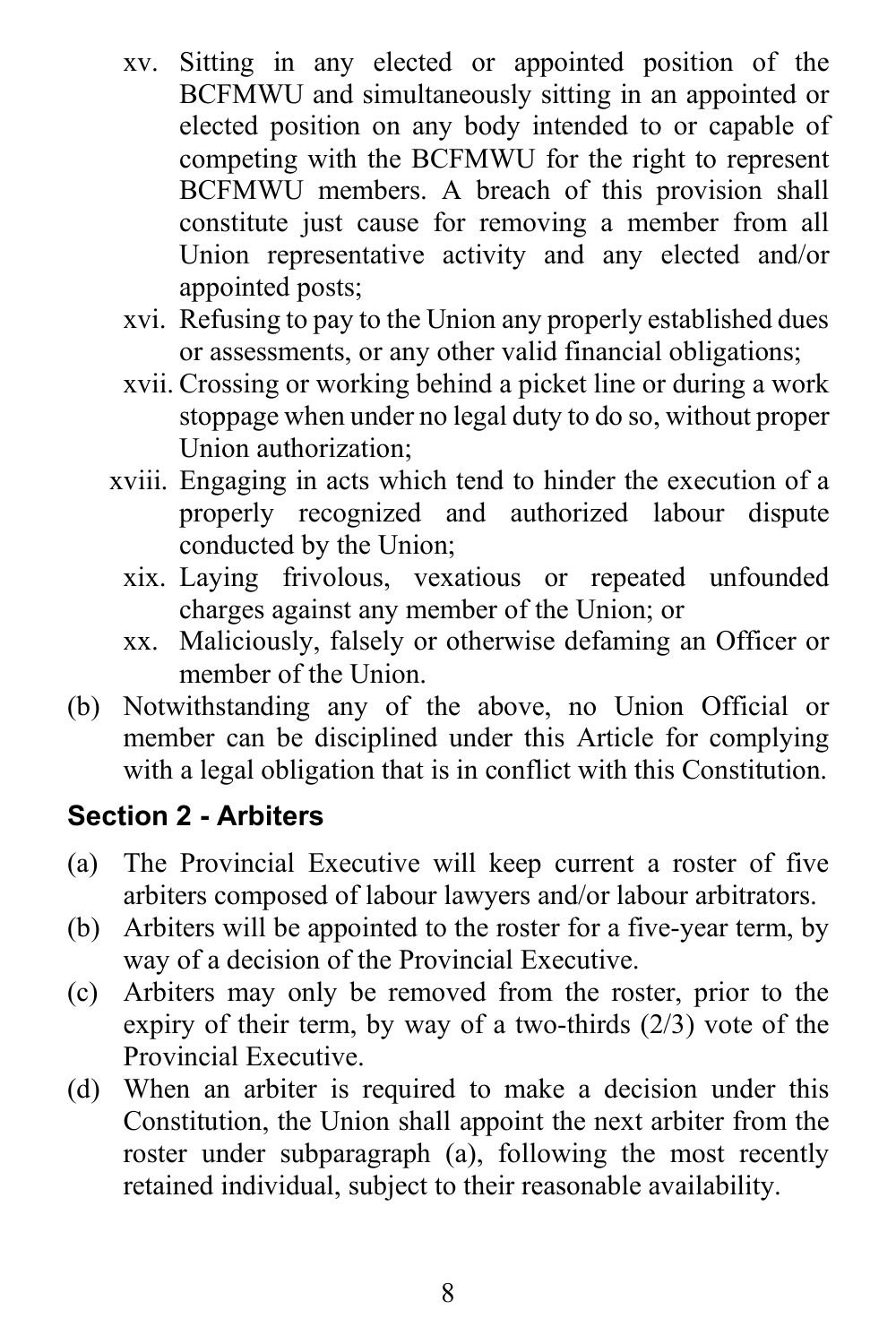# <span id="page-14-0"></span>**Section 3 – General Provisions**

- (a) When charges are laid against an elected official, the Provincial Executive may suspend the respondent from office and appoint a substitute until their case is resolved. Such suspension does not imply pre-judgement of the case.
- (b) Any person who is a party to a proceeding under this Article, and is responsible for any part of the administration of this Article, must recuse themselves from any and all administrative responsibilities with respect to the proceeding in question.
- (c) In addition to any penalty resulting from a trial of the matter, a member who is caught working behind a picket line without proper Union authorization shall be summarily fined up to two thousand dollars (\$2,000.00) but not less than one thousand dollars (\$1,000.00) per offense. These fines may be disputed by written appeal to the Provincial Executive per Section 8 (b) through (d).

# <span id="page-14-1"></span>**Section 4 – Procedure for Laying a Charge**

- (a) Any charge shall:
	- i. Be in writing;
	- ii. Be duly signed by complainant;
	- iii. State in a specific and clear manner the facts giving rise to the charge so as to allow the respondent to enter a full and complete defense;
	- iv. Identify the specific Articles of the Constitution, Bylaws or Policy allegedly being violated.
- (b) A charge must be filed with the President, Provincial Executive Officer within sixty (60) days of knowledge of the event giving rise to the charge. If the President is named in the charges, the charges may be filed with another Provincial Executive Officer. If all Provincial Executive Officers are named in the charges, the matter will be referred directly to an arbiter.
- (c) A party who fails to provide the required information may be permitted to re-file the charges in their proper form. Where such allowance is made, the timeline under paragraph (b) continues to apply.
- (d) If an individual believes charges have been laid against them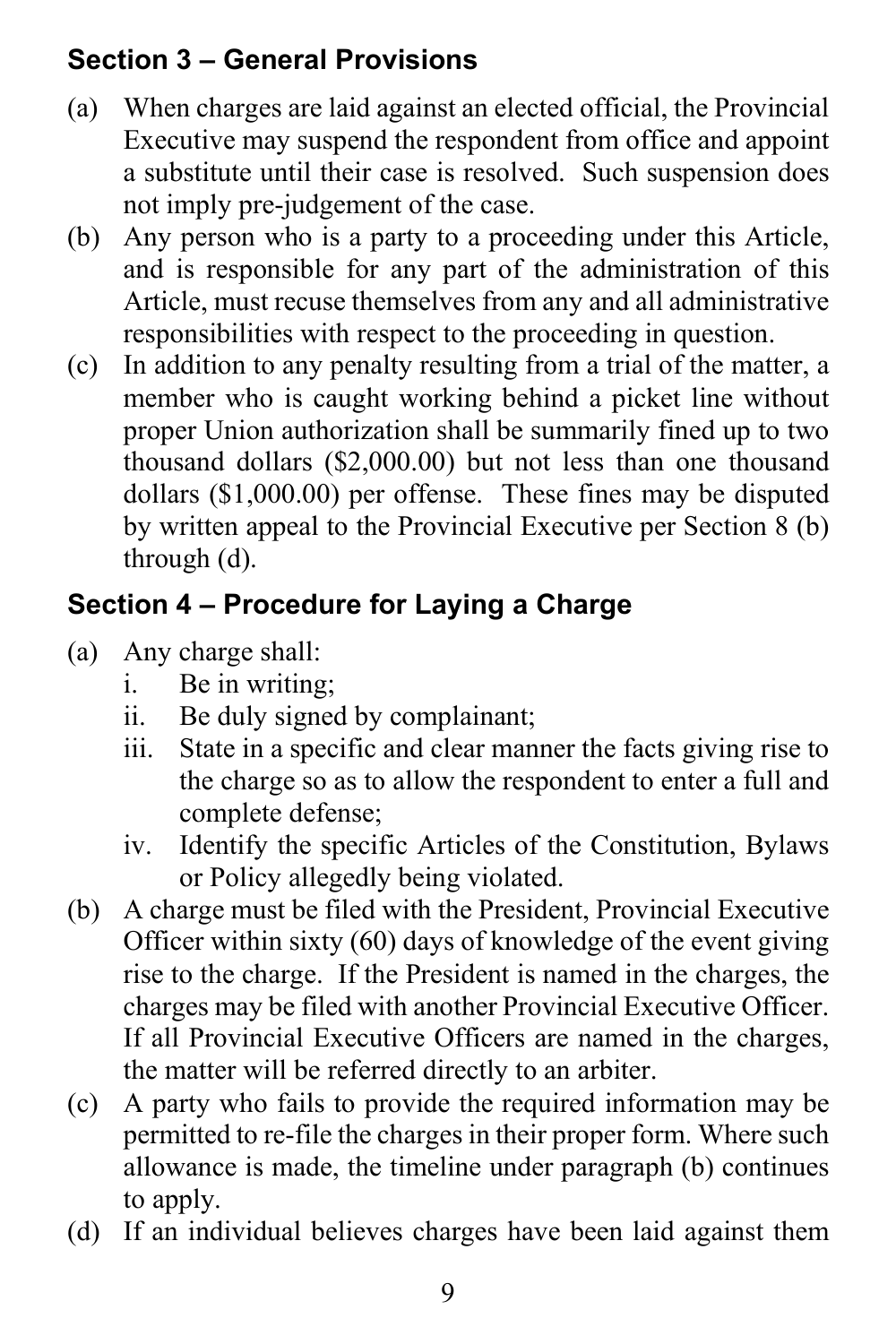for frivolous and/or vexatious reasons, they must provide notice of their intention to bring counter charges, pursuant to Article  $6(1)(a)(xix)$ , at least ten (10) business days prior to the trial of the charges brought against them.

#### <span id="page-15-0"></span>**Section 5 – Processing of Charges**

Prima Facie Case (or First Sight Case)

- (a) Upon receipt of filed charges, the three senior Provincial Executive Officers shall determine whether the charges disclose a first sight breach of the Union's Constitution & Bylaws. A first sight case is established where the allegations, if proven, would constitute a violation of the Constitution, bylaws, or Policy. If the panel finds there is no first sight breach, the charges will be dismissed without a hearing. The panel may consider whether the charges were laid for frivolous or vexatious reasons, and may provide its opinion in its decision. Such opinion is not a final determination and will not constitute cause for discipline without a hearing into the matter. Should there be no successful appeal, this decision shall be reported to the Provincial Executive.
- (b) If any of the Officers listed in (a) are in a position of conflict with respect to the determination under paragraph (a), their position will be filled by the next most senior Provincial Executive Officer not named in the charges.
- (c) Should the charges name three or more Provincial Executive Officers, the first sight determination will be referred directly to an arbiter, whose decision shall be final. The costs of such referral, not inclusive of any appeals, shall be borne by the Union.
- (d) Decisions under paragraphs (a) and (b) must be communicated to the complainant and respondent within fifteen (15) days of being made.
- (e) A decision under paragraphs (a) and (b) may be appealed to the next arbiter from the roster in Section 2 of this Article. A party seeking to appeal a decision under paragraphs (a) and (b) must give notice of its intention to the President, Provincial Executive Officer, in writing, within thirty (30) days of the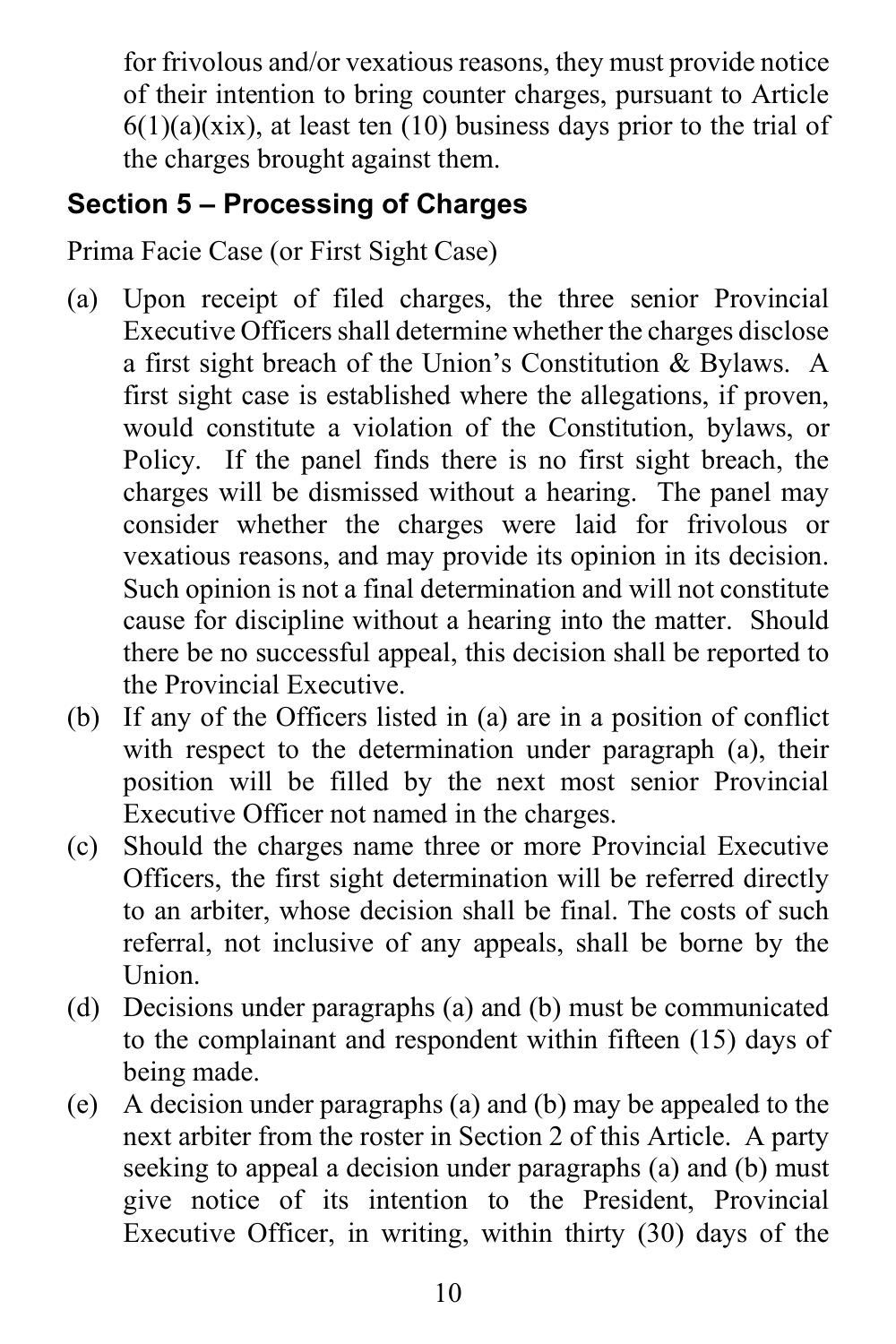decision being appealed. The President will refer the matter to the arbiter.

(f) If the arbiter dismisses the appeal, this decision and the costs of the appeal shall be reported to the Provincial Executive who may charge back any portion of those costs to the appellant.

# <span id="page-16-0"></span>**Section 6 – Trial Process**

- (a) The arbiter will have the power and discretion to determine all procedures for the hearing, provided such discretion is exercised in a way that respects the parties' right to natural justice, pursuant to Section 10 of the Labour Relations Code.
- (b) The arbiter shall consider and rule on any counter charges laid per Article  $6(1)(a)(xix)$  for the hearing.

#### <span id="page-16-1"></span>**Section 7 – Penalty**

- (a) Should the arbiter uphold the charge, they may:
	- i. Recoup any or all cost of the hearing on behalf of the Union;
	- ii. Impose a fine;
	- iii. Suspend the respondent's good standing;
	- iv. Remove the respondent from elected office;
	- v. Expel the respondent from the Union; and/or
	- vi. Impose any disciplinary measure they deem just and equitable in view of all circumstances.
- (b) Should the arbiter dismiss the charges and find they were laid for frivolous and/or vexatious reasons, contrary to Article  $6(1)(a)(xix)$ , the complainant shall be charged back all costs associated with the hearing including, but not limited to, the arbiter's reasonable costs and disbursements, and any rentals of equipment and/or space for the conduct of the hearing. This shall be in addition to any penalty imposed on them for breaching this Constitution.

# <span id="page-16-2"></span>**Section 8 – Appeals**

- (a) The respondent or complainant may appeal a decision of the arbiter to the Provincial Executive.
- (b) The appeal shall be initiated through a written notice to the President, filed within thirty (30) days of the decision rendered.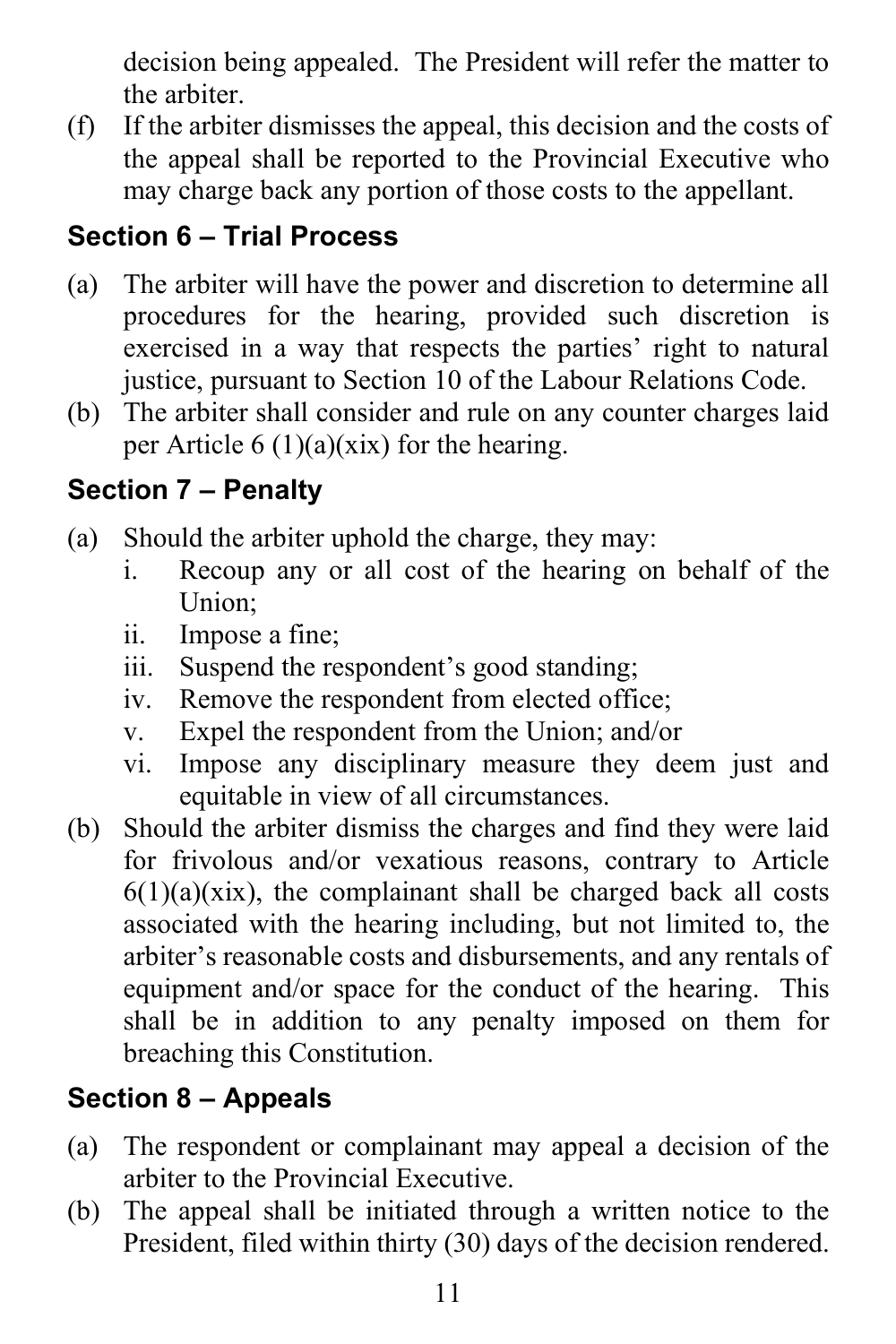- (c) The notice of appeal shall include:
	- i. A copy of the decision which is the object of the appeal;
	- ii. A short summary of the reasons for the appeal;
	- iii. The remedy sought.
- (d) A successful appeal under this section requires a two-thirds (2/3) vote of the Provincial Executive, whereby the matter shall be referred to an arbiter per Section 2 and proceed per Sections 6 and 7. Their decision shall be considered final.

# <span id="page-17-0"></span>**Section 9 – Referrals to NUPGE**

Where specifically authorized by this Constitution, an individual will use the following process:

- i. The person making the referral will forward the matter to the National Union of Public and General Employees ("NUPGE"), which will investigate, produce a report containing the results of its investigation and any recommendations for further action, and provide that report to the Trustees and Provincial Executive Officers.
- ii. The person making the referral will report back to the membership the results of the investigation under subsection (i) of this provision.
- iii. NUPGE may take any temporary action it deems necessary to ensure the good and welfare of the Union.
- iv. NUPGE shall remain seized of the matter until satisfied any issues are resolved.

# **ARTICLE 7 - GOVERNING AUTHORITY**

<span id="page-17-1"></span>The governing body of the Union shall be the Provincial Executive and the duly elected delegates from the membership meeting in Convention. The Convention shall be the legitimate source of authority in the Union, subject to its Constitution.

When the Union is not meeting in Convention, the Provincial Executive shall be the governing body of the Union, subject to the **Constitution**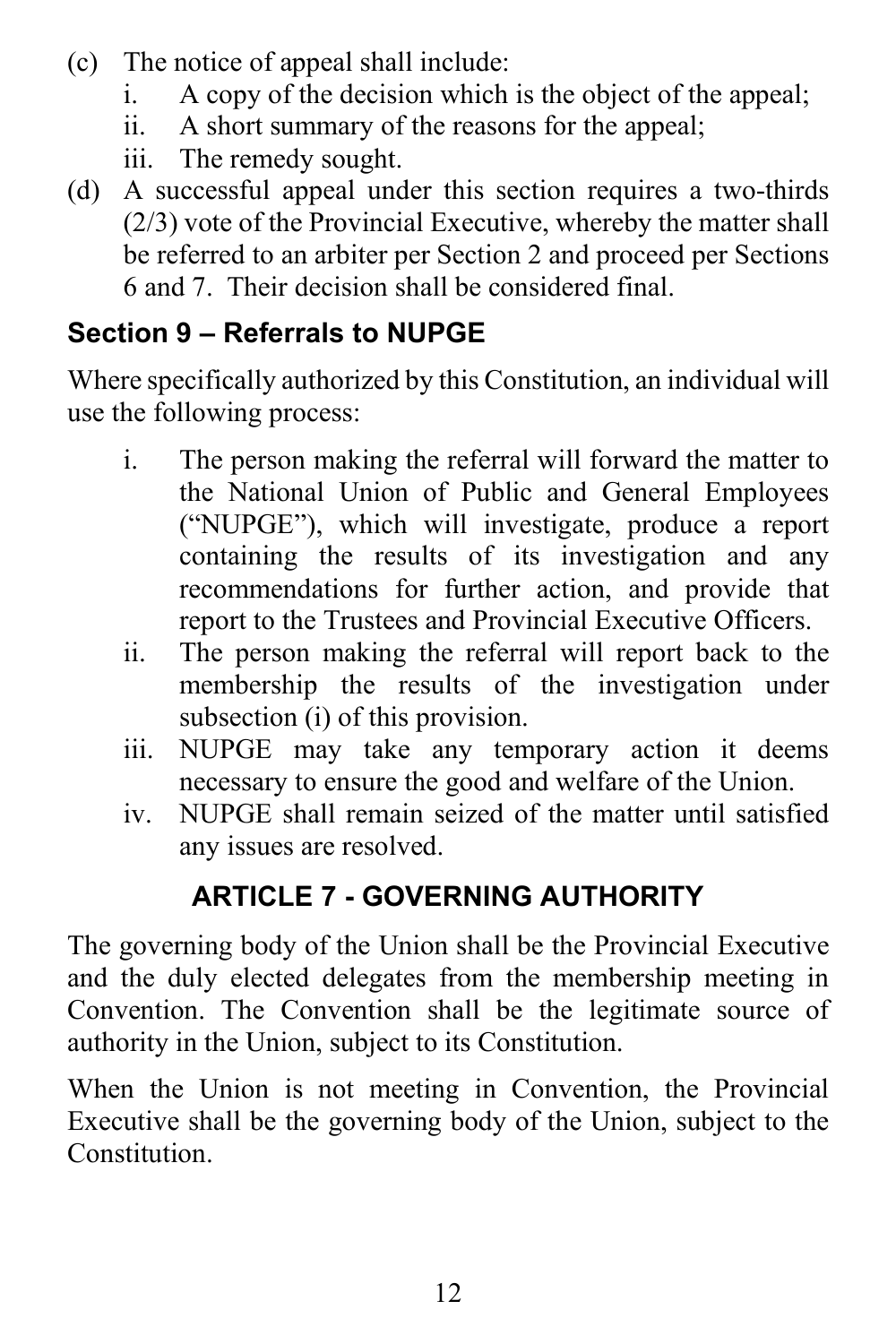# <span id="page-18-0"></span>**Section 1 – Policy Document**

All motions and decisions on BCFMWU policy made during a term will be bound into a policy document, which will be made available to the membership. This document will hold clarification rulings on interpretation disputes of the Constitution between Conventions. This document will be held and passed on to all new Provincial Executive members. Changes to this document can be made by majority vote of the Provincial Executive.

# <span id="page-18-1"></span>**ARTICLE 8 - CONVENTION AND BARGAINING CONFERENCE**

#### <span id="page-18-2"></span>**Section 1 - Triennial Convention**

There shall be a Triennial Convention which shall be a meeting of the Provincial Executive and accredited delegates and shall be held, where possible, in the month of April in the third year of the term. The exact date and place of the meeting shall be decided by the Provincial Executive.

# <span id="page-18-3"></span>**Section 2 - Purpose of a Triennial Convention**

- (a) The purpose of a Triennial Convention shall be to receive direction from the membership, by means of resolutions from the Locals and the incumbent Provincial Executive, to decide the appropriate action stemming from the resolutions and thus, to direct the incoming Provincial Executive.
- (b) The Triennial Convention shall also be charged with the responsibility of nominating candidates for each of the following Provincial Executive positions: One (1) President, Provincial Executive Officer One (1) 1st Vice President, Provincial Executive Officer One (1) 2nd Vice President, Provincial Executive Officer One (1) Secretary-Treasurer, Provincial Executive Officer
- (c) The Triennial Convention shall also be charged with the responsibility of electing the following positions: Three (3) Trustees One (1) Returning Officer One (1) Assistant Returning Officer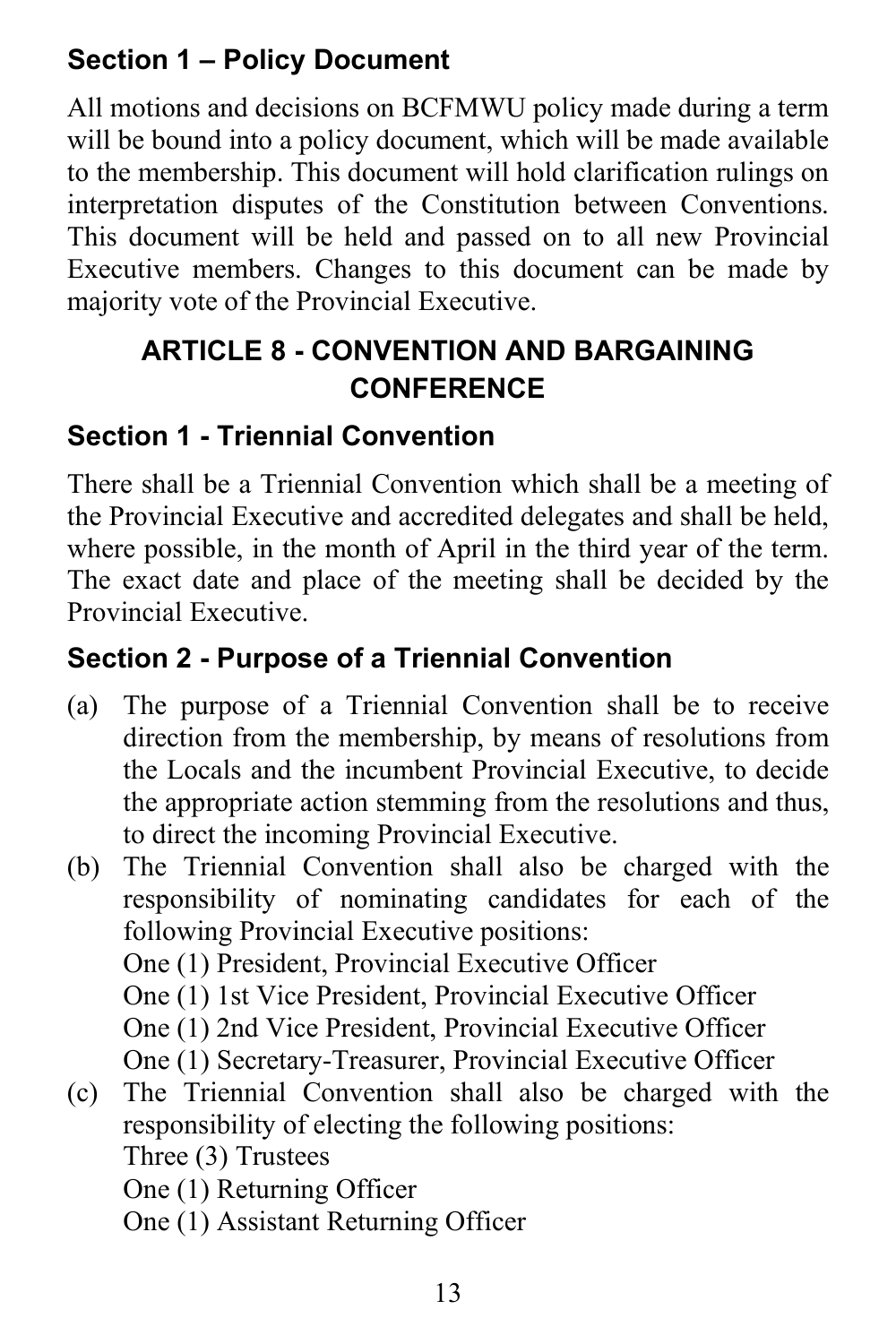# <span id="page-19-0"></span>**Section 3 - Special Convention**

- (a) The President, Provincial Executive Officer shall, on the request of at least thirty (30%) percent of the membership of the Union, or by a two-thirds (2/3) vote of the total Provincial Executive, convene a Special Convention of the Union at any time, providing one hundred twenty (120) days' prior notice of the date, time, place, and purpose of such meeting is given to the membership as a whole. In the case of a Special Convention, delegates thereto shall be elected as provided in Section 5. Credentials for a Special Convention shall be forwarded to the Union headquarters at least forty-five (45) days before the meeting date.
- (b) A Special Convention shall deal with the matters for which the Convention was convened. A Special Convention shall not nominate candidates for a new Provincial Executive.
- (c) Representation, voting procedure, and rules of Special Conventions shall be the same as for regular Conventions as set forth in the Constitution.

# <span id="page-19-1"></span>**Section 4 - Bargaining Conference**

- (a) A Bargaining Conference shall be held not later than seven (7) months and not earlier than ten (10) months prior to the expiry of the Collective Agreement.
- (b) Submission of resolutions and selection of delegates shall be in accordance with this Constitution.
- (c) The prime purpose of the Conference will be to establish bargaining priorities. All resolutions adopted by the Conference shall be adopted in principle only and shall in no way be considered to mandate a Bargaining Committee.
- (d) Article 8, Section 6 shall apply.

#### <span id="page-19-2"></span>**Section 5 - Delegates to Convention and Bargaining Conference**

- (a) Members of the Provincial Executive, Ships' Officers' Component Executive and Deas Dock Component Executive shall be delegates by right to the Convention of the Union.
- (b) Other delegates to Convention shall be elected from each Local,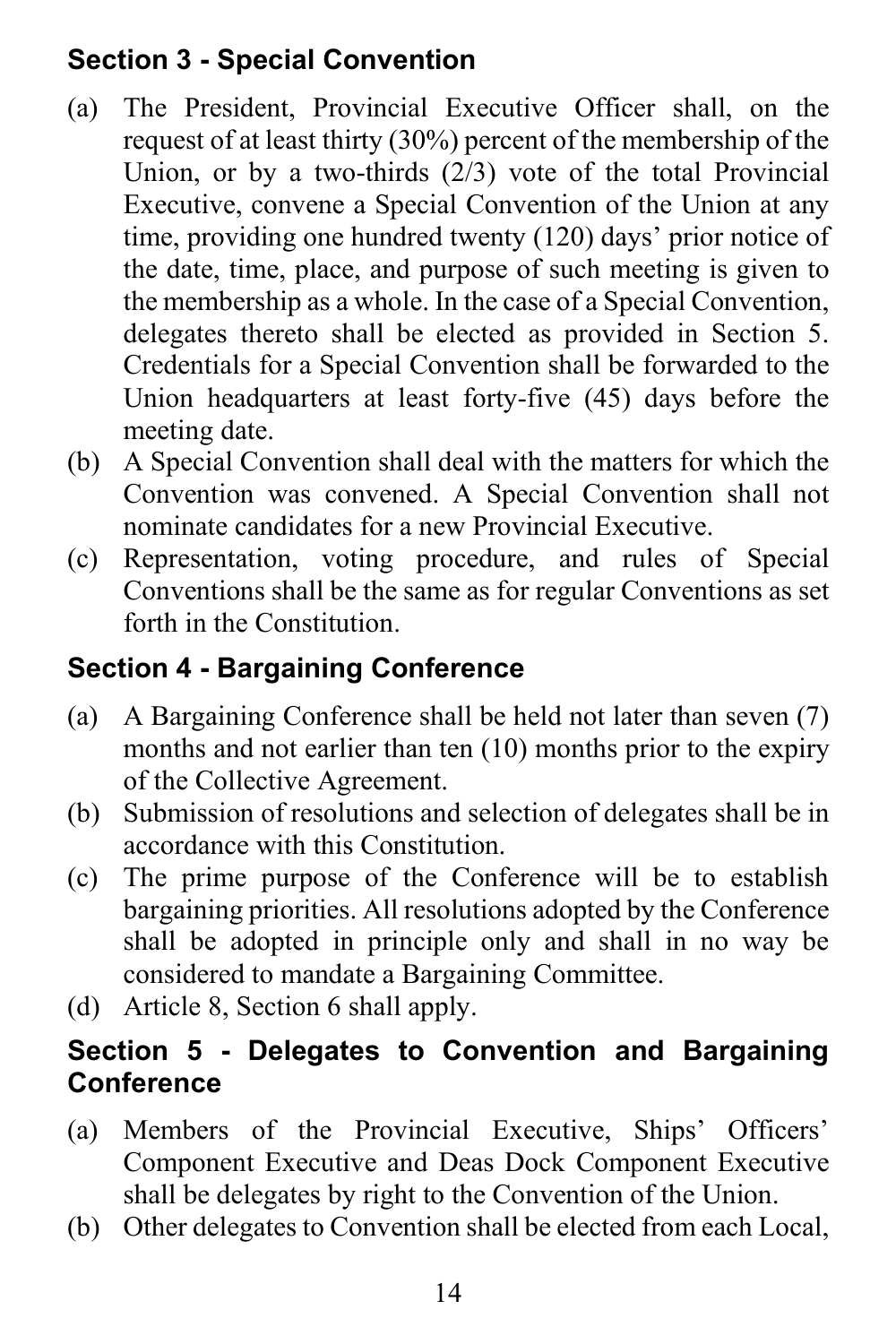by referendum of the Local membership, on the following basis:

- i. One (1) delegate for the first five (5) members of the Local; and
- ii. One (1) additional delegate for each additional fifty (50) members, or any fraction thereof.

m.

iii. Members/Delegates:

| Members  | Delegates | Members | Delegates |
|----------|-----------|---------|-----------|
| $1 - 5$  | 1         | 356-405 | 9         |
| $6 - 55$ | 2         | 406-455 | 10        |
| 56-105   | 3         | 456-505 | 11        |
| 106-155  | 4         | 506-555 | 12        |
| 156-205  | 5         | 556-605 | 13        |
| 206-255  | 6         | 606-655 | 14        |
| 256-305  |           | 656-705 | 15        |
| 306-355  |           | 706-755 | 16        |

Plus Local President By Right

- (c) When a Local elects its delegates to Convention, unsuccessful candidates for position of delegate, ranking according to the number of votes received, shall be alternate delegates to Convention.
- (d) A delegate must be a member in good standing.
- (e) A member may be nominated in their regular POA or a temporary POA, while nominations are open, but can only be nominated once. Once elected they will represent that Local regardless of their POA at the time of the event.

#### <span id="page-20-0"></span>**Section 6 - Credentials**

(a) The Secretary-Treasurer, Provincial Executive Officer shall mail the Call to Convention to all Locals at least one hundred and fifty (150) days prior to the date of Convention along with the correct number of credentials forms as allowed by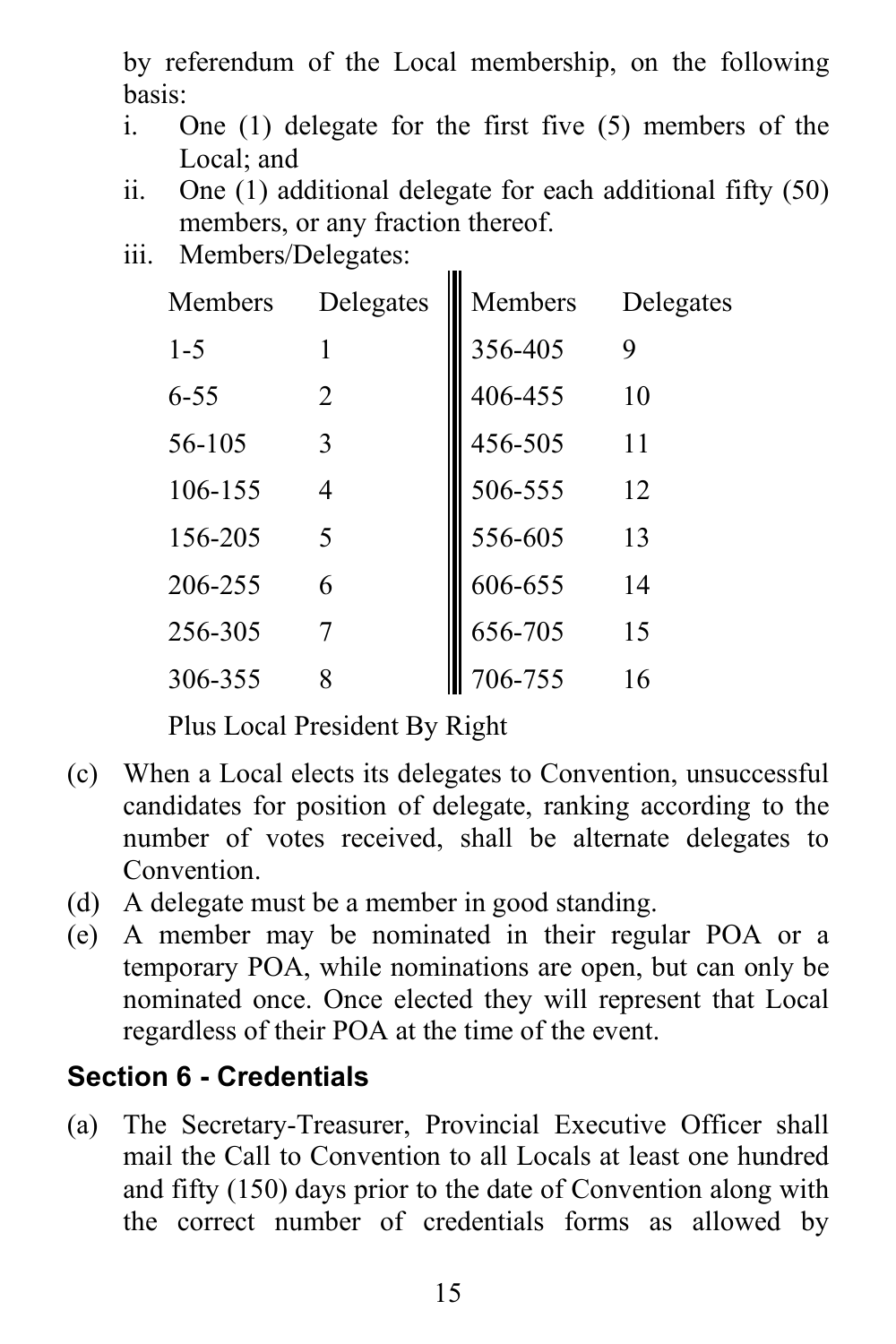membership records at the time of the call.

- (b) Each Local shall make out credentials for delegates to the Union office at least ninety (90) days prior to the date of Convention; one (1) copy is to be delivered to the delegates to be produced by them to the Credentials Committee at Convention; and one (1) copy is to be kept on file with the Local Recording Secretary.
- (c) Delegates' credentials submitted from each Local shall be in the form set out in Appendix "C" and shall be provided by the BC Ferry & Marine Workers' Union Head Office.
- (d) All delegates attending Convention shall receive credentials supplied by BC Ferry & Marine Workers' Union's Head Office as set out on Appendix "C".
- (e) If a deadline is missed, or if any of the preceding procedures are not followed, the delegates shall only be accredited by a majority vote of the delegates present and voting at the convention.
- (f) If a delegate is unable to attend, their credentials shall be turned over to the appropriate alternate, who shall be registered as the delegate in their place.

#### <span id="page-21-0"></span>**Section 7 - Resolutions to Convention or Bargaining Conference**

- (a) Members of the Union may bring matters before Convention for consideration only by means of resolutions submitted to and approved by the Local to which they belong, as evidenced by the signature of the Local President.
- (b) The Provincial Executive and Component Executives may submit resolutions to Convention.
- (c) All resolutions for submission to Convention must be delivered to and received at the Union office at least one hundred and twenty (120) days prior to the convention date provided. Resolutions received less than one hundred and twenty (120) days prior to Convention shall not be considered, unless of an emergency nature.
- (d) Position papers based on the key areas of concern expressed in the resolutions shall be written by the Bargaining Resolutions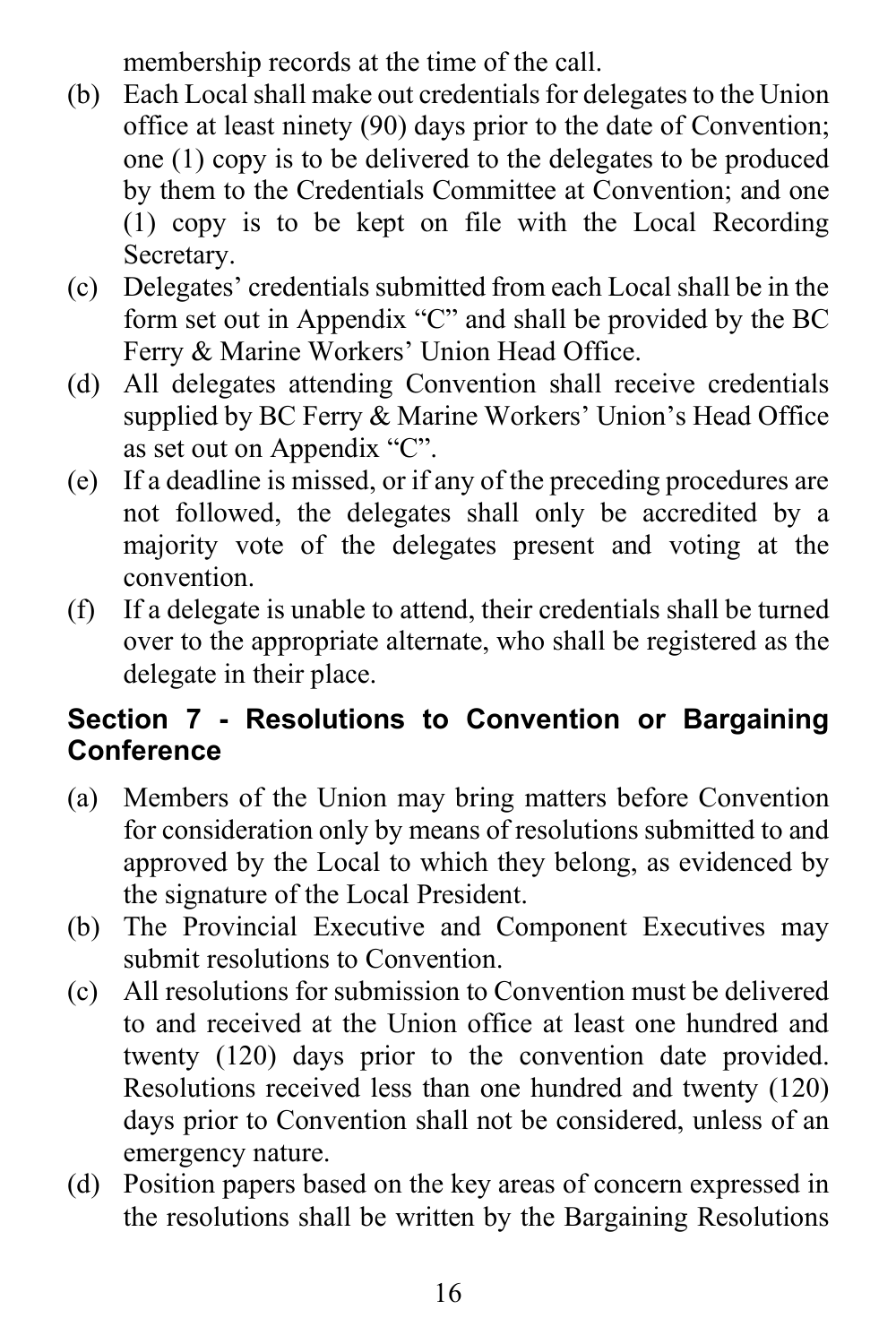Committee and forwarded to the members of the Provincial Executive sixty (60) days prior to the Bargaining Conference for debate at Local general meetings as per Article 10, Section 6(b).

- (e) The Provincial Executive shall arrange that each delegate to Convention shall be sent a copy of all resolutions to be submitted to the Convention, including the Resolutions Committee's recommendations, at least twenty (20) days prior to the Convention date.
- (f) A majority vote of the delegates present and voting shall be sufficient to pass any position papers or resolutions presented to Convention.
- (g) Resolutions passed by Convention shall not take effect until the adjournment of the Convention at which they were adopted.
- (h) All resolutions submitted to the Resolutions Committee shall be identified by Local and Article numbers; that there be only one (1) resolution per sheet; and resolutions be typed or legibly printed, dated as to date passed at Local meeting and signed in accordance with subsection (a). This information shall be displayed at the top of each resolution sheet.

# <span id="page-22-0"></span>**Section 8 - Order of Business**

The order of business at all Conventions and Bargaining Conferences shall be determined prior to Convention by the Provincial Executive subject to the approval of Convention.

# <span id="page-22-1"></span>**Section 9 - Errors and Omissions**

No error or omission in the contents of any notice calling a Convention shall affect the status of such Convention or invalidate anything done or passed thereat.

# **ARTICLE 9 - PROVINCIAL EXECUTIVE**

# <span id="page-22-3"></span><span id="page-22-2"></span>**Section 1 - Governing Authority of the Union**

As provided in Article 7, the Provincial Executive shall be the governing authority of the Union between Conventions. The Provincial Executive shall be the decision-making body of the Union on all interpretations of the Constitution between Conventions.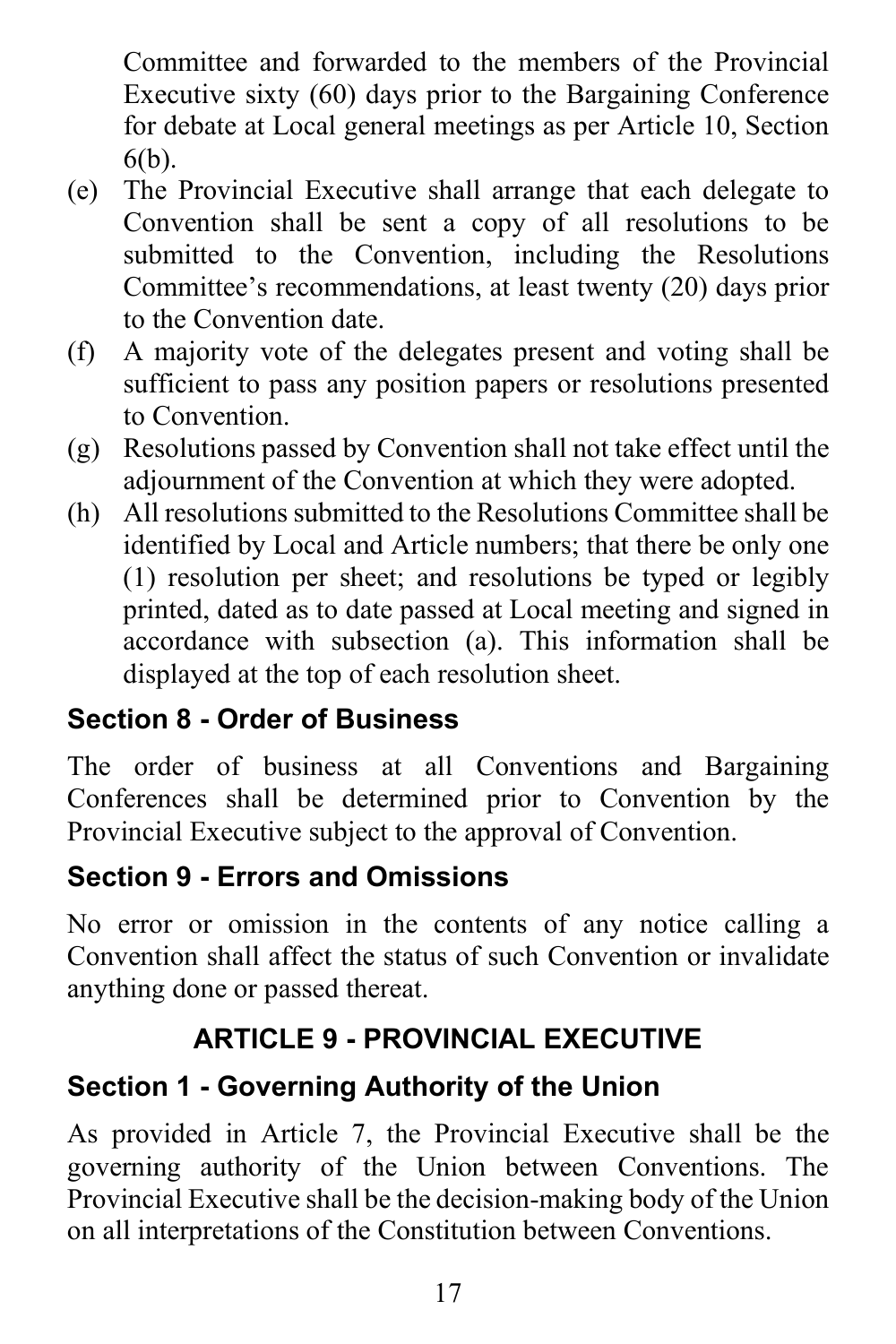# <span id="page-23-0"></span>**Section 2 - Terms of Office**

- (a) The Provincial Executive Officers and Deas Dock Component President shall be elected for a three-year term. Each term will terminate on the last day of May in the last year of the term.
- (b) The Ships' Officers' Component President and SOC Table Officers shall be elected for a three-year term. Each term will terminate on the last day of June in the last year of the term.

# <span id="page-23-1"></span>**Section 3 - Structure**

The Provincial Executive shall be structured and the following Provincial Executive members shall be known as follows:

President, Provincial Executive Officer;

1st Vice President, Provincial Executive Officer;

2nd Vice President, Provincial Executive Officer;

Secretary-Treasurer, Provincial Executive Officer;

Ships' Officers' Component President, Provincial Executive Officer;

Deas Dock Component President, Provincial Executive Officer;

SOC Engineering Representative;

SOC Catering Representative;

SOC Deck Representative; and

Eleven (11) unlicensed Local Presidents referred to in Article 16, Section 8.

# <span id="page-23-2"></span>**Section 4 - Recall of a Provincial Executive Member**

A simple majority petition of the affected members shall cause the Returning Officer to hold a ballot within thirty (30) days to confirm the validity of the petition. In the event that the ballot supports a simple majority of the affected membership petition for a recall of a Provincial Executive member, the Provincial Executive shall, within thirty (30) days, have cause to call for and close nominations for the affected position and shall, within thirty (30) additional days, have a referendum ballot of the affected membership.

# <span id="page-23-3"></span>**Section 5 - Meetings**

(a) The Provincial Executive shall meet a minimum of nine (9)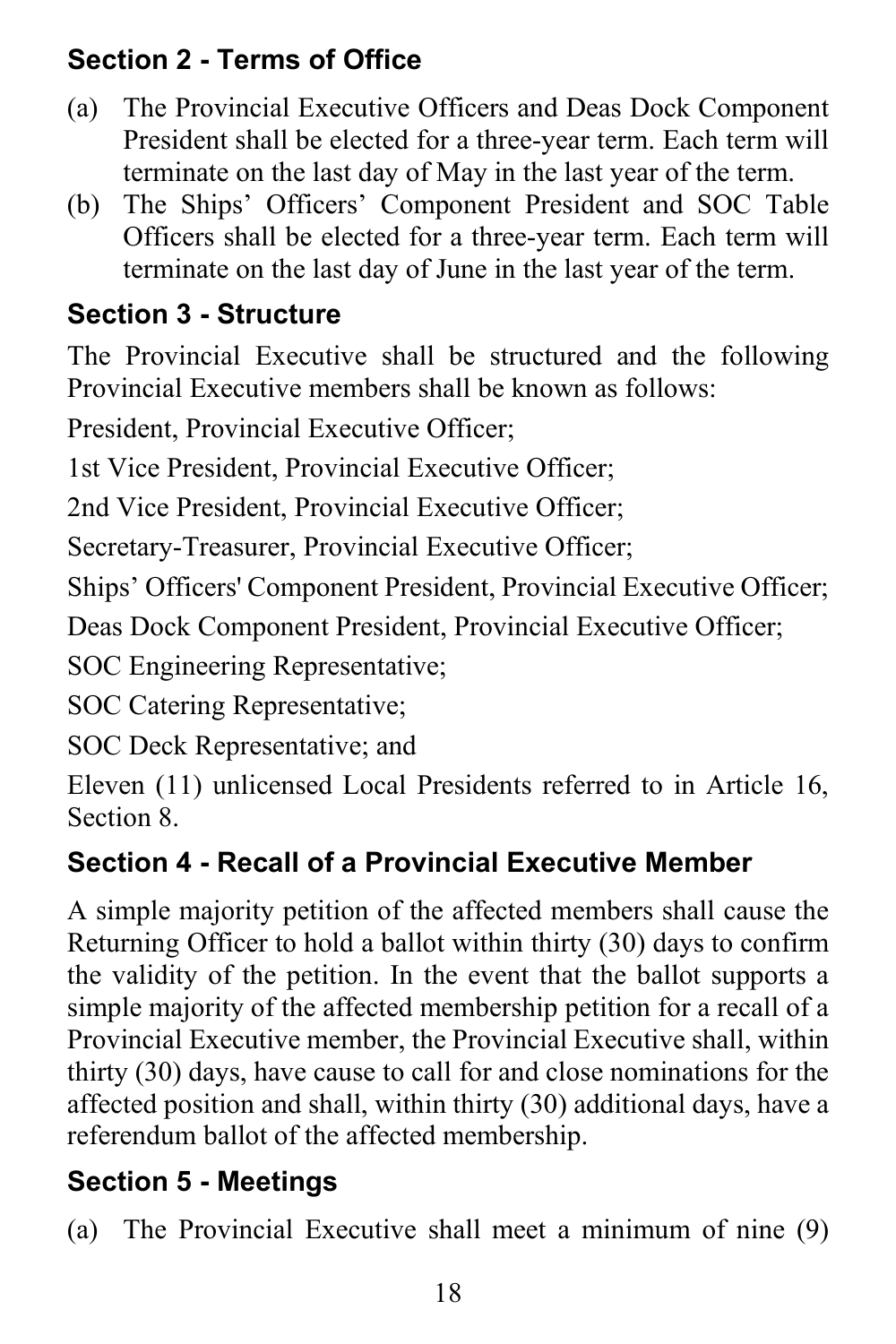times per calendar year at such time and place the members thereof determine or more often if deemed necessary or as summoned by the direction of the President, Provincial Executive Officer.

- (b) Any member of the Provincial Executive who fails to attend meetings of the Provincial Executive without good and sufficient reason shall forthwith cease to be a member of the Provincial Executive.
- (c) Except in the case of special meetings, Provincial Executive members shall be given fourteen (14) days' notice of such meetings, accompanied by agenda items. The agenda will be posted on Local bulletin boards for the membership to review.
- (d) Two-thirds (2/3) of the elected Provincial Executive or alternates shall constitute a quorum. If there shall be no quorum present at the time and place appointed for a meeting of the Provincial Executive, the members in attendance shall not conduct any business but shall adjourn the meeting to another time and place, provided however, that seven (7) days notice of each adjourned meeting and the object thereof shall be communicated to all members of the Provincial Executive.

# <span id="page-24-0"></span>**Section 6 - Training**

Training for all Provincial Executive members shall be made available at the Union's expense. Training shall encompass the following areas: chairing a meeting, Bourinot's Rules of Order, effective communication, and administration. The training shall be provided immediately upon election to the Provincial Executive.

#### <span id="page-24-1"></span>**Section 7 - Vacancies**

- (a) Should the positions of President, Provincial Executive Officer or 1st Vice President, Provincial Executive Officer become vacant, those positions will be filled by succession.
- (b) Should the positions of 2nd Vice President, Provincial Executive Officer or Secretary-Treasurer, Provincial Executive Officer become vacant, those positions will be filled by an appointment of the Provincial Executive, unless the remaining term is greater than six (6) months, in which case it shall be filled according to the balloting procedures outlined in Article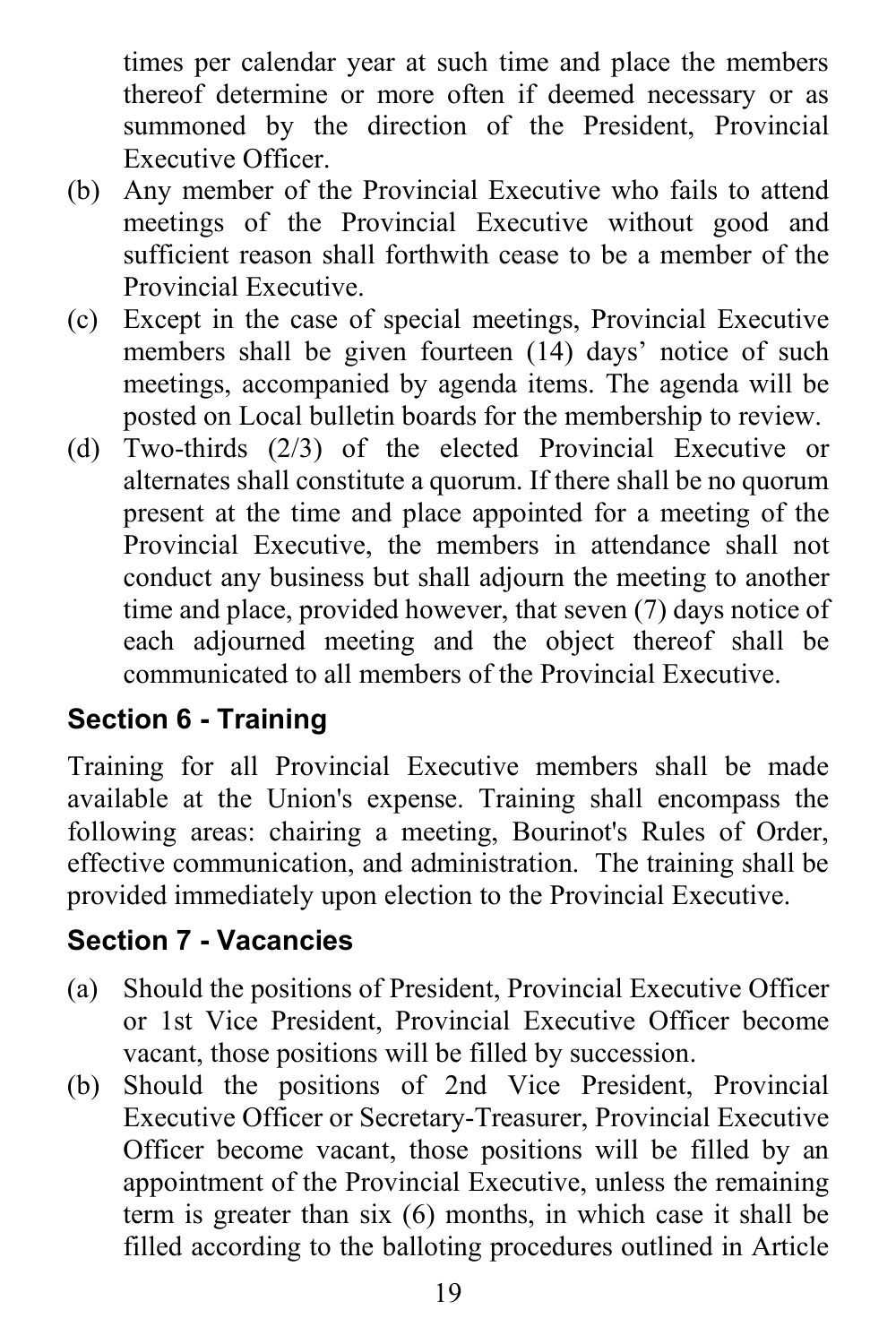15, Section 4.

- (c) In the event that the Ships' Officers' Component President, Provincial Executive Officer's position becomes vacant, that position will be filled according to the bylaws of the Ships' Officers' Component.
- (d) Vacancies in any of the remaining Provincial Executive positions shall be filled by referendum vote of the affected membership.
- (e) Should any of the Local Presidents be unable to attend a Provincial Executive meeting, the affected President shall appoint a member of the Local Executive to attend in their place, in accordance with Local bylaws.
- (f) Should the Secretary-Treasurer, Provincial Executive Officer be unable to carry out their duties due to illness, holidays, etc., the President, Provincial Executive Officer or their designate, in conjunction with the remaining members of the Finance Committee, shall administer the Union funds.
	- i. In the Secretary-Treasurer's absence, the Provincial Executive may appoint a member of the Financial Committee to sit in meetings as the Secretary-Treasurer, Provincial Executive Officer.

Should an Executive member wish to resign their position, they shall do so in writing and that written decision shall be final and binding.

#### <span id="page-25-0"></span>**Section 8 - President, Provincial Executive Officer**

- (a) The President, Provincial Executive Officer shall be the fulltime Provincial Executive Officer of the Union, managing daily operations. They are the chairperson of the Provincial Executive and will have authority to conduct the affairs of the Union between meetings as directed by the Provincial Executive.
	- i. The salary of the President, Provincial Executive Officer of the BC Ferry & Marine Workers' Union shall be \$101,268, with increases equal to those negotiated between the BCFMWU and BC Ferry Services Inc., as of April 2012.
	- ii. Prior to the close of nominations for the position of President, Provincial Executive Officer, the contract with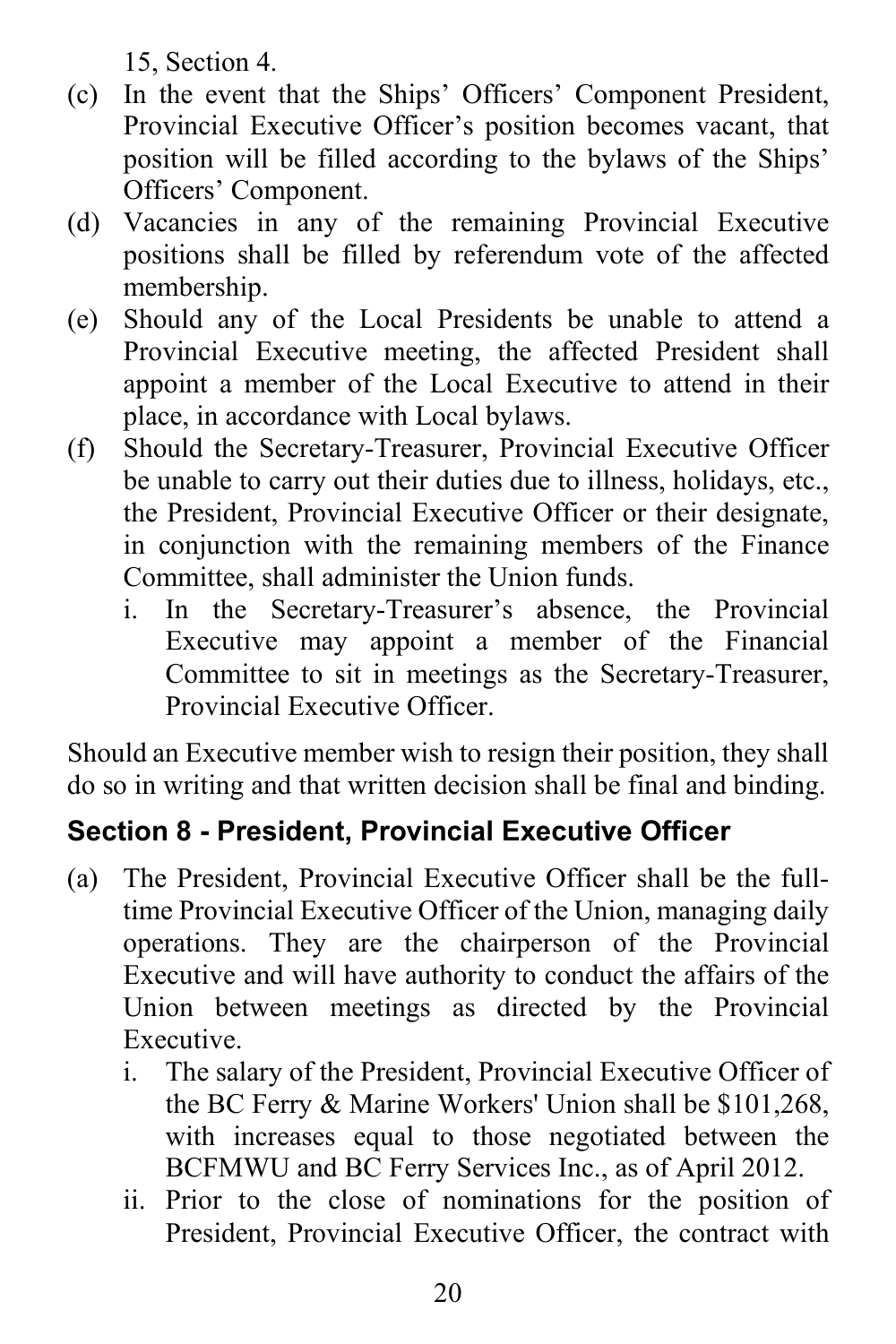compensation details agreed upon by the Provincial Executive for the upcoming term, will be made available.

- (b) The President, Provincial Executive Officer shall enforce the Constitution.
- (c) The President, Provincial Executive Officer shall assign duties to the other Provincial Executive members and Union staff and shall exercise supervision over them, ensuring that they perform their duties strictly in accordance with the Constitution.
- (d) The President, Provincial Executive Officer shall be one of the five (5) designated signing authorities for payments out of the Union's account.
- (e) The President, Provincial Executive Officer, or designate, shall be a member by right of all committees.
- (f) The President, Provincial Executive Officer of the Union, or his designate, shall preside at the Triennial Convention, Special Convention and Bargaining Conference.
- (g) The President, Provincial Executive Officer shall be entitled to vote on all matters before the Union, including the election of the Provincial Executive.
- (h) The President, Provincial Executive Officer shall have the authority to convene a telephone conference call to deal with matters of pressing importance.
- (i) The President, Provincial Executive Officer, or Acting President, Provincial Executive Officer, shall attend a minimum of one (1) general meeting at each Local at least once a year upon request.
- (j) The President, Provincial Executive Officer shall be the Union's nominee to the Provincial Executive Council of the BC Federation of Labour unless they choose to appoint another Union member who is in good standing and an accredited delegate to the BC Federation of Labour convention. Should more than one seat be available to the BC Ferry & Marine Workers' Union, the additional seats would be decided by the delegates to that convention.
- (k) The point of assembly for the position of full-time President, Provincial Executive Officer shall be the Union office. Expenses will not be paid for commuting to work at the Union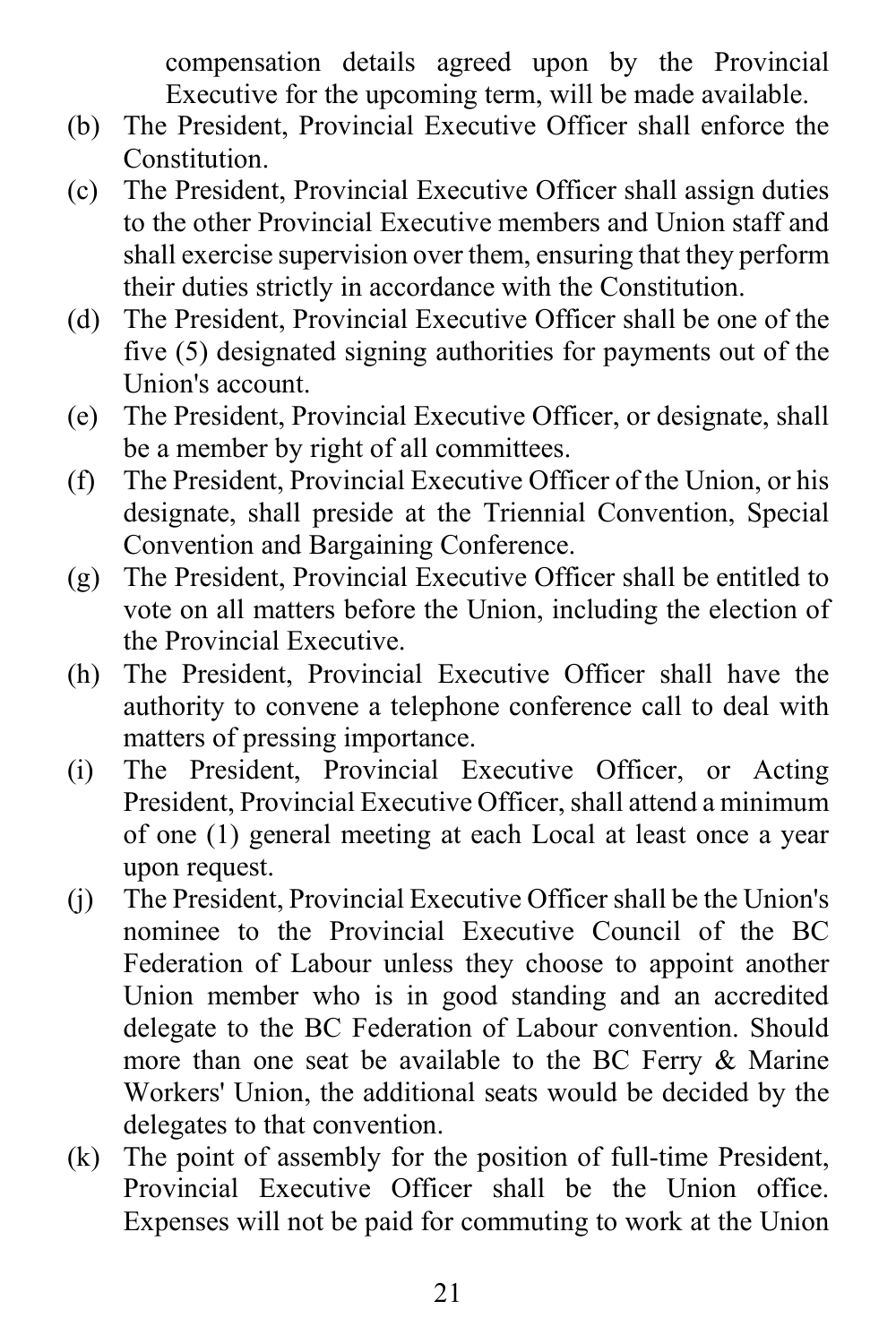office.

(l) Expenses to relocate to the point of assembly will be paid by the Union to the amount negotiated in the Collective Agreement between British Columbia Ferry Services Inc. ("BC Ferries") and the BCFMWU.

# <span id="page-27-0"></span>**Section 9 - 1st Vice President, Provincial Executive Officer**

It shall be the duty of the 1st Vice President, Provincial Executive Officer to assist the President, Provincial Executive Officer in the discharge of their duties. In the absence of the President, Provincial Executive Officer, the 1st Vice-President, Provincial Executive Officer shall assume the duties of the President, Provincial Executive Officer.

# <span id="page-27-1"></span>**Section 10 - Secretary-Treasurer, Provincial Executive Officer**

- (a) The Secretary-Treasurer, Provincial Executive Officer of the Union shall be responsible to the Provincial Executive for all financial administrative matters and shall ensure the required books are maintained, showing all revenue and expenses.
- (b) The Secretary-Treasurer, Provincial Executive Officer shall cause to have prepared a monthly revenue and expense statement which shall be distributed with the Provincial Executive minutes.
- (c) The Secretary-Treasurer, Provincial Executive Officer shall be one of the five (5) designated signing authorities for payment of cheques on the Union account and shall cause to be paid all bills authorized for payment by the Union.
- (d) The Secretary-Treasurer, Provincial Executive Officer is empowered to authorize the normal month-to-month expenditures of the Union such as employees' wages, unemployment insurance premiums, and members' expenses as per the Financial Guide. Expenditures other than normal shall not exceed one thousand (\$1,000.00) dollars without the endorsement of the majority of the Provincial Executive.
- (e) The Secretary-Treasurer, Provincial Executive Officer shall cause to be kept an accurate record of the membership of the Union, including the original application for membership cards,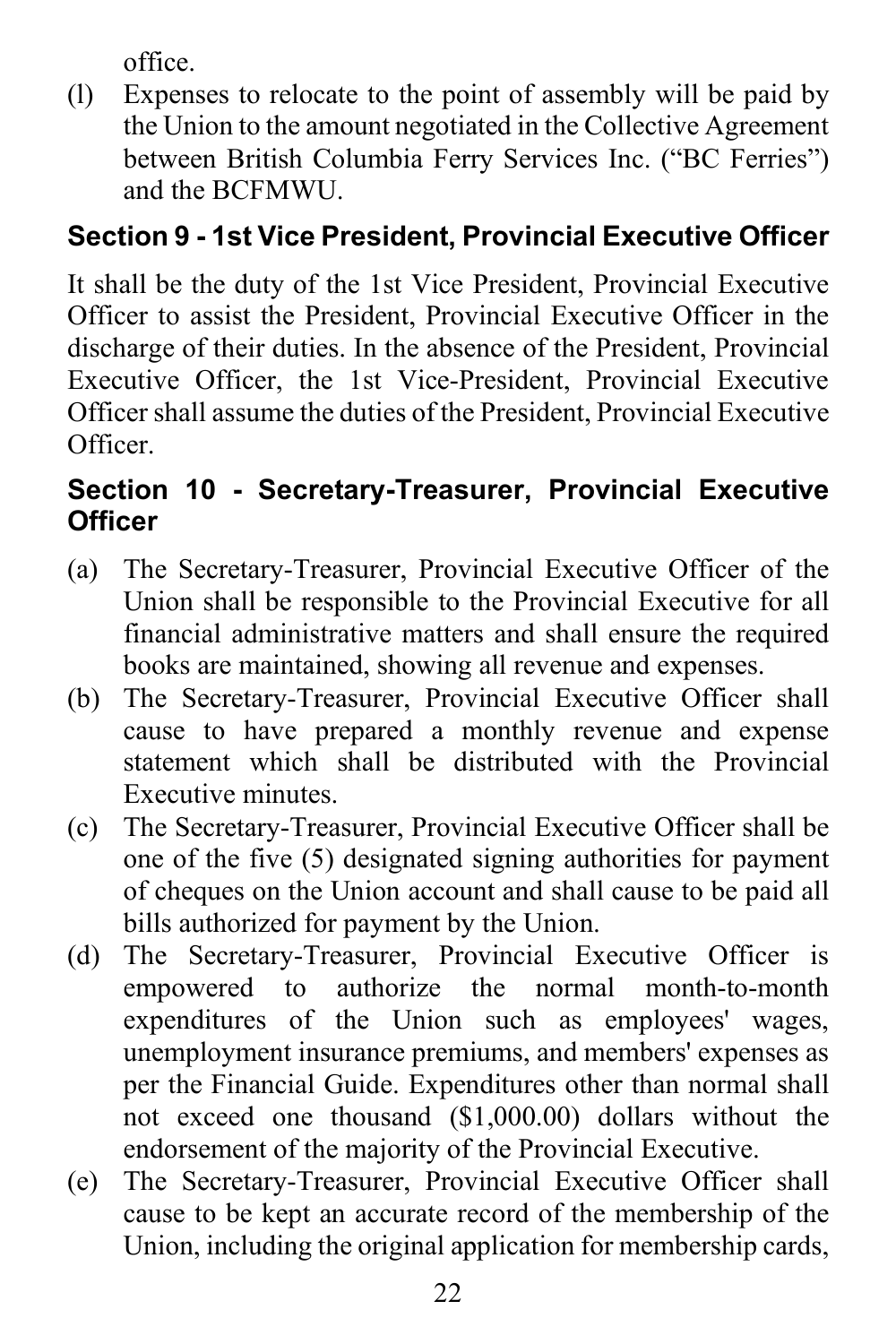which shall be kept on file. The Secretary-Treasurer, Provincial Executive Officer shall cause to be kept a continuous record of the dues payments made to the Union on forms provided for these purposes. They shall cause to be issued receipts for all monies in a bank or credit union with chequing facilities, as the Provincial Executive may direct in the name of the Union.

- (f) The Secretary-Treasurer, Provincial Executive Officer shall cause to have prepared a monthly membership report.
- (g) The Secretary-Treasurer, Provincial Executive Officer shall produce books, vouchers, and any other materials or information to the Finance Committee and Trustees required to carry out their scheduled reviews, upon request in writing, after ensuring the information complies with the Union's statutory and contractual obligations.
- (h) Secretary-Treasurer, Provincial Executive Officer shall, with the Trustees, direct an annual external audit of the Union and participate in identifying any potential areas of financial concern to the auditors (the "Annual Audit").
- (i) The Secretary-Treasurer, Provincial Executive Officer shall produce all books, vouchers, and any other materials or information to the auditor(s) conducting the Annual Audit.
- (j) Should the auditors provide anything other than an "unqualified opinion" on the Annual Audit, the Secretary-Treasurer, Provincial Executive Officer, may follow the steps in Article 6, Section 9.
- (k) The Secretary-Treasurer, Provincial Executive Officer shall enforce the terms of the Financial Guide and the Investment Policy Statement.
- (l) The Secretary-Treasurer, Provincial Executive Officer shall meet with an investment advisor as required, but no less frequently than once per year.
- (m) All investments shall comply with established standards as set out in The Trustee Act of British Columbia R.S. Chapter 464, as amended.
- (n) The Secretary-Treasurer, Provincial Executive Officer shall not create or close any accounts without prior authorization of the Provincial Executive.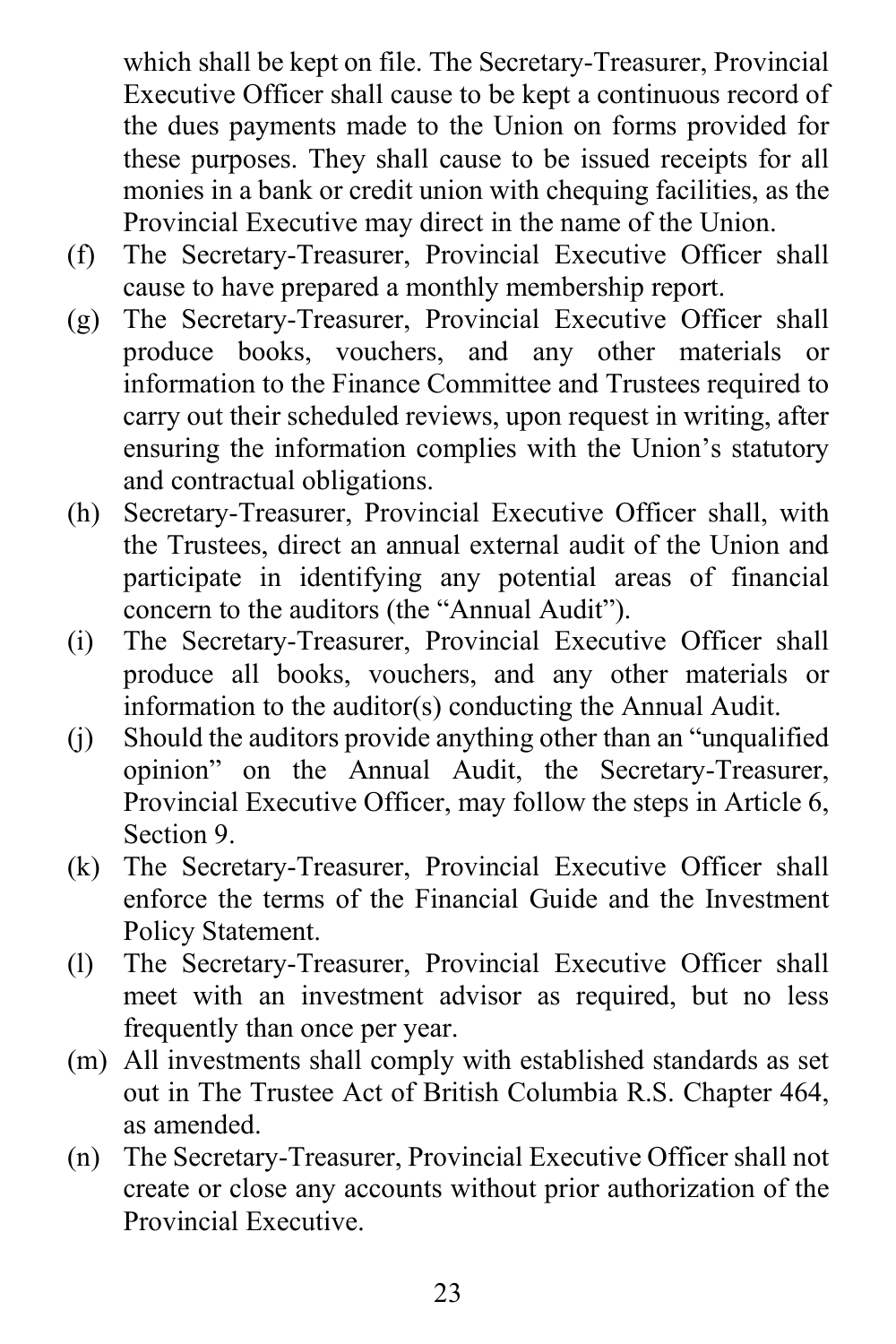- (o) The Secretary-Treasurer, Provincial Executive Officer of the Union is authorized to transfer money in excess of current expenses, between Union accounts.
- (p) The Secretary-Treasurer, Provincial Executive Officer shall advise the Finance Committee of any professional investment recommendations they are given and/or any investments made. Any investment decision may be reviewed by the Provincial Executive.
- (q) The Secretary-Treasurer, Provincial Executive Officer shall obtain the approval of the Finance Committee prior to purchasing any investments contrary to the advice of the investment advisor; such purchases shall be reported to the Provincial Executive.
- (r) The Secretary-Treasurer, Provincial Executive Officer shall deliver a quarterly investment report to the Provincial Executive of the Union. This report will explain any changes and discuss investment direction.
- (s) The Secretary-Treasurer, Provincial Executive Officer shall ensure the Trustees' semi-annual reports are produced and delivered to the Provincial Executive.
- (t) The Secretary-Treasurer, Provincial Executive Officer of the Union shall cause an insurance policy to be in effect covering employees and Provincial Executive members while on Union business, as well as all other members engaged in Union business authorized by the Provincial Executive for loss of wages or injury in the event of accidents, etc.
- (u) The Secretary-Treasurer, Provincial Executive Officer shall be concerned primarily with financial matters. Except where otherwise specified in this Constitution, they will only act on a committee when appointed by the Provincial Executive.
- (v) The Secretary-Treasurer, Provincial Executive Officer shall cause to be kept a correct, full and impartial account of the proceedings of each Provincial Executive meeting of the Union, in a minute book.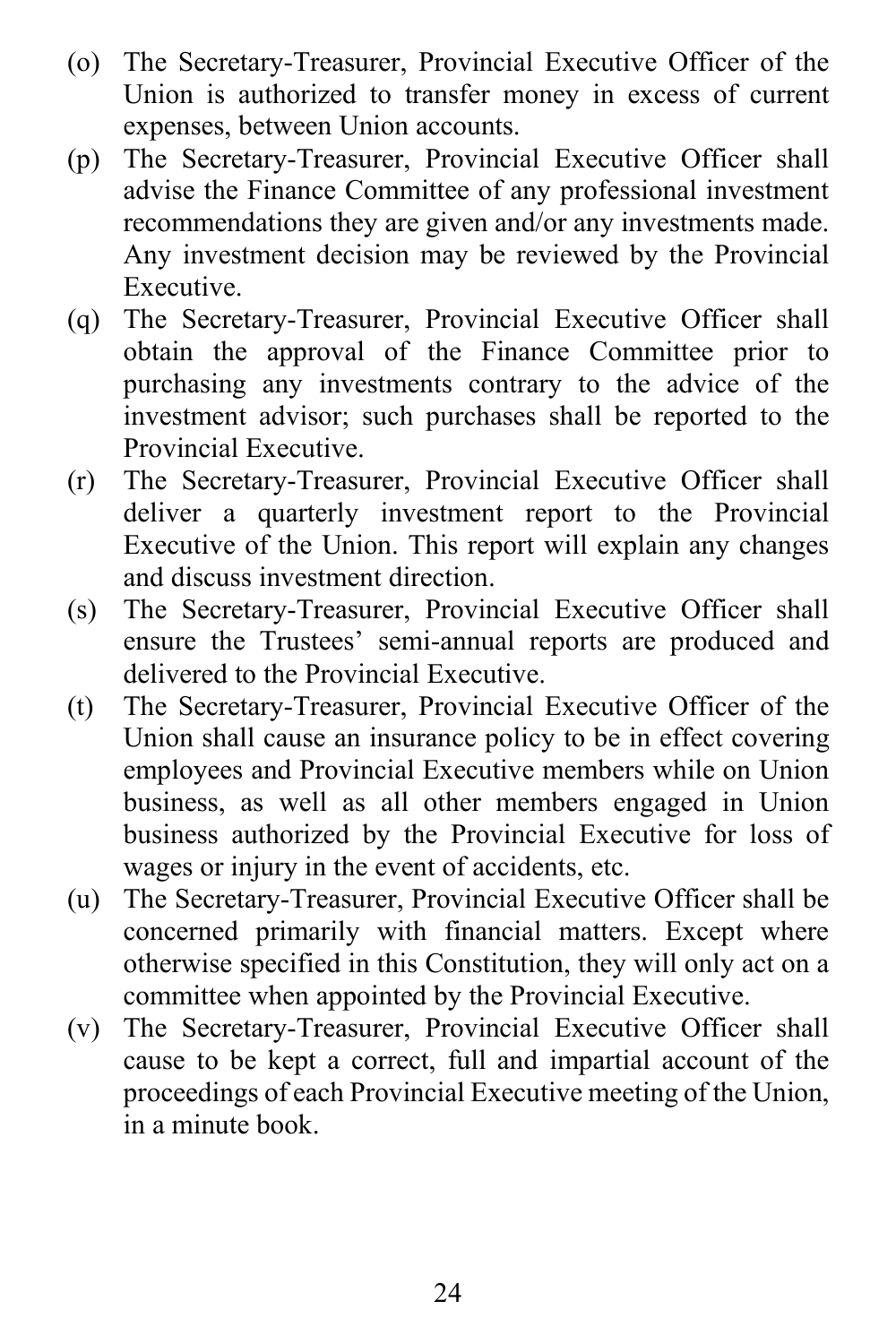# **ARTICLE 10 - COMMITTEES**

#### <span id="page-30-1"></span><span id="page-30-0"></span>**Section 1 - Establishment**

The Provincial Executive shall establish committees, appoint the chairperson of each committee, and delegate duties to the committees as it sees fit. The Committees to be established shall include, but need not be confined to, the following:

- (a) Convention Committee
- (b) Finance Committee
- (c) Constitutional Resolutions Committee
- (d) Bargaining Resolutions Committee
- (e) Occupational Health and Safety Committee
- (f) Education Committee
- (g) Marine Safety and Licensing Committee
- (h) Technological Change Committee
- (i) Communication Committee
- (j) Apprenticeship Committee
- (k) Balloting Committee
- (l) Standing Bargaining Committee
- (m) Central Negotiating Committee
- (n) Human Rights Committee
- (o) Young Workers Committee
- (p) Grievance Appeal Committee
- (q) Women's Committee

#### <span id="page-30-2"></span>**Section 2 - Component Representation on Committees**

The Ships' Officers' Component Executive and Deas Dock Component Executive shall appoint representatives to any relevant committees in Section 1 on the basis of proportional representation.

#### <span id="page-30-3"></span>**Section 3 - Duties**

- (a) The first order of business for any committee will be forming their terms of reference, and a plan defining their goals and budget for each fiscal year between Convention.
- (b) Each committee shall provide written reports to the Provincial Executive for review on a regular basis.
- (c) Each committee shall provide a written report to the Triennial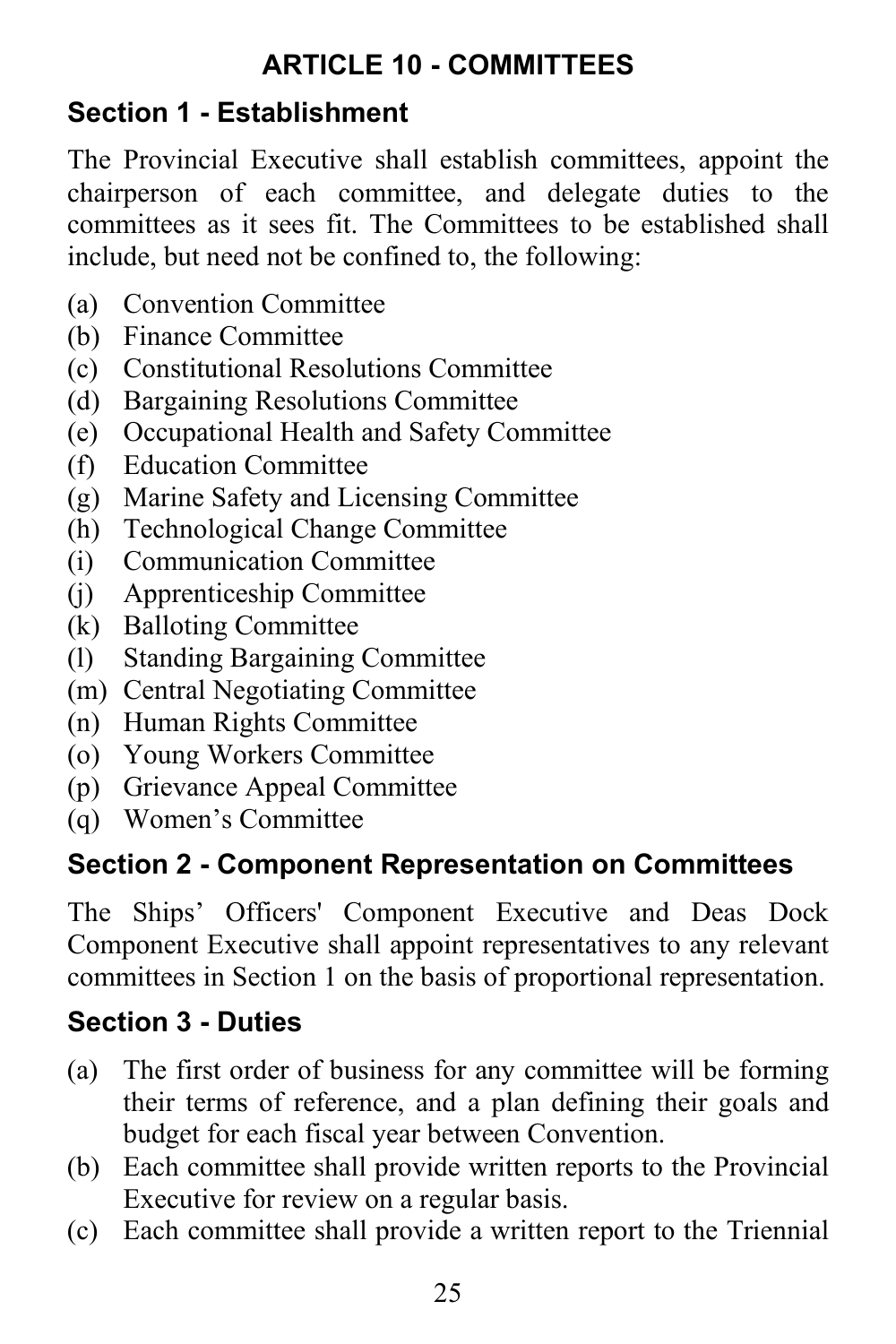Convention.

# <span id="page-31-0"></span>**Section 4 - Finance Committee**

- (a) The Finance Committee shall consist of four (4) members. The Secretary-Treasurer, Provincial Executive Officer will be one of those members by right.
- (b) The Finance Committee will have the responsibility of reviewing the finances of the Union, and advising on creating policies and administrative procedures for fiscal responsibility.
- (c) The Finance Committee shall: Meet no fewer than four times annually;
	- i. Meet with the investment advisor at the start of each term to discuss investment strategies and direction, and approve an investment policy statement, which shall be reported to the Provincial Executive in the Finance Committee Report;
	- ii. Annually review Union financial policies and, after consulting with the Trustees, make recommendations for any amendments to the Provincial Executive;
	- iii. Provide the Trustees with drafts of any recommendation made under subsection  $4$  (c)(iii) no later than four weeks prior to presenting them to the Provincial Executive;
	- iv. Annually recommend the name of a qualified auditor to the Provincial Executive, following consultation with the Trustees and Union staff; and
	- v. Cooperate in the Annual Audit, including participation in any interviews required by the auditor(s) or Trustees, and providing input to the auditor(s) with respect to any areas of financial concern.
- (d) The Finance Committee may:
	- i. Review the financial statements and all supporting documentation of any Component or Local;
	- ii. Decide if any officer, staff or other person who handles the Union's money or property needs to be bonded;
	- iii. Withhold money to any Component or Local not following financial policies;
	- iv. Immediately freeze the funds of any Component or Local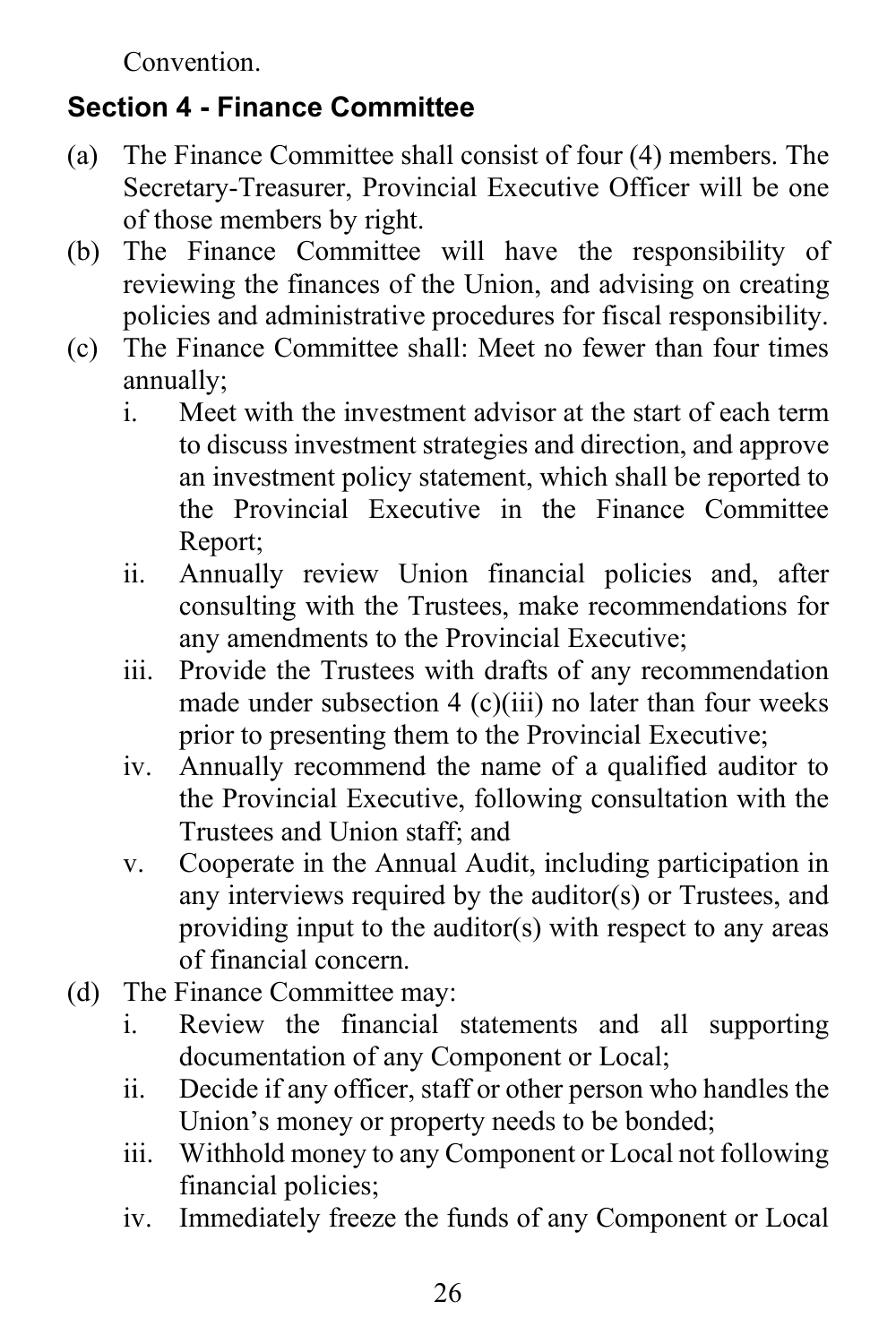that violates financial policies, subject to review by the Provincial Executive; and

v. Order any Component or Local to pay any account run up by, or on behalf of, that Component or Local.

# <span id="page-32-0"></span>**Section 5 - Constitutional Resolutions Committee**

The Constitutional Resolutions Committee shall meet prior to Convention for consideration of all resolutions and make a recommendation to Convention on all resolutions.

# <span id="page-32-1"></span>**Section 6 - Bargaining Resolutions Committee**

- (a) The Bargaining Resolutions Committee will include but not be limited to the following:
	- One (1) Ships' Officers' Deck Officer
	- One (1) member from the Engineering Department
	- One (1) member from Casual Employees
	- One (1) member from the Catering Department
	- One (1) member from the Deck Department
	- One (1) member from Clerical Staff
	- One (1) Ships' Officers' Engineering Officer
	- One (1) member from Terminal Staff
	- One (1) member from Trades
	- One (1) member from Commercial Services Division
- (b) The Bargaining Resolutions Committee shall:
	- i. Meet prior to the Bargaining Conference for consideration of all resolutions;
	- ii. Write position papers based on the key areas of concern as identified by the resolutions;
	- iii. Ensure that all position papers are delivered to all members of the Provincial Executive sixty (60) days prior to the Bargaining Conference for debate at Local general meetings; and
	- iv. Prioritize all resolutions not covered by position papers and make recommendations to the Bargaining Conference on them.

# <span id="page-32-2"></span>**Section 7 - Occupational Health and Safety Committee**

Safety Committee training may be provided for Safety Committee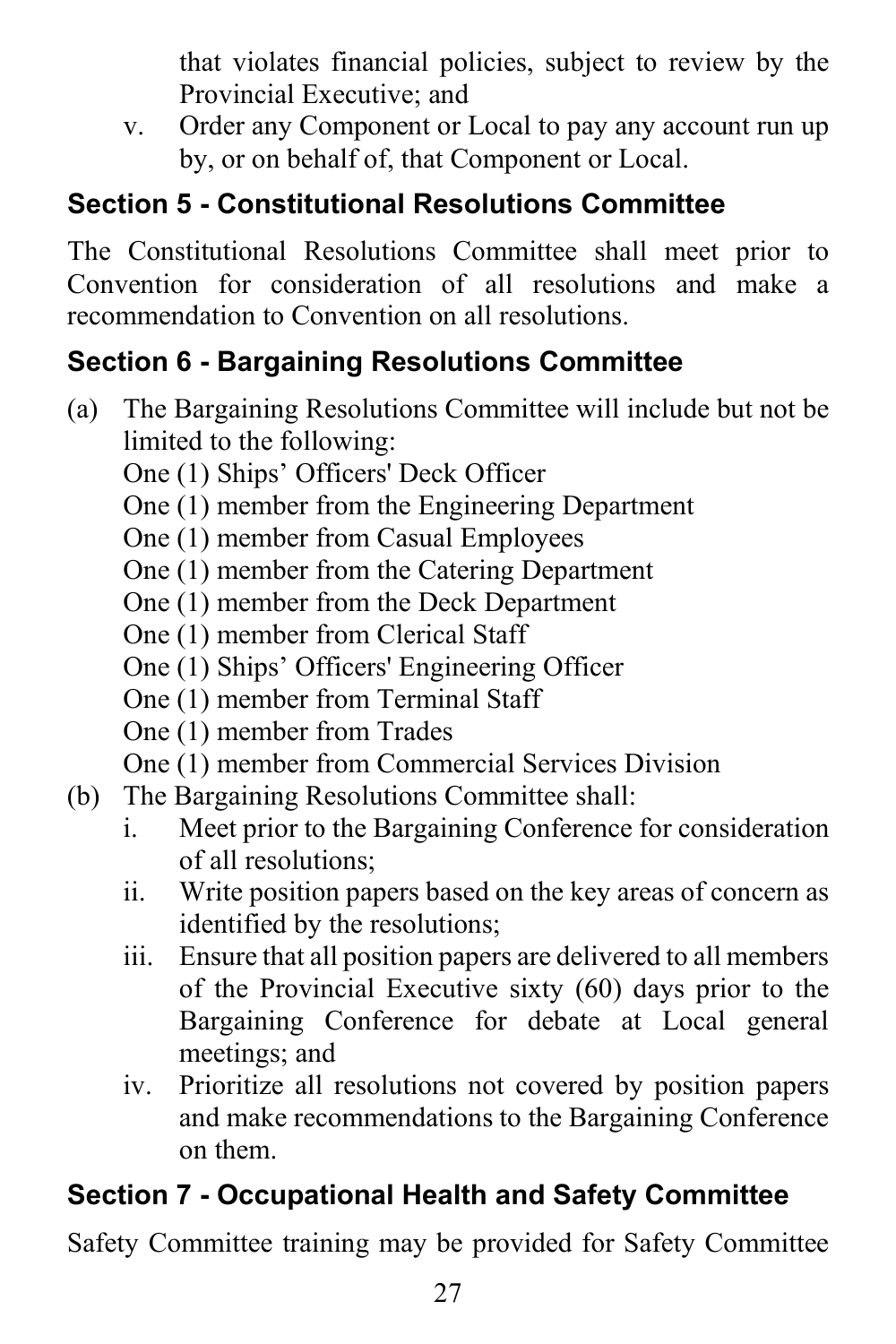members above and beyond the training provided by the Employer at the discretion of the Provincial Executive.

# <span id="page-33-0"></span>**Section 8 - Balloting Committee**

The Balloting Committee shall consist of the Returning Officer and Assistant Returning Officer and shall supervise all ballots and elections on behalf of the Union. The Balloting Committee shall be responsible for the training of all Local Returning Officers.

# <span id="page-33-1"></span>**Section 9 - Standing Bargaining Committee**

The Standing Bargaining Committee shall be comprised of the President, Provincial Executive Officer, Component Presidents, and two (2) other members of the Union.

# <span id="page-33-2"></span>**Section 10 - Central Negotiating Committee**

- (a) The Central Negotiating Committee shall consist of the Standing Bargaining Committee and any further appointments deemed necessary by the Provincial Executive and Ships' Officers' Component Executive.
- (b) The Ships' Officers' Component Executive shall appoint alternates to replace a Ships' Officers' member who is absent.
- (c) Where special issues arise relating to an occupational or other group, the Central Negotiating Committee has authority to bring representatives from the group to participate in bargaining. The group representatives shall have voice but no vote.
- (d) The Central Negotiating Committee shall be directed by:
	- i. Resolutions and position papers passed at the Bargaining Conference.
	- ii. Resolutions passed by a two-thirds (2/3) vote of the Provincial Executive.
- (e) Any member of the Central Negotiating Committee can require the Committee to act only on a two-thirds (2/3) majority vote with respect to any bargaining matter before the Committee.
- (f) Negotiating expertise may be hired, with the approval of the Provincial Executive, for bargaining on the recommendation of the Central Negotiating Committee.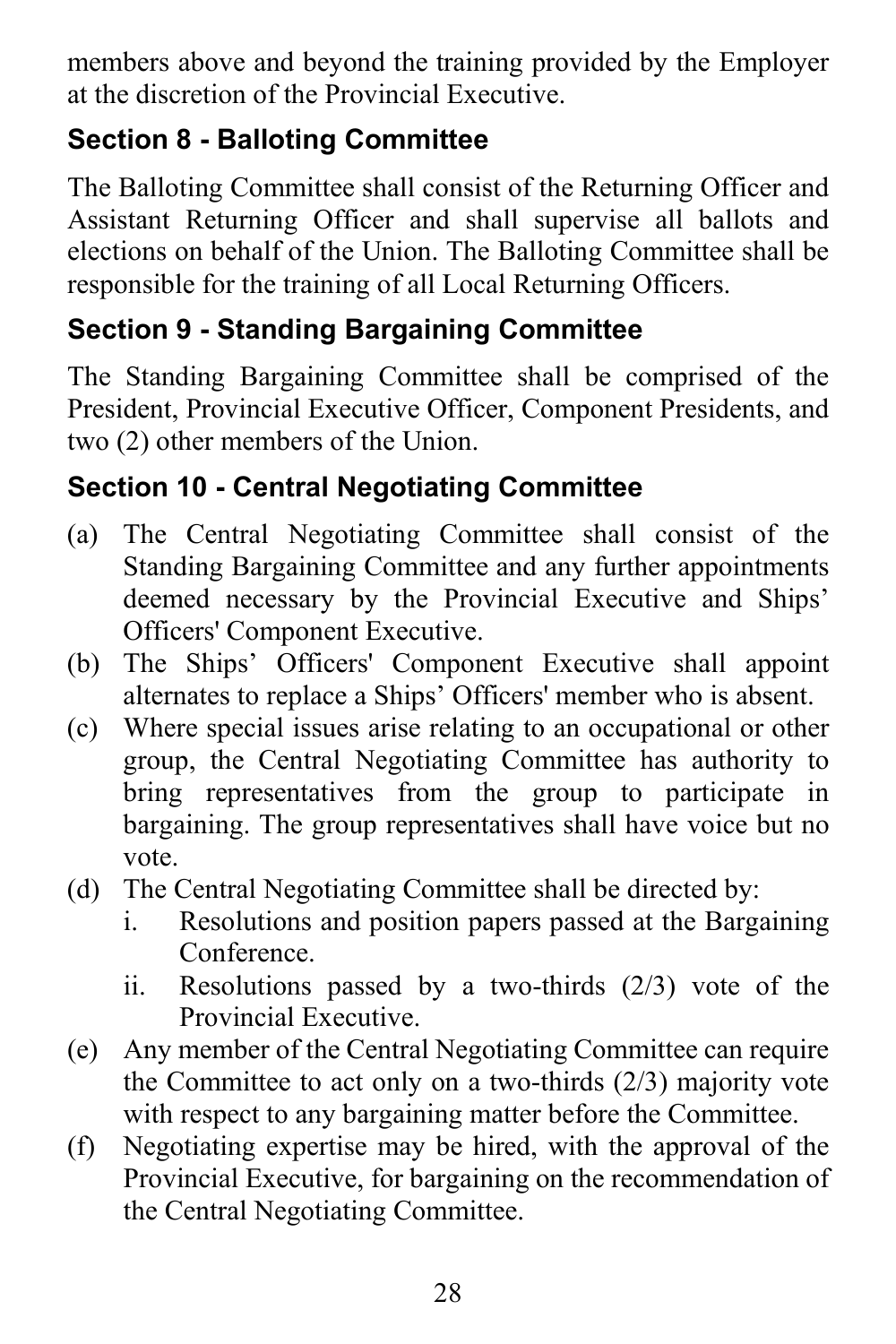### <span id="page-34-0"></span>**Section 11 – Grievance Appeal Process**

- (a) The Grievance Appeal Committee shall be comprised of the President Provincial Executive Officer, SOC President Provincial Executive Officer, Deas Dock Component President, and the affected Local President, or their designate. The Grievance Appeal Committee shall meet as needed prior to Provincial Executive meeting or as otherwise directed by the Provincial Executive.
- (b) Grievance Appeals at Steps 1 & 2: If Local bylaws are silent on a grievance appeals process the grievance appeal will be reviewed by the assigned designate. Local appeals may be filed through the Local President or Union Office, care of the Local President.
- (c) Grievance Appeals at Step 3:
	- i. The member or affected Local President may appeal the decision of their designated representative to the Provincial President in writing within seven (7) business days of being notified of the decision.
	- ii. The President, Provincial Executive Officer or designate will initiate a review of the decision which will be given to the Grievance Appeals Committee within 30 days of the member's appeal. This review will only assess if the decision of the designated representative was arbitrary, discriminatory or in bad faith.
	- iii. The Grievance Appeal Committee will provide a recommendation at the next Provincial Executive meeting whether to proceed to arbitration, investigate further, or not proceed. The decision on an appeal shall not remain outstanding for more than two consecutive Provincial Executive meetings. Decision of the Provincial Executive will be considered final.

# **ARTICLE 11 - COMPONENTS**

# <span id="page-34-2"></span><span id="page-34-1"></span>**Section 1 - Ships' Officers' Component**

(a) Definitions The Ships' Officers' Component ("SOC") shall be an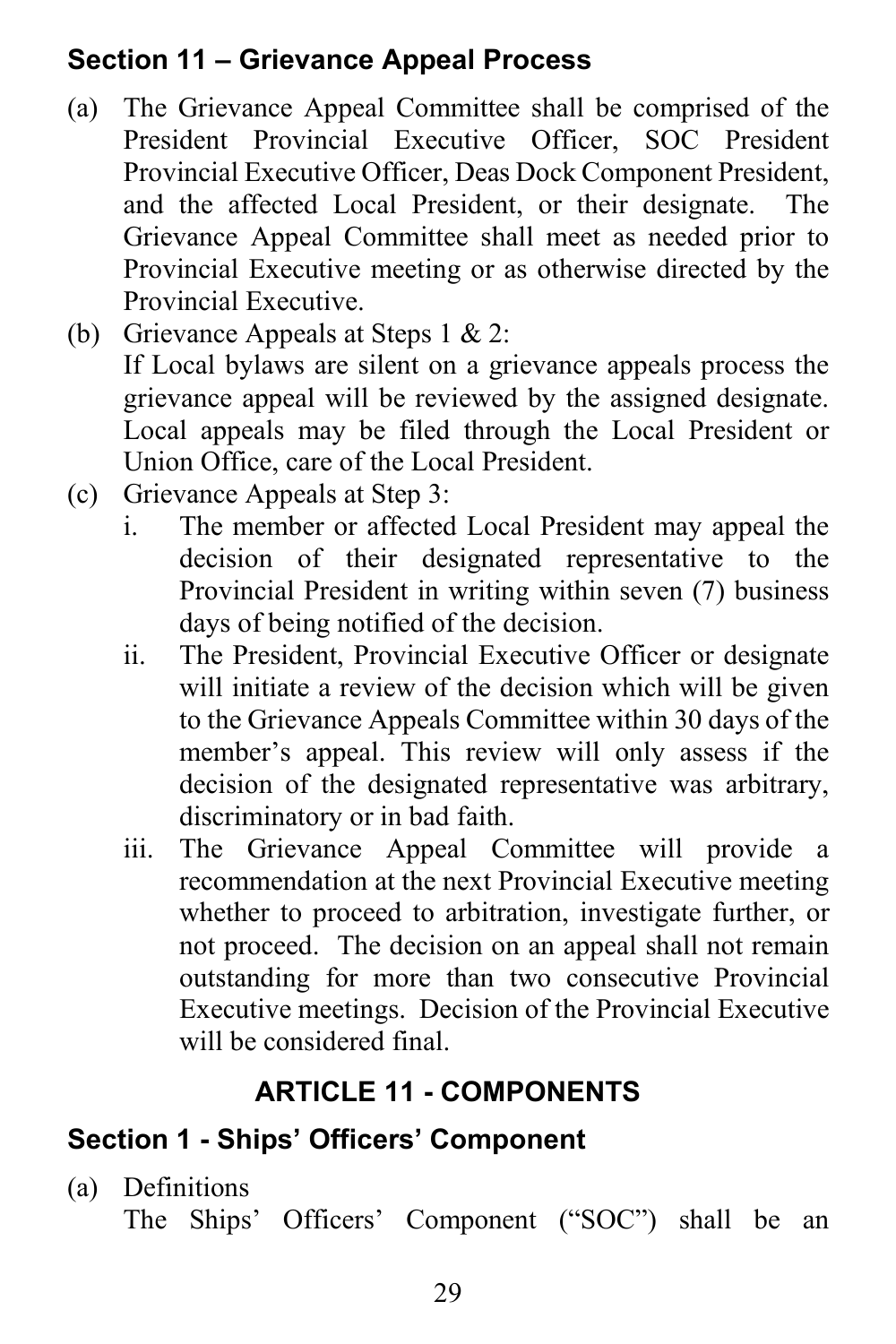autonomous component of the BCFMWU under the guidelines of the Don Cott Agreement. It shall be the properly recognized authority to transact any business for its members at meetings with the Employer under Article 32 of the Collective Agreement. It shall be the representative for those members, regular and casual, who work in positions within BC Ferries for which a Master, Mate or Engineering Certificate of Competency is required. It shall also be the representative for Electrical Officers and for Chief Stewards.

(b) Purpose

The purpose of the Ships' Officers' Component is to more effectively administer the members of the Union listed in paragraph (a).

- (c) Ships' Officers' Component Executive and Licensed Locals The Ships' Officers' Component Executive shall be elected pursuant to the bylaws of the Ships' Officers' Component.
- (d) Ships' Officers' Component Locals

Local 12 President - elected by SOC membership, Nanaimo and vicinity

Local 13 President - elected by SOC membership, Tsawwassen and vicinity

Local 14 President - elected by SOC membership, Horseshoe Bay and vicinity

Local 15 President - elected by SOC membership, Prince Rupert, Skidegate and vicinity including vessels servicing the North

Local 16 President - elected by SOC membership, Powell River, Texada and vicinity

Local 17 President - elected by SOC membership, Northern Gulf Islands including: Alert Bay, Cortes Island, Courtenay, Denman Island, Hornby Island, Little River, Quadra Island and vicinity

Local 18 President - elected by SOC membership, Swartz Bay and vicinity

Local 19 President - elected by SOC membership, Langdale and vicinity

Local 20 President - elected by SOC membership, Southern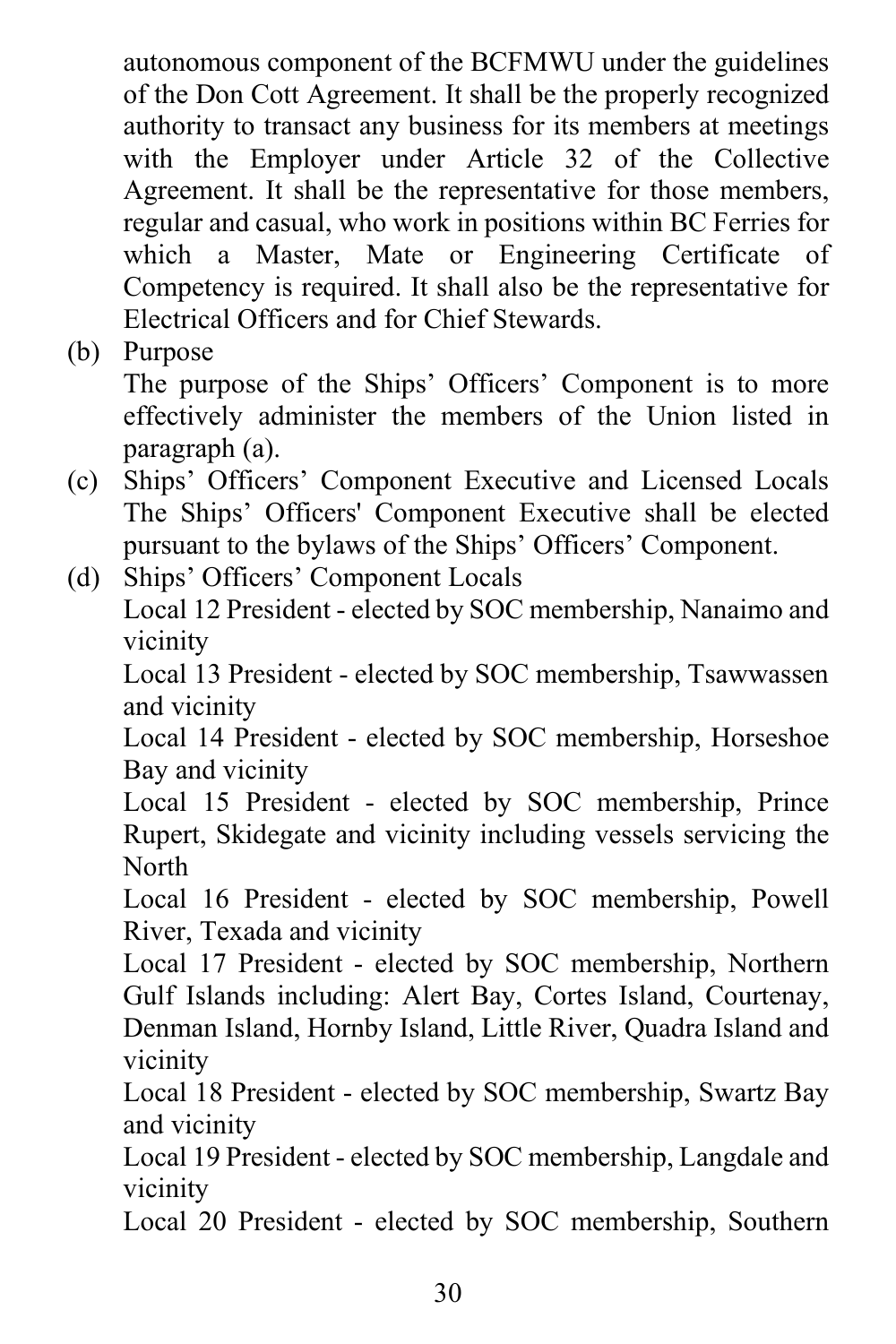Gulf Islands including: Salt Spring Island, Thetis Island and vicinity

(e) Staff

The Ships' Officers' Component Executive shall have the authority to appoint a staff representative to carry out the affairs of the Ships' Officers' members, as they see fit.

- (f) Canadian Marine Advisory Council Representatives The Ships' Officers' Component Executive shall have the authority to appoint members to the Canadian Marine Advisory Council. This shall not preclude the Provincial Executive from making appointments to the Canadian Marine Advisory Council.
- (g) Tentative Agreement No tentative agreement will be taken to the membership for ratification, without the reciprocal approval of the Ships' Officers' Component Executive.
- (h) Negotiations Between the Union and Component
	- i. The Ships' Officers' Component and Provincial Executives shall negotiate a suitable compensation and benefits package for the Ships' Officers' Component President, Provincial Executive Officer.
	- ii. If the Provincial Executive does not approve a suitable compensation and benefits package within ninety (90) days of the election of the Ships' Officers' Component President, Provincial Executive Officer, except with the agreement of the Ships' Officers' Component President, Provincial Executive Officer, the negotiations shall be referred to a Compensation Committee consisting of three (3) members in good standing; one (1) member chosen by the Provincial Executive, one (1) member chosen by the SOC Executive, and one (1) member chosen by the Deas Component Executive. Their decision will be binding.
- (i) Dues and Funding for the Component
	- i. An adequate percentage of the dues generated by the members working in Ships' Officers' Component positions shall be made available to the Component for funding its operation.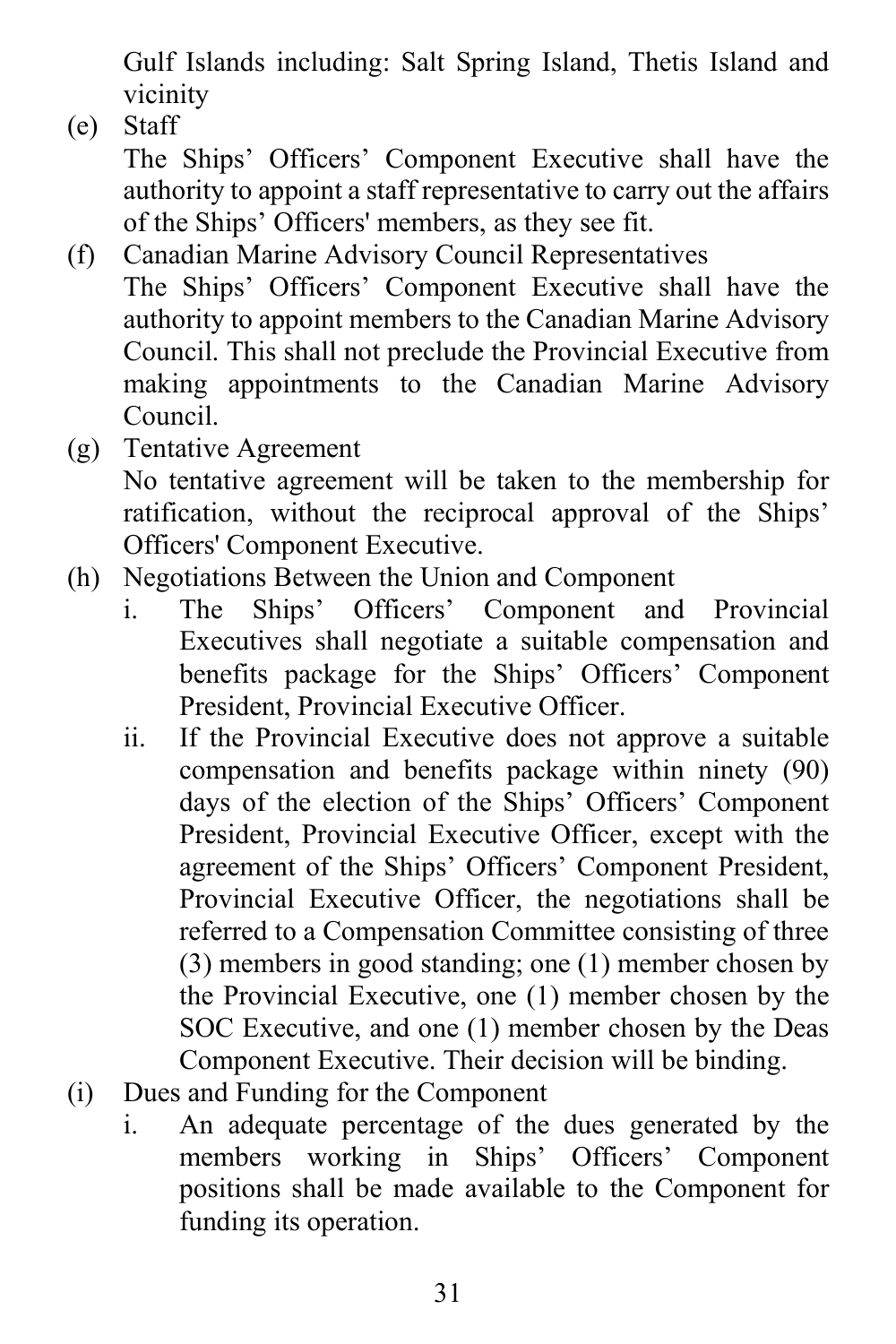- ii. A working committee consisting of an equal number of representatives from the Provincial Executive and the Ships' Officers' Component shall meet at least annually to negotiate/determine the percentage of dues to be shared as well as the expenses that the Ships' Officers' Component shall be responsible for from these funds.
- (j) Attendance at Provincial Executive Meetings Should the Ships' Officers' Component President, Provincial Executive Officer, be unable to attend a Provincial Executive meeting, a member of the SOC Executive Officers shall attend in their place, in accordance with the SOC bylaws.

# <span id="page-37-0"></span>**Section 2 - Deas Dock Component**

(a) Definitions

The Deas Dock Component (DDC) shall be an autonomous component of the BCFMWU. It shall be the representative for those members, regular and casual, employed by the BC Ferry Services or its Subsidiaries that are covered within Article 33 of the Collective Agreement.

- (b) Negotiations between the Union and the DDC The Deas Dock Component Executive shall negotiate any other matter with the Provincial Executive, or its representative, as is consistent with the Constitution.
- (c) Dues and Funding for the Component:
	- i. An adequate percentage of the dues generated by the members working within the Component shall be made available to the Component for funding its operation.
	- ii. A working committee consisting of an equal number of representatives from the Provincial Executive and the Deas Dock Component shall meet at least annually to negotiate/determine the percentage of dues to be shared as well as the expenses that Deas Dock Component shall be responsible for from these funds.
- (d) Negotiations and Business pertaining to Article 33 The Deas Dock Component shall be the proper recognized authority to transact any and all negotiations or business for its members at meetings with the Employer pertaining to Article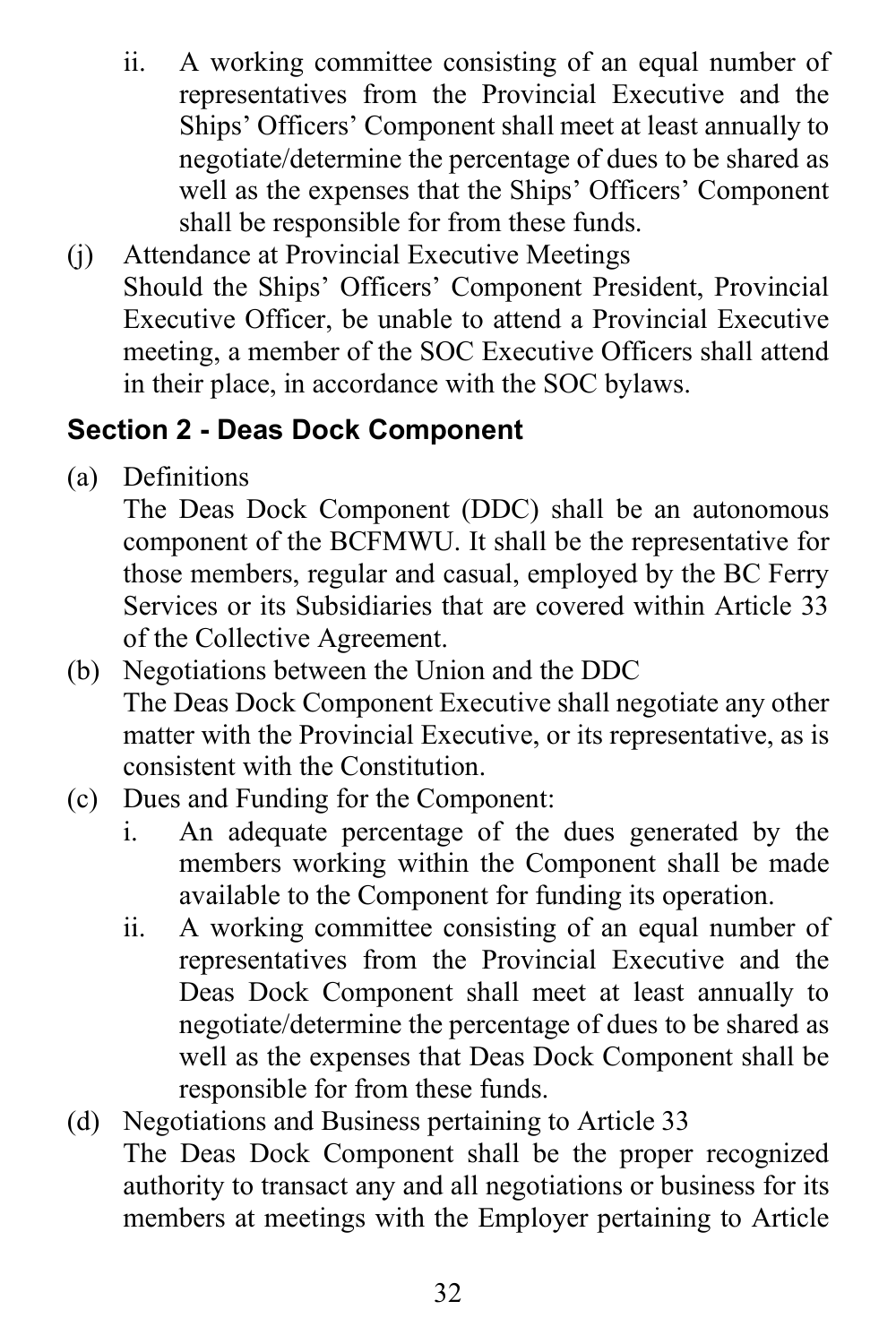33 of the Collective Agreement.

# **ARTICLE 12 - BOARD OF TRUSTEES**

#### <span id="page-38-1"></span><span id="page-38-0"></span>**Section 1 - Composition**

- (a) The Board of Trustees shall consist of three (3) members who may not serve simultaneously on any Committee or hold office within the Union.
- (b) The Board of Trustees shall be elected at each Triennial Convention for a three-year term according to the procedures outlined in Article 14, Section 4. Each term will terminate on the last day in May of the last year of the term.
- (c) Training shall be provided to the Trustees, at the Union's expense, in order to prepare them for discharge of their duties, including the conduct of the semi-annual financial reviews. Training shall include an orientation of the Union's finances with the outgoing and incoming Secretary-Treasurers and Trustees (where applicable), and training in financial literacy and effective communication.
- (d) In the event that the position of Trustee becomes vacant, the Provincial Executive will solicit nominations from the membership for the position of Trustee and elect a Trustee from the members nominated.
- (e) Trustees of the Union shall be delegates to each Triennial Convention of the Union with voice in matters related to their position, but no vote and will supply a report.

#### <span id="page-38-2"></span>**Section 2 - Duties of Trustees**

- (a) The Trustees shall not violate or compromise their position of trust. Furthermore, the Trustees shall not engage in the politics of the Union and shall maintain the highest level of impartiality in the day-to-day supervision of the Union's finances.
- (b) The Trustees shall review the finances and financial practices of the Union and shall, at all times, seek to protect and further the good and welfare of the Union. In order to give effect to these duties, the Trustees:
	- i. Shall review the financial accounts held by the Union Office twice annually; six months into the fiscal year and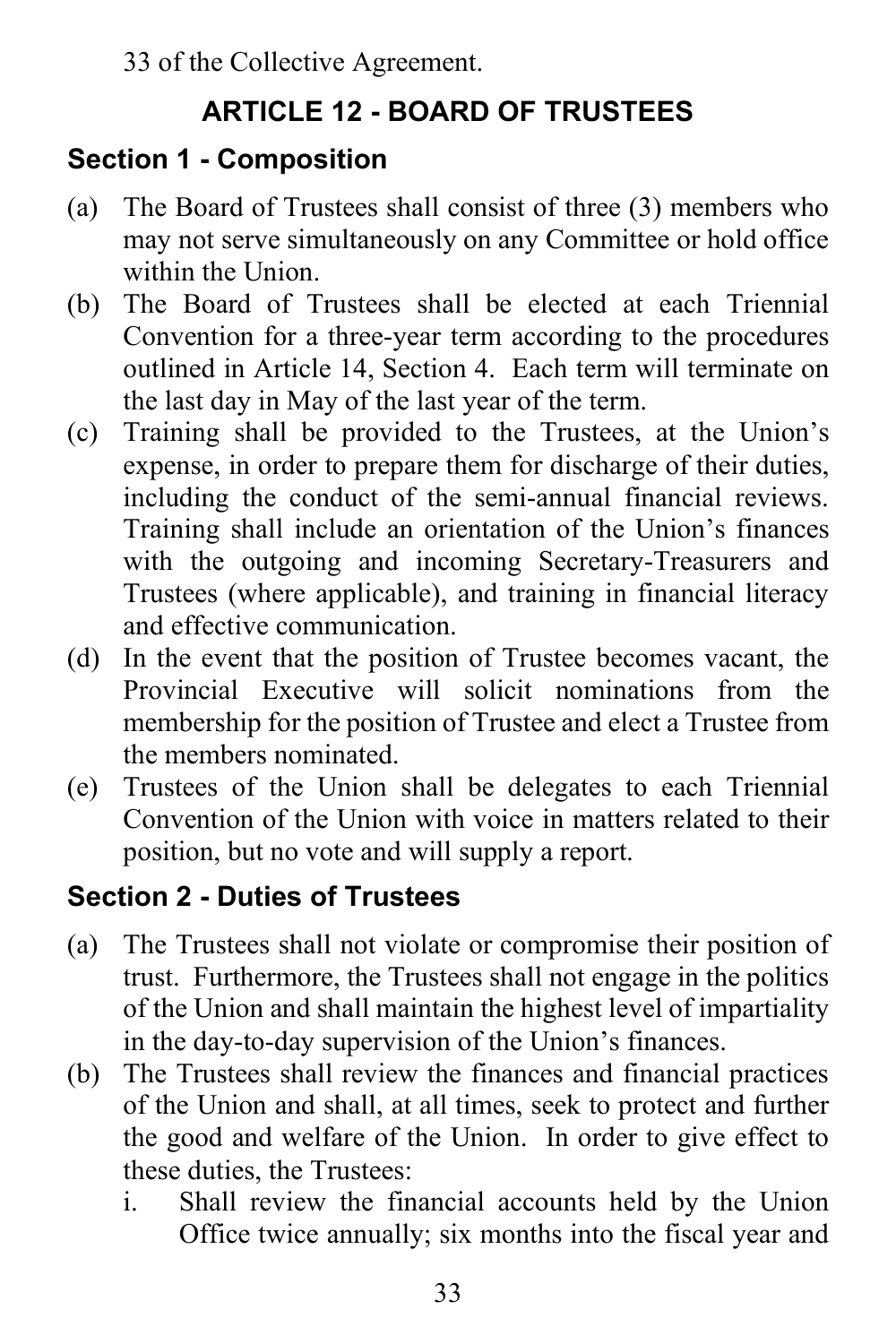immediately prior to the Annual Audit. The Trustees may interview any member of the Finance Committee or the Provincial Executive as a part of these reviews and shall provide a report of their findings to the Secretary-Treasurer, Provincial Executive Officer;

- ii. Shall, with the Secretary-Treasurer, Provincial Executive Officer direct the Annual Audit and participate in identifying any potential areas of financial concern to the auditor(s);
- iii. Shall have access to Component or Local financial statements and any supporting documentation, upon written request to the Components or Locals, once the Union has ensured the information complies with its statutory and contractual obligations;
- iv. Shall annually review Component and Local finances, and shall report any issues or concerns to the Provincial Executive;
- v. Shall review any policy recommendations proposed by the Finance Committee, and may provide comments on those recommendations for the consideration of the Provincial Executive;
- vi. May propose recommendations to the Finance Committee or the Provincial Executive;
- vii. Shall sign such inventory immediately preceding the Convention and report damage and loss to the Provincial Executive; and
- viii. Shall cause to have presented a general report of the financial business of the Union at the subsequent Provincial Executive meeting following the Annual Audit.
- (c) Should the auditors provide anything other than an "unqualified opinion" on the Annual Audit, the Trustees may direct their Chair to follow the steps in Article 6, Section 9.
- (d) Should a petition signed by forty percent (40%) of the membership be forwarded to the Trustees regarding the operation of the Union or state of the Union as a whole, the Trustees shall review the petition and membership information to ensure the petition is in compliance with the requirements of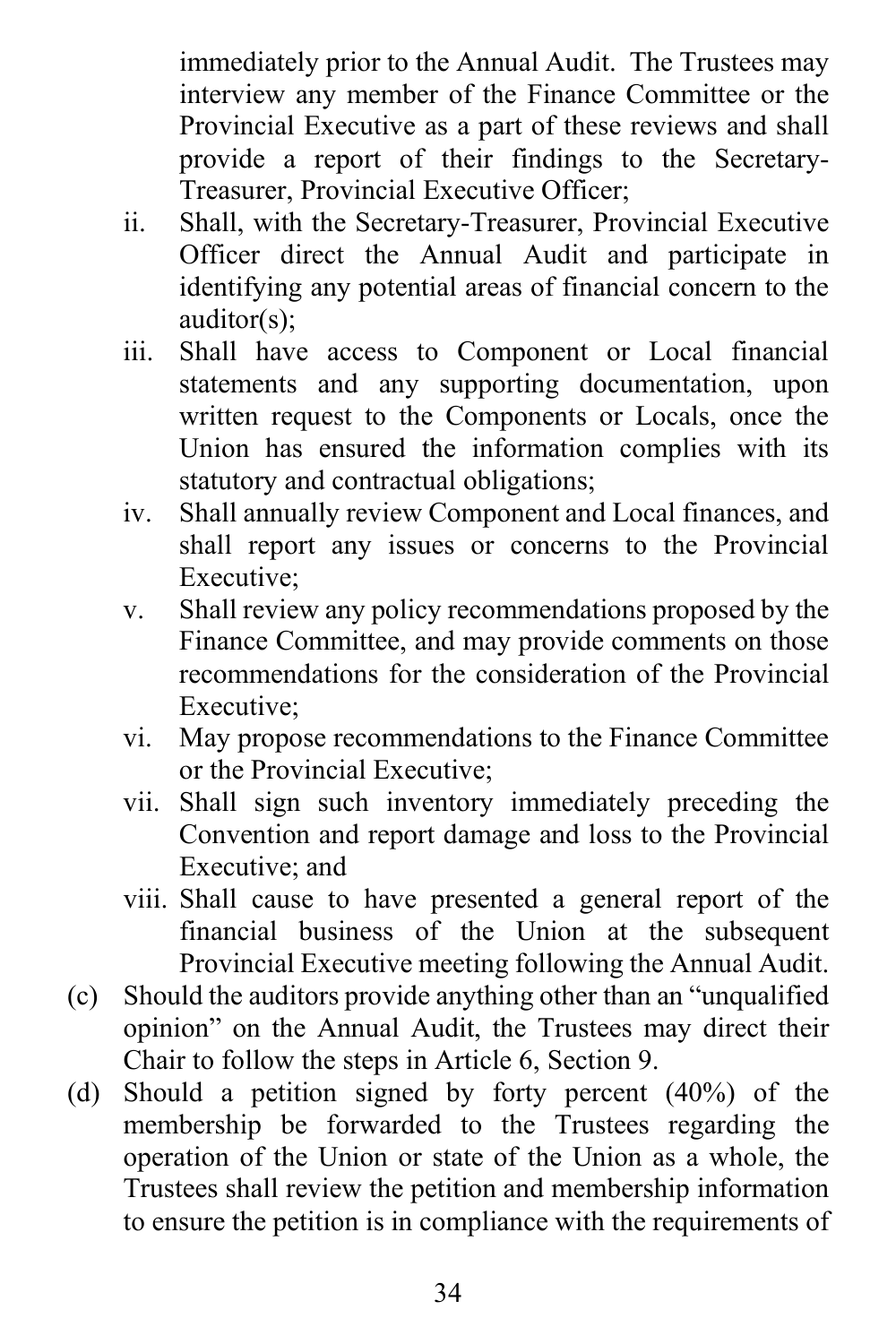this section. Where a petition is in compliance, their Chair shall follow the steps in Article 6, Section.

(e) The Trustees shall not violate or compromise their position of trust. Furthermore, the Trustees shall not engage in politics of the Union and shall maintain the highest level of impartiality in the day-to-day supervision of the Union's finances.

# **ARTICLE 13 - RETURNING OFFICER AND ASSISTANT RETURNING OFFICER**

# <span id="page-40-1"></span><span id="page-40-0"></span>**Section 1 - Returning Officer**

- (a) The Returning Officer shall be elected to a three-year term at the Triennial Convention according to the balloting procedures in Article 14, Section 5. The Returning Officer shall be a delegate to Convention by right of office and shall have voice but no vote.
- (b) The Returning Officer's term of office shall commence upon election.
- (c) The Returning Officer shall not violate or compromise their position of trust. Furthermore, the Returning Officer shall not engage in the politics of the Union and shall maintain the highest level of impartiality in the supervision of the Union's ballots.

# <span id="page-40-2"></span>**Section 2 - Assistant Returning Officer**

- (a) The Assistant Returning Officer shall be elected to a three-year term at the Triennial Convention according to the balloting procedures in Article 14, Section 5. The Assistant Returning Officer shall be a delegate to Convention by right of office and shall have voice but no vote.
- (b) The Assistant Returning Officer's term of office shall commence upon election.
- (c) The Assistant Returning Officer shall not violate or compromise their position of trust. Furthermore, the Assistant Returning Officer shall not engage in the politics of the Union and shall maintain the highest level of impartiality in the supervision of the Union's ballots.
- (d) The Assistant Returning Officer shall act under the supervision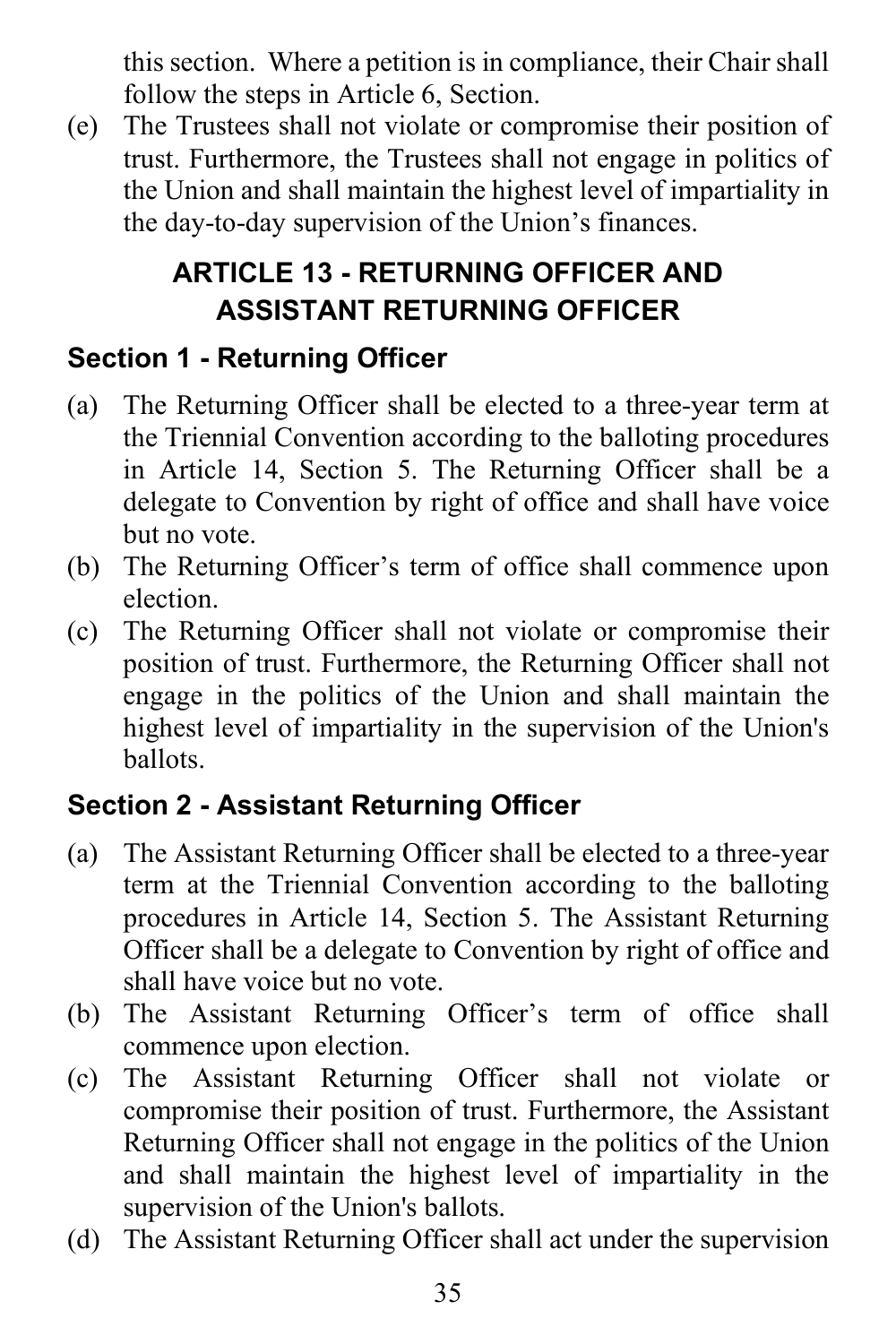<span id="page-41-0"></span>of the Returning Officer and assist them in carrying out their duties.

# **ARTICLE 14 - ELECTION OF UNION OFFICERS**

#### <span id="page-41-1"></span>**Section 1 - Nomination Procedure**

All nominations for Union office or delegate status must be in writing, signed by the nominator, and must be accompanied by a written agreement to stand, signed by the nominee, whose signature shall be witnessed by the nominator or another member of the Union.

# <span id="page-41-2"></span>**Section 2 - Nomination of Provincial Executive**

- (a) Nominations for the following Provincial Executive positions may be made by any Union member and shall close at Convention: One (1) President, Provincial Executive Officer One (1) 1st Vice President, Provincial Executive Officer One (1) 2nd Vice President, Provincial Executive Officer
- One (1) Secretary-Treasurer, Provincial Executive Officer (b) Nominations for the position of Ships' Officers' President,
- Provincial Executive Officer shall be in accordance with the Ships' Officers' Component bylaws.
- (c) Nominations for the position of Deas Dock Component President, Provincial Executive Officer shall be in accordance with the Deas Dock Component bylaws.
- (d) Nominations for the positions of Local President shall close as soon as practical after the completion of the election of the positions of President, Provincial Executive Officer, 1st Vice President, Provincial Executive Officer, 2nd Vice President, Provincial Executive Officer and Secretary-Treasurer, Provincial Executive Officer but no later than May 31.
- (e) Nominations for the positions of Local President shall be made by the membership of the following Locals: Local 1 President - elected by the unlicensed membership, ship and shore: Swartz Bay and vicinity Local 2 President - elected by the unlicensed membership, ship and shore: Nanaimo and vicinity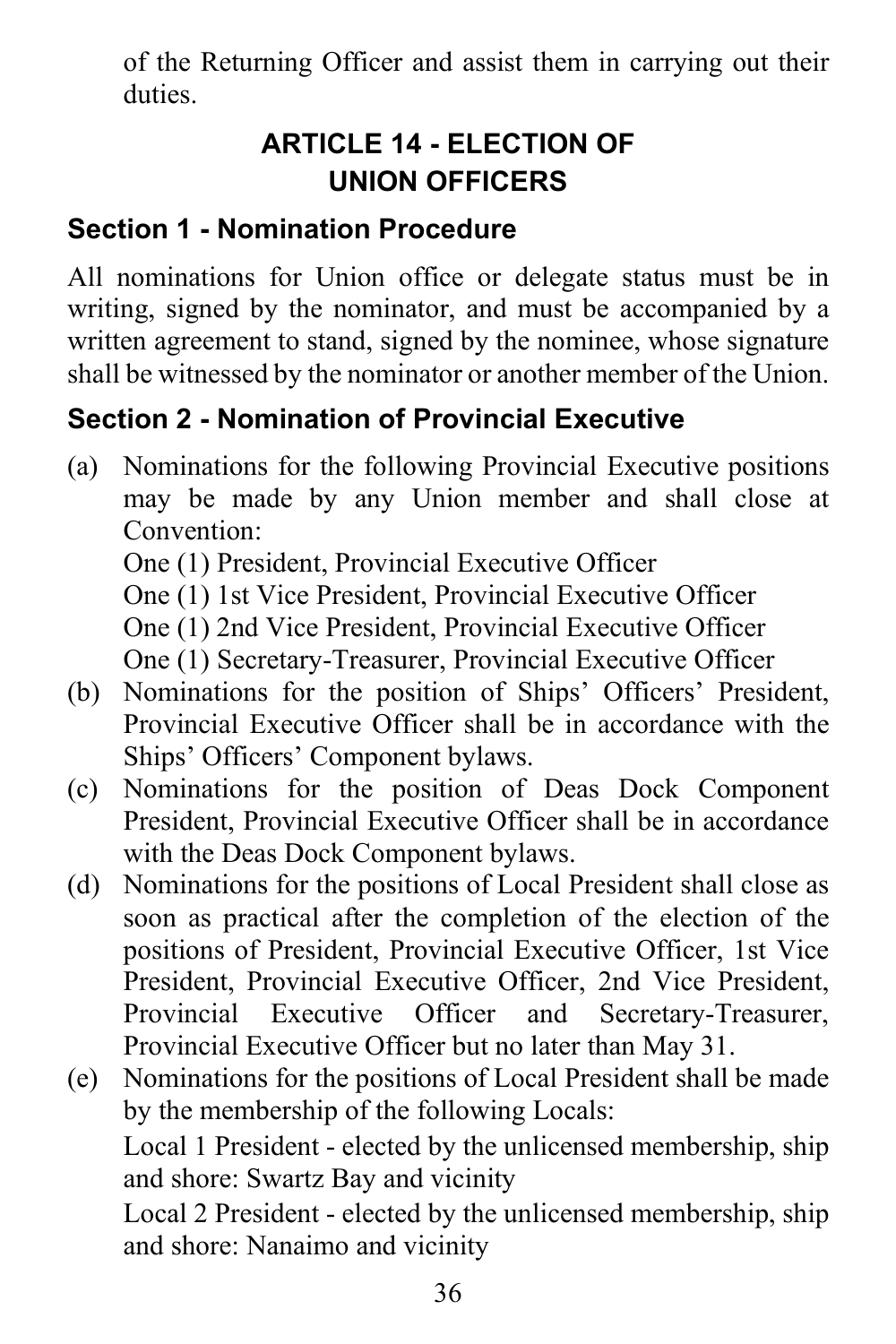Local 3 President - elected by the unlicensed membership, ship and shore: Tsawwassen and vicinity

Local 4 President - elected by the unlicensed membership, ship and shore: Horseshoe Bay and vicinity

Local 5 President - elected by the unlicensed membership, ship and shore: Langdale and vicinity

Local 6 President - elected by the unlicensed membership, ship and shore: Earls Cove, Powell River, Texada and vicinity

Local 7 President - elected by the unlicensed membership, ship and shore: Southern Gulf Islands including: Penelakut (Kuper) Island, Thetis Island and vicinity

Local 8 President- elected by the unlicensed membership Deas (Richmond) and vicinity

Local 9 President - elected by the unlicensed membership, ship and shore: Victoria Head Office and vicinity

Local 10 President - elected by the unlicensed membership, ship and shore: Bear Cove, Prince Rupert, Skidegate and vicinity including vessels servicing the North

Local 11 President - elected by the unlicensed membership, ship and shore: Northern Gulf Islands including Alert Bay, Cortes Island, Courtenay, Denman Island, Hornby Island, Little River, Quadra Island and vicinity.

# <span id="page-42-0"></span>**Section 3 - Election of Provincial Executive**

- (a) A ballot for the positions of President, Provincial Executive Officer; 1st Vice President, Provincial Executive Officer; 2nd Vice President, Provincial Executive Officer; and Secretary-Treasurer, Provincial Executive Officer shall be conducted in accordance with the balloting procedure in Article 15, Sections 3 and 4.
- (b) A ballot for the positions of Ships' Officers' Component President, Provincial Executive Officer, SOC Deck Representative, SOC Catering Representative, and SOC Engineering Representative shall be conducted in accordance with the Ships' Officers' Component bylaws.
- (c) A ballot for the position of Deas Component President, Provincial Executive Officer shall be conducted in accordance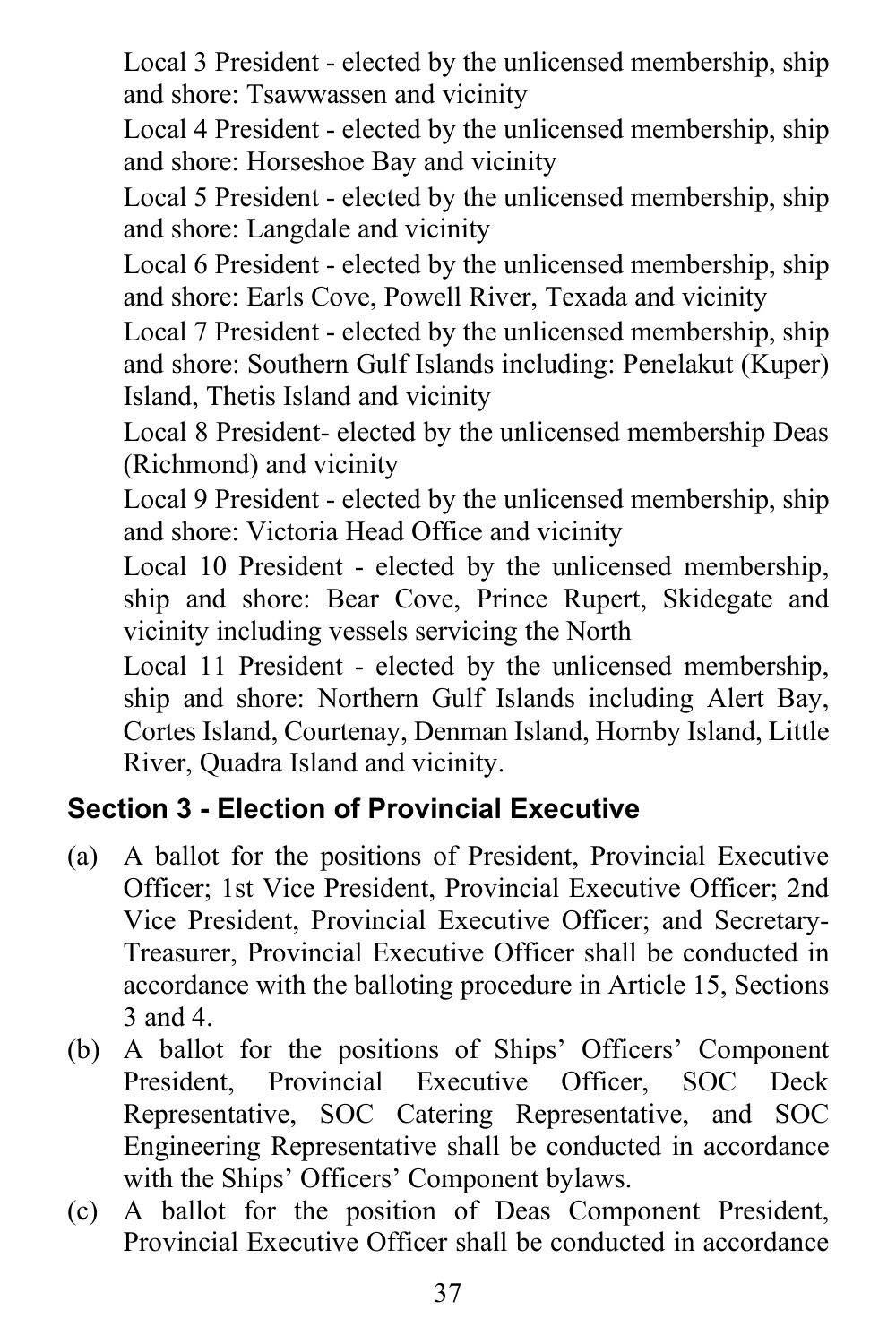with the Deas Component bylaws.

(d) A referendum ballot of the affected membership for the positions of Local President shall be conducted in accordance with the Local bylaws. All candidates for the position of Local President shall be placed on the ballot.

# <span id="page-43-0"></span>**Section 4 - Election of Board of Trustees**

- (a) Nominations for the Board of Trustees may be made by any Union member and shall close forty-five (45) days prior to Convention.
- (b) Trustees shall be elected by secret ballot by the delegates to the Triennial Convention. Each accredited delegate shall cast no more than three (3) votes. The three (3) nominees with the highest number of votes shall be declared elected.

#### <span id="page-43-1"></span>**Section 5 - Election of Returning Officer and Assistant Returning Officer**

- (a) Nominations for the position of Returning Officer and Assistant Returning Officer may be made by any Union member and shall close at Convention.
- (b) The Returning Officer and Assistant Returning Officer shall be elected by secret ballot by the delegates to the Triennial Convention. Each accredited delegate shall cast one (1) vote for each position. The candidate with the highest number of votes in each position shall be declared elected.

#### <span id="page-43-2"></span>**Section 6 - Election of Delegates to Convention and Bargaining Conference**

- (a) Nominations for delegates to Convention or Bargaining Conference may be made by any Union member of the Local in accordance with Local bylaws.
- (b) The Local shall elect delegates to Convention, in accordance with the Local bylaws.
- (c) Unsuccessful candidates for the position of delegate, ranking according to the number of votes received, shall be alternate delegates to Convention.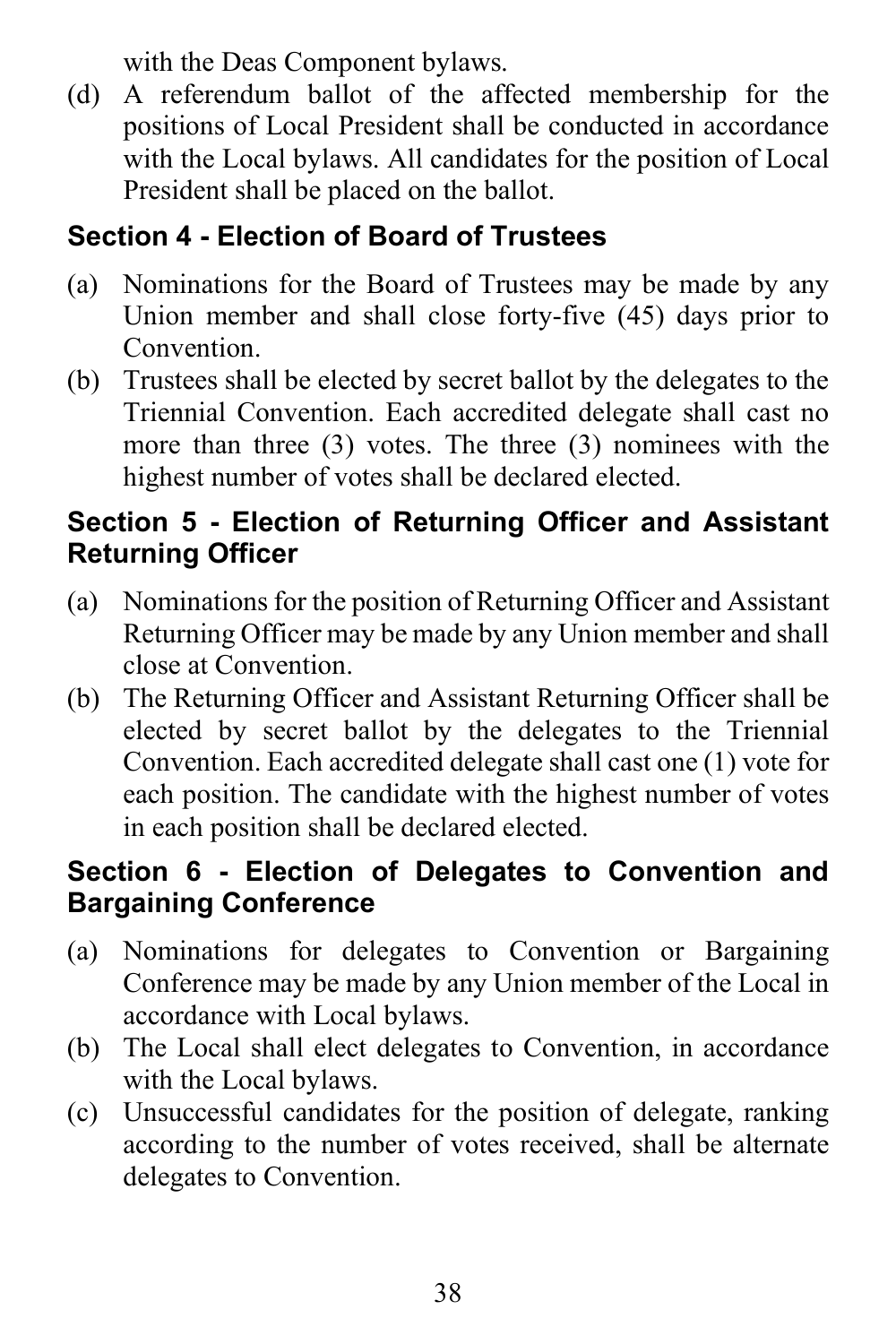#### <span id="page-44-0"></span>**Section 7 - Election of Site Safety Worker Representatives**

The BCFMWU will hold elections for the Site Safety Worker Representatives at the Local levels, including multi-Local elections when two or more Locals work on the same site. The elected Site Safety Representatives will elect their Representatives at the Regional levels. And those elected Regional Worker Safety Representatives will elect their Worker Safety Representatives to the Senior Joint Occupational Health and Safety Committee.

- (a) Successful applicants will be elected for a three (3) year term.
- (b) Elections will be staggered such that one third (1/3) of the incumbent Worker Representative seats are up for election annually.
- <span id="page-44-1"></span>(c) Cycle of elections to commence January 2013.

# **ARTICLE 15 - BALLOTING PROCEDURES**

#### <span id="page-44-2"></span>**Section 1 - Standard Procedures Applied to all Union Elections**

- (a) If only one (1) nomination is received for an elected position, the nominee shall be declared elected to the position by acclamation.
- (b) The candidate receiving the most votes shall be declared to be elected.
- (c) In the case of a tie, there shall be a run-off ballot between affected candidates.
- (d) Should any or all but one of the candidates withdraw from the election, the remaining candidate shall be declared elected.

#### <span id="page-44-3"></span>**Section 2 - Scrutineers**

Candidates for office shall not attend the balloting and counting, except to cast a ballot, but may designate a scrutineer to attend on their behalf.

#### <span id="page-44-4"></span>**Section 3 - Election Procedure for Convention**

Two (2) candidates for office, per position, for the fleet wide referendum ballot shall be chosen as follows:

(a) Each voting delegate shall vote for one candidate for the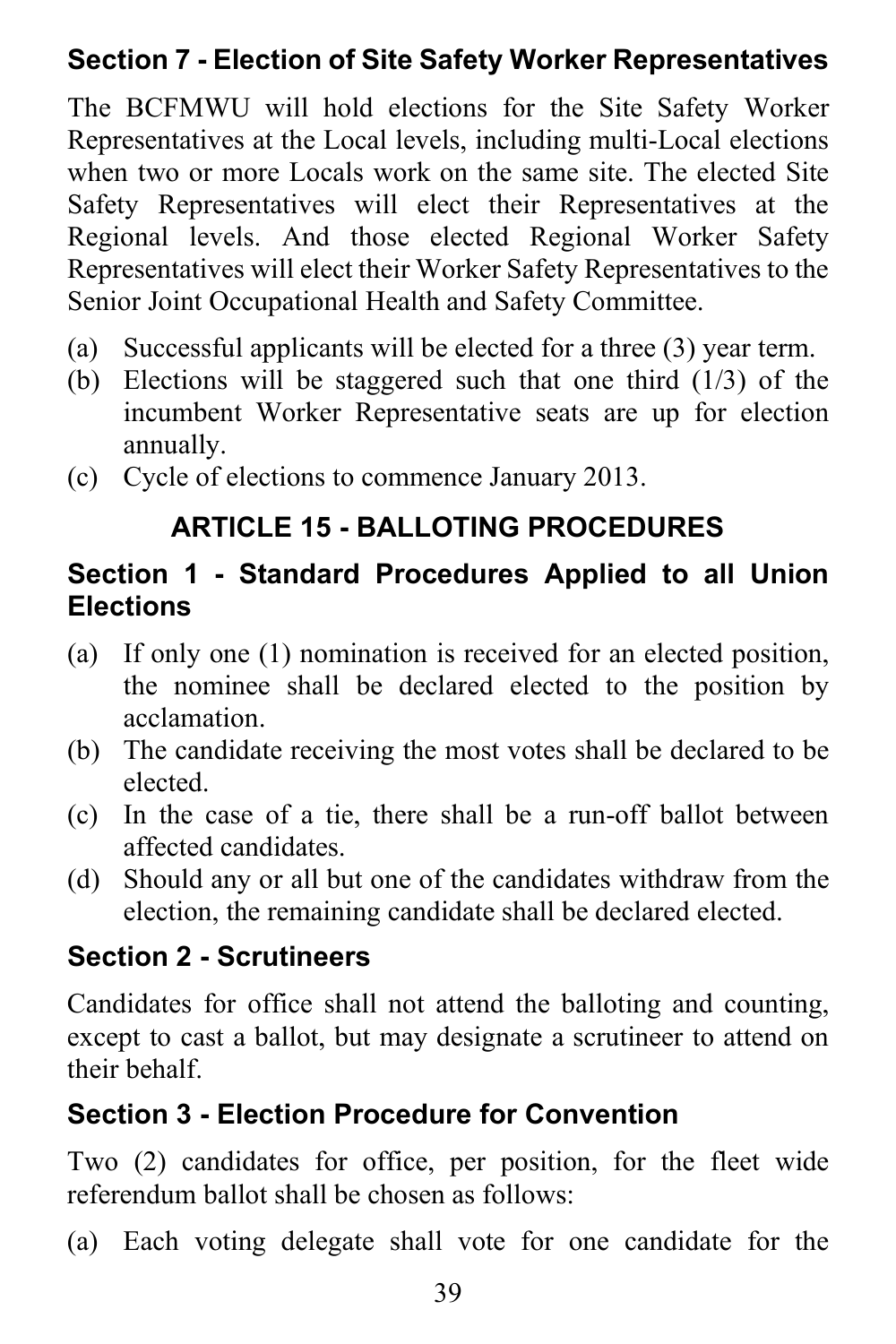position of President, Provincial Executive Officer; 1st Vice President, Provincial Executive Officer; 2nd Vice President, Provincial Executive Officer; and Secretary-Treasurer, Provincial Executive Officer.

- (b) The candidate with the least number of votes on each ballot shall be dropped from subsequent ballots.
- (c) Candidates who choose to withdraw from the election may do so by informing the delegates fifteen (15) minutes prior to the ballot.

#### <span id="page-45-0"></span>**Section 4 - Procedure for Referendum Ballots**

- (a) Within six (6) business days after the close of nominations the Union, at the Union's expense, shall send to every member's household an 8.5" x 11" sheet of election material that the candidate compiles. The original shall be costed to the candidate but the copies shall be costed to the Union.
- (b) The Returning Officer shall decide the closing date of the referendum, taking into consideration the urgency of the matter, shift schedules, ballots being returned by mail and all other relevant factors, including Union Office work days. If a mail-in ballot is utilized, the minimum time allowed for the return of all ballots shall be twenty-eight (28) calendar days. The referendum ballot shall be completed within a maximum of forty (40) calendar days of Convention.
- (c) The Returning Officer shall, on receiving written notice from the Provincial Executive of a ballot to be taken, cause it to be printed and distributed.
- (d) The Secretary-Treasurer, Provincial Executive Officer shall supply the Returning Officer with an up-to-date list of all members entitled to vote, noting the member's Local.
- (e) The Returning Officer shall ensure the following are available:
	- i. Required number of ballots;
	- ii. List of all members entitled to vote and signature sheets;
	- iii. Explanation of the ballot;
	- iv. Balloting instructions;
	- v. Certificates as per Appendix "C";
	- vi. One ballot container with lock; and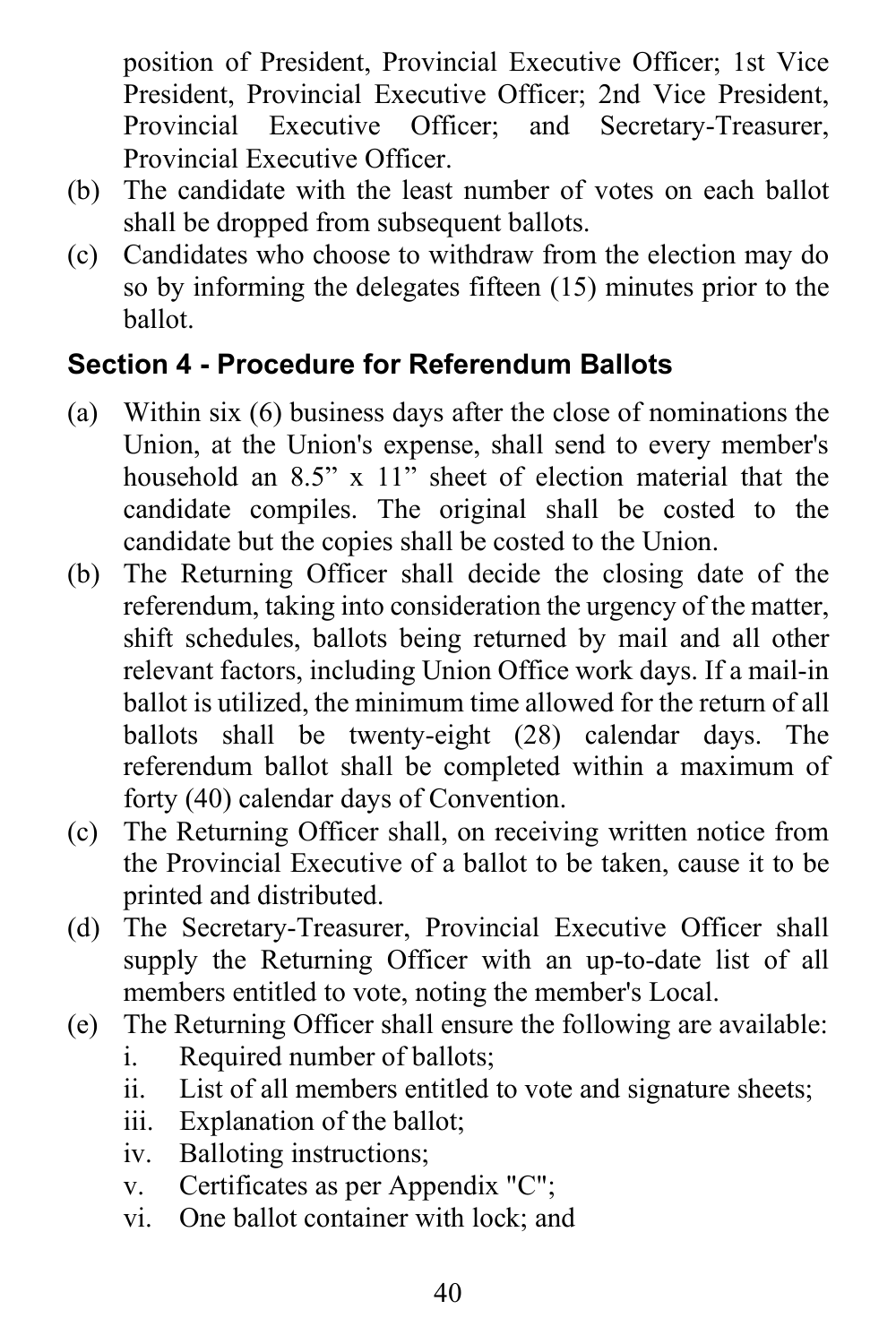vii. Instructions to the Balloting Committee as follows:

- (a) Instructions regarding balloting procedures;
- (b) Have members sign the signature sheet that they have received a ballot and issue each member a ballot;
- (c) Assure that there is a private place to mark their ballot;
- (d) Have the marked ballot placed in the ballot container; and
- (e) On completion of the ballot-taking, and in the presence of two (2) members, insert the signature sheet in the ballot container and return same to the Returning Officer.

# <span id="page-46-0"></span>**Section 5 - Procedure for Conducting the Ballot**

In conducting the ballot, the Balloting Committee shall:

- (a) Decide on a central place where the balloting for the Local shall take place. The Balloting Committee may use mail-in ballots when considered necessary.
- (b) Notify the membership of the Local of the time and place for balloting.
- (c) At the time and place for balloting, provide a ballot box which, after inspection by any scrutineer present, shall be locked by a member of the Balloting Committee.
- (d) Issue to each member who presents themselves at the place, a ballot and an explanation of the balloting procedure.
- (e) Ensure that each member who is given a ballot signs the signature sheet.
- (f) Ensure that there is a balloting booth to allow ballots to be marked secretly.
- (g) Ensure that the marked ballot is placed in the locked ballot box.
- (h) On completion of the ballot, insert the signature sheet in the ballot box, seal the box and return it to the Returning Officer for counting.

# <span id="page-46-1"></span>**Section 6 - Ratification Procedure**

(a) A referendum vote on the ratification of a Collective Agreement shall take place in accordance with the Procedures for Referendum Balloting in Section 4.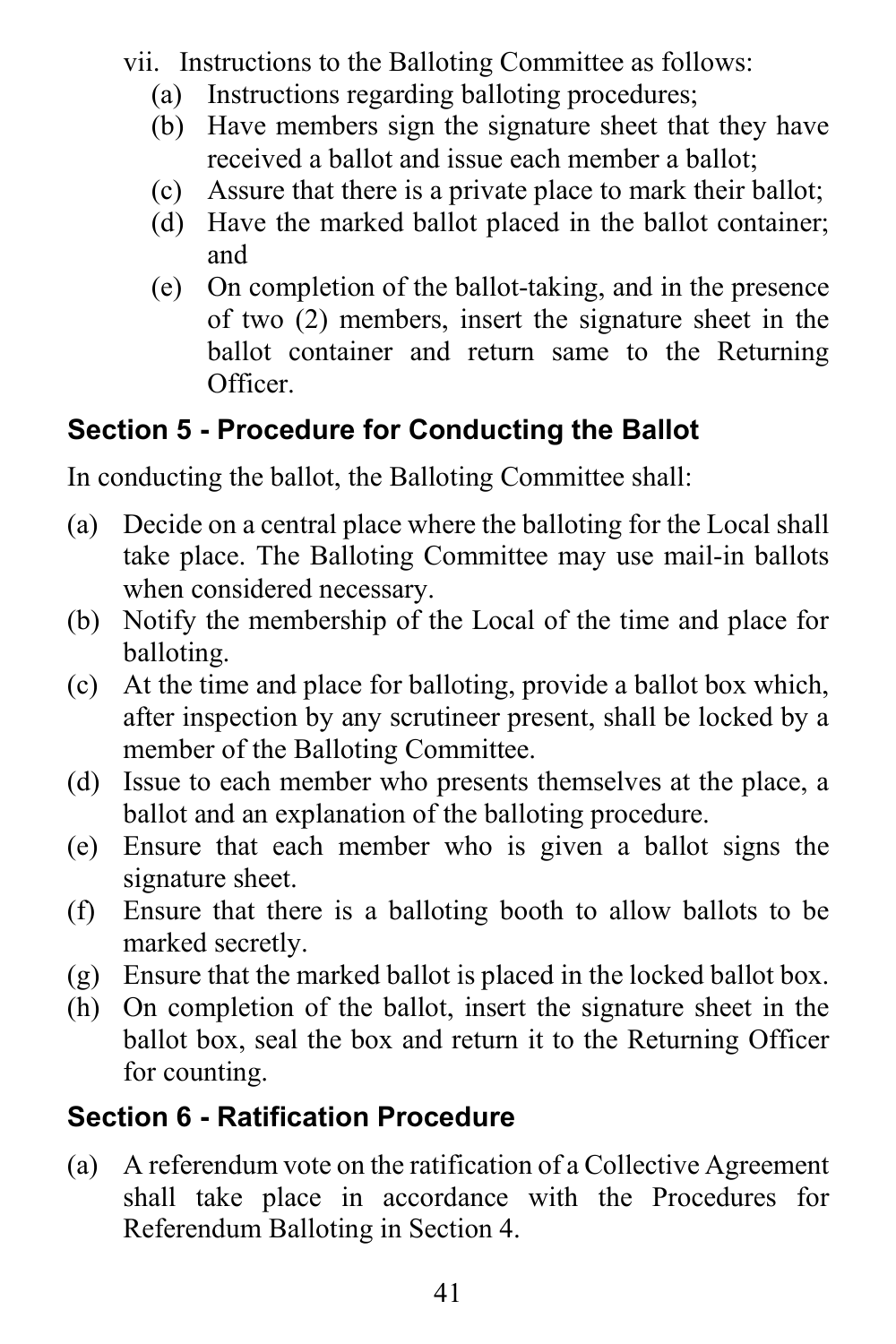- (b) Before a referendum vote is conducted, the proposed Collective Agreement shall be completed and the Central Negotiating Committee shall report to the Provincial Executive and the membership at special meetings called for the purpose.
- (c) The report shall be presented in writing to show each new and re-negotiated clause, memorandum of understanding and each clause that has been altered or deleted and stating clearly, where required, the intent thereof. The report shall also be accompanied by a verbal explanation stating clearly the intent of each clause.
- (d) The report shall have attached to it the recommendations of the Central Negotiating Committee and Provincial Executive.
- (e) In outlying areas where it is impractical to hold membership meetings, the membership shall be sent a written report by mail, accompanied by the required ballot.
- (f) The Central Negotiating Committee shall provide the above information five (5) days prior to the holding of Local meetings and seven (7) days shall elapse after the conclusion of all Local membership meetings before a ballot is conducted. Should special circumstances require alterations to the above time limits, they may be amended by a majority vote of the Provincial Executive.
- (g) In the event that the Provincial Executive and the Employer agree on a proposal constituting a change to the Collective Agreement and, in the event the Provincial Executive deems the proposal major in impact, the Provincial Executive shall cause a referendum ballot to be conducted as per this Article.
- (h) Any modification or clarification to the Collective Agreement shall be printed and distributed to the membership by bulletin.

# <span id="page-47-0"></span>**Section 7 - Counting the Ballots**

(a) On the appointed date, the Provincial Returning Officer together with the Provincial Assistant Returning Officer, in the presence of scrutineers, shall check the number of ballots against the number of signatures on the endorsed signature sheets, ensuring that there are no irregularities and place the ballots in a common ballot box. The common ballot box shall then be opened, ballots counted, recorded and reported to the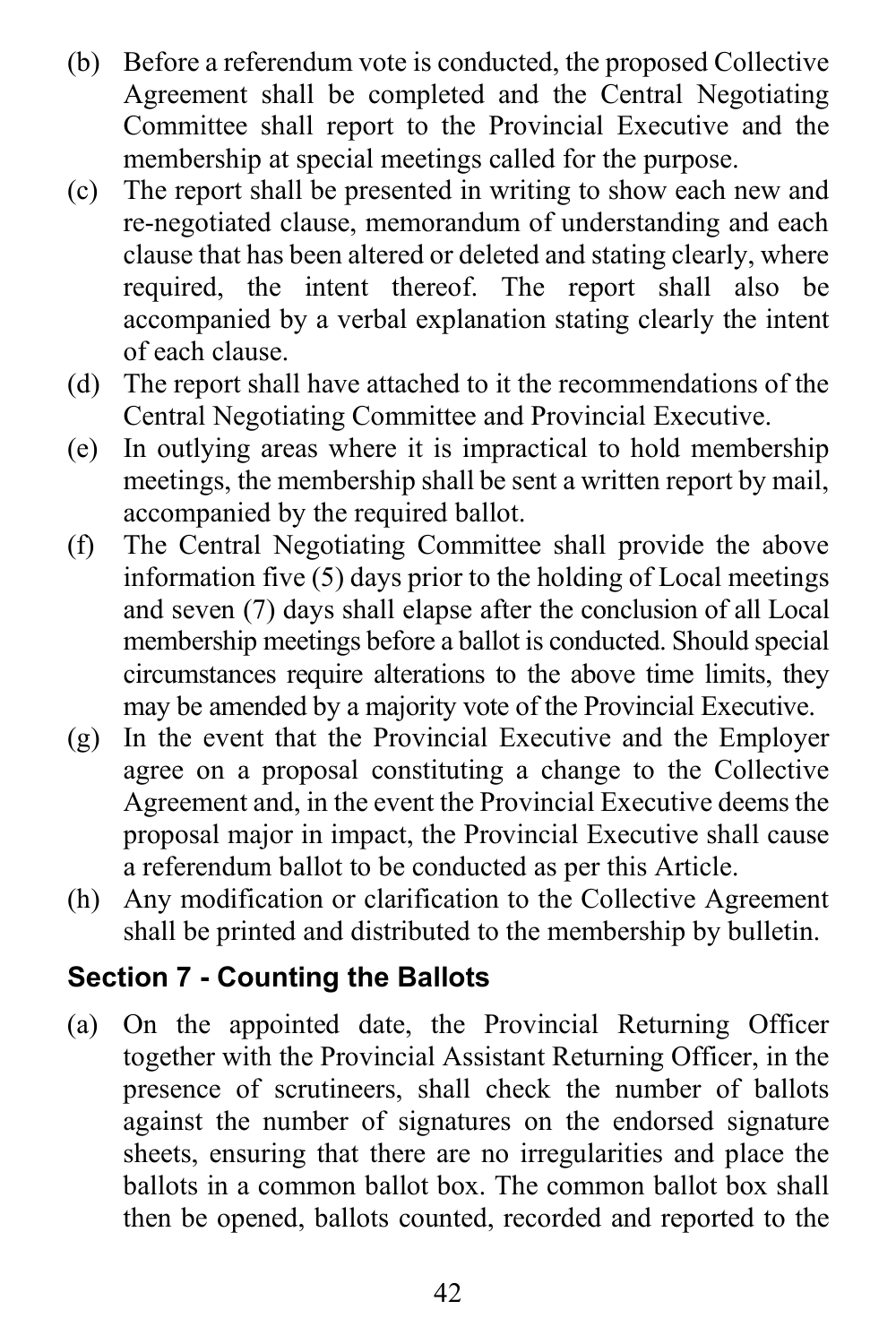Provincial Executive in writing.

(b) If any irregularities have been charged to occur during the counting of ballots, the Provincial Returning Officer or Provincial Assistant Returning Officer shall request a NUPGE appointed arbiter to investigate the charge to determine the validity of the charges and order any action deemed by them to be appropriate. The Provincial Returning Officer and Provincial Assistant Returning Officer will make themselves available to the arbiter and provide the arbiter with any requested assistance.

# <span id="page-48-0"></span>**Section 8 - Electronic Balloting**

Notwithstanding any of the above balloting procedures, electronic balloting may be used for fleetwide referendum votes for the election of officers and ratification votes.

# <span id="page-48-1"></span>**Section 9 - Report to the Provincial Executive**

The Returning Officer's report to the Provincial Executive shall contain the following:

- (a) The number of ballots issued;
- (b) The number of ballots returned;
- (c) The results of ballots by number;
- (d) The number of ballots "spoiled"; and
- (e) The number of members eligible to vote.

The signatures of the Returning Officer, Balloting Committee and the scrutineers present shall appear on the report.

# <span id="page-48-2"></span>**Section 10 - Holding Ballots After Vote**

The Provincial Returning Officer will hold fleetwide referendum ballots for a period of six (6) months prior to their being destroyed, allowing access to members in good standing. Members have the right to lodge a grievance or complaint to the Provincial Executive at the soonest opportunity, with the provision that inspection be coordinated through and under the supervision of a NUPGE appointed arbiter who may order any action deemed by them to be appropriate.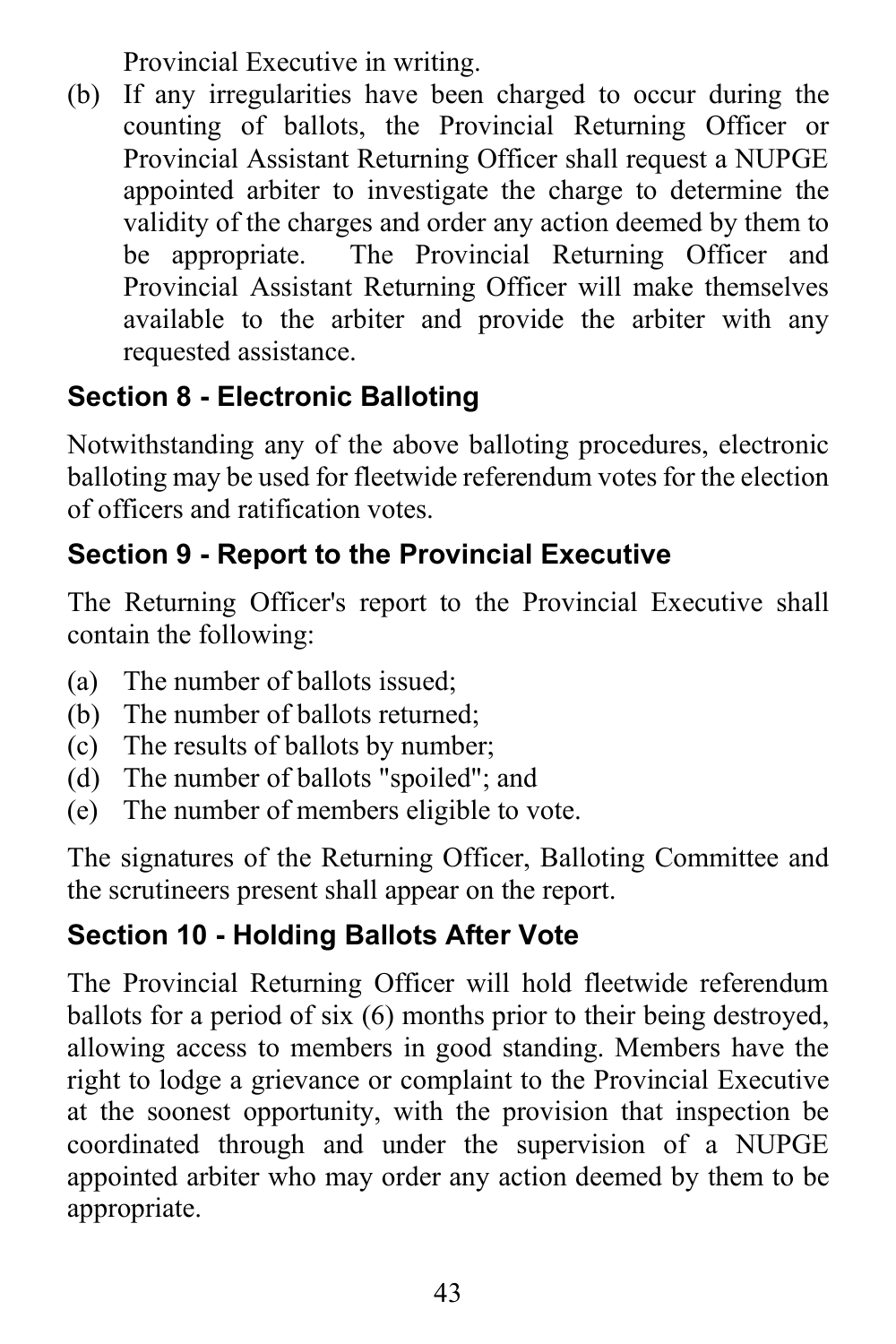#### <span id="page-49-0"></span>**Section 11 - Procedure for Elections and Balloting Committee**

All Union elections shall be conducted following the guidelines laid out in the BCFMWU Manual: "Policy and Procedure Guidelines – Elections and Election of Officers".

# **ARTICLE 16 - LOCALS**

# <span id="page-49-2"></span><span id="page-49-1"></span>**Section 1 - Definitions**

A Local of the Union shall be defined as a group of Union members in a defined geographic area with similar occupations, trades, professions, or working conditions.

#### <span id="page-49-3"></span>**Section 2 - Purpose**

- (a) The purpose of the Local is to more effectively administer the business of the Union. The Local has no authority independent of the membership in Convention, and between Conventions, of the Provincial Executive.
- (b) The administration of the Collective Agreement, as it affects the members of the Local, will be the responsibility of the Local and the Local will be responsible for recommending to the Provincial Executive whether or not to proceed to arbitration in the matter of a grievance under the Collective Agreement.

# <span id="page-49-4"></span>**Section 3 – Responsibilities of the Local**

- (a) Locals shall conduct at least four (4) meetings per year.
- (b) Locals may hold a winter event and a summer event open to all members of the Local, where practicable.

# <span id="page-49-5"></span>**Section 4 - Terms of Office**

The Local Executive shall be elected for a three-year term. Each term will terminate on the last day of June in the last year.

# <span id="page-49-6"></span>**Section 5- Structure**

The Local Executive shall be structured as follows: Local President, Local 1st Vice-President and Local Recording Secretary-Treasurer and may include others as designated in Local bylaws.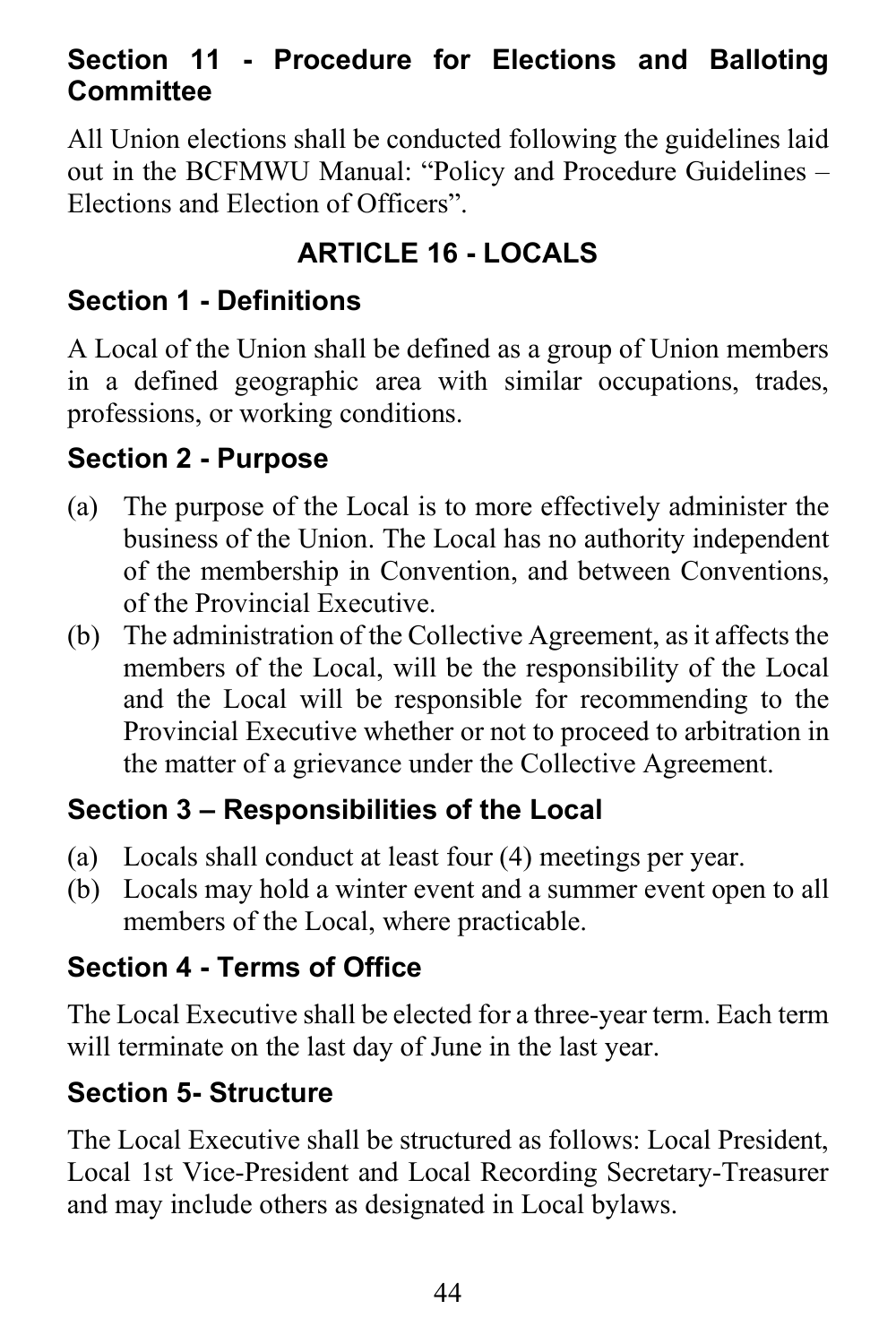# <span id="page-50-0"></span>**Section 6 – Union Leave Days**

(a) Local Presidents shall allocate lieu days to the members of the Local Executive at their discretion. Lieu day entitlement is based on the following formula:

Minimum monthly lieu day entitlement four (4); Maximum monthly lieu day entitlement seven (7).

Lieu days are earned as follows:

One (1) lieu day for each separate and distinct Point of Assembly.

One (1) lieu day for every one hundred (100) members.

# <span id="page-50-1"></span>**Section 7 – Forming New Locals**

The Provincial Executive may form new Locals, alter the jurisdiction and designation of a Local and amalgamate or divide existing Locals as it sees fit.

# <span id="page-50-2"></span>**Section 8 - Locals and Jurisdiction**

Subject to Section 5, the membership shall be divided into Locals, with the designated numbers and jurisdiction as follows:

Local 1 UNLICENSED membership, ship and shore: Swartz Bay and vicinity

Local 2 UNLICENSED membership, ship and shore: Nanaimo and vicinity

Local 3 UNLICENSED membership, ship and shore: Tsawwassen and vicinity

Local 4 UNLICENSED membership, ship and shore: Horseshoe Bay and vicinity

Local 5 UNLICENSED membership, ship and shore: Langdale, and vicinity

Local 6 UNLICENSED membership, ship and shore: Earls Cove, Powell River, Texada and vicinity

Local 7 UNLICENSED membership, ship and shore: Southern Gulf Islands including Penelakut (Kuper) Island, Thetis Island and vicinity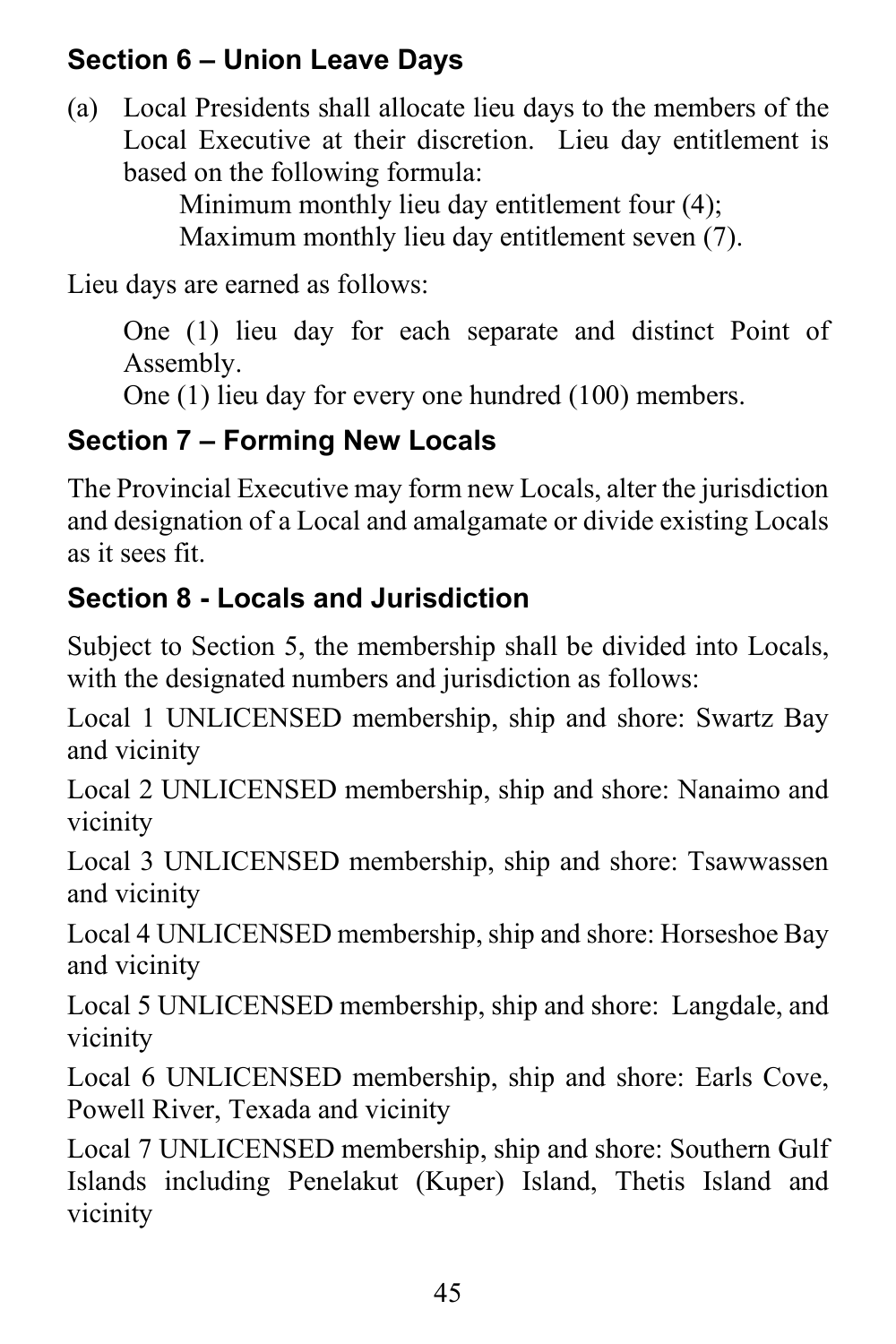Local 8 UNLICENSED membership: Deas (Richmond), trades and trades support staff within a 40-kilometer radius of Deas Dock

Local 9 UNLICENSED membership: Victoria Head Office and vicinity

Local 10 UNLICENSED membership, ship and shore: Bear Cove, Prince Rupert, Skidegate and vicinity including vessels servicing the North

Local 11 UNLICENSED membership, ship and shore: Northern Gulf Islands including Alert Bay, Cortes Island, Courtenay, Denman Island, Hornby Island, Little River, Quadra Island and vicinity

Local 12 SOC membership: Nanaimo and vicinity

Local 13 SOC membership: Tsawwassen and vicinity Local 14 SOC membership: Horseshoe Bay and vicinity

Local 15 SOC membership: Prince Rupert, Skidegate and vicinity including vessels servicing the North

Local 16 SOC membership: Powell River, Texada and vicinity

Local 17 SOC membership: Northern Gulf Islands including Alert Bay, Cortes Island, Courtenay, Denman Island, Hornby Island, Little River, Quadra Island and vicinity

Local 18 SOC membership: Swartz Bay and vicinity

Local 19 SOC membership: Langdale and vicinity

Local 20 SOC membership: Southern Gulf Islands including Salt Spring Island, Thetis Island and vicinity

# <span id="page-51-0"></span>**Section 9 - Membership**

Members of the Union who fall within the jurisdiction of a Local shall be members of that Local.

# <span id="page-51-1"></span>**Section 10 - Bylaws**

A copy of the Local bylaws shall be submitted to the Provincial Executive within four (4) months from Convention and each subsequent amendment shall be submitted to the Provincial Executive. The bylaws shall not have force or effect until approved by the Provincial Executive. A current copy of the Local bylaws shall be posted on at least one bulletin board per location/building/vessel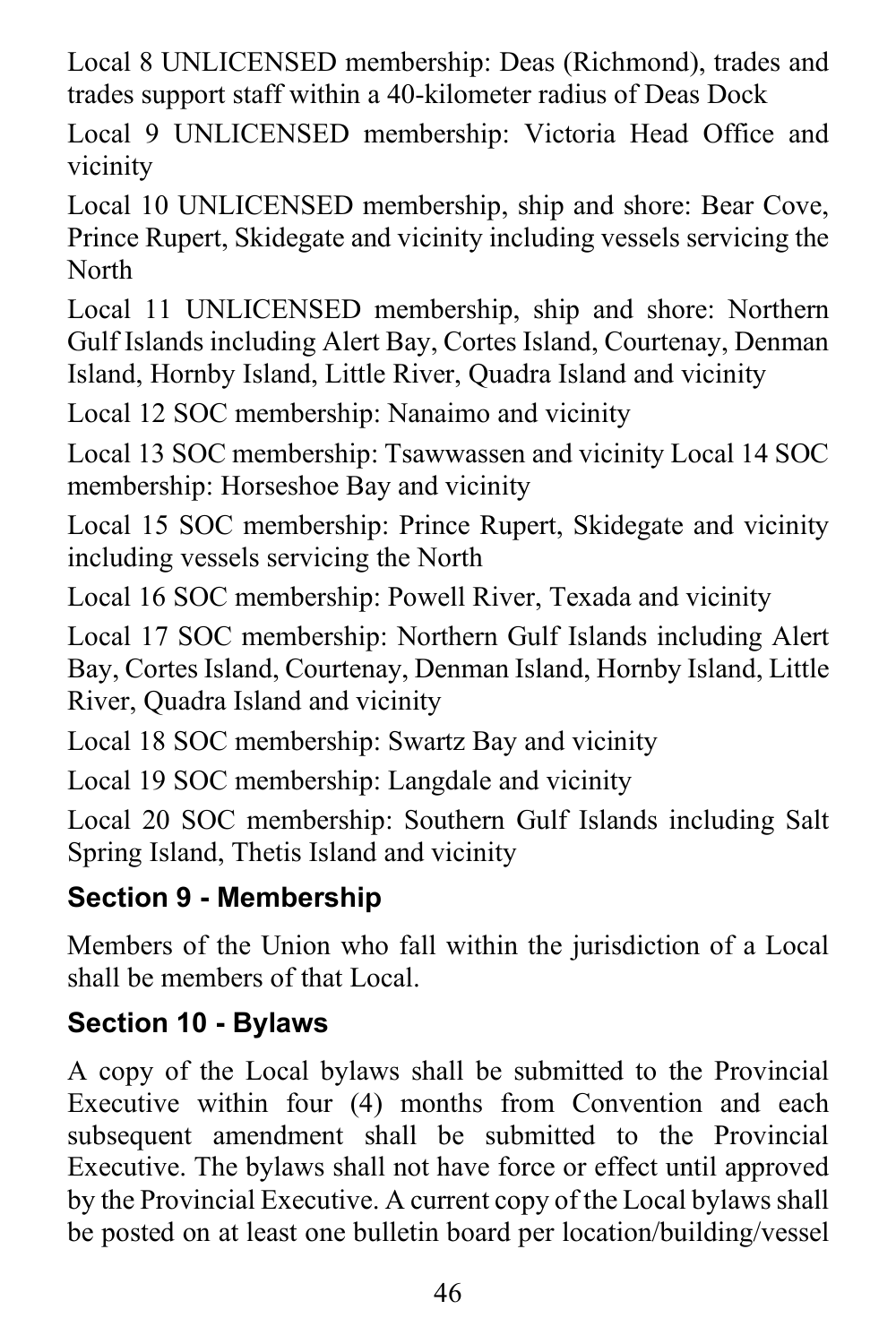of that Local. Any amendment should be posted at the same location(s) as soon as possible.

i. If a set of Local bylaws are not submitted as above, the Local will be administered by a generic set of bylaws managed by the Provincial or SOC Executive as applicable.

# <span id="page-52-0"></span>**Section 11 - Recall**

A simple majority petition of the affected members shall cause the Returning Officer to hold a ballot within thirty (30) days to confirm the validity of the petition. In the event that the ballot supports a simple majority of the affected membership petition for a recall of a Local Executive member, the Local Executive shall within thirty (30) days, have cause to call for and close nominations for the affected position and shall, within thirty (30) additional days, have a referendum ballot of the affected membership.

# <span id="page-52-1"></span>**Section 12 - Vacancies**

- (a) Vacancies within the Local shall be filled according to the Local bylaws.
- (b) Elections should be held no later than ninety (90) days after the position becomes vacant.
- (c) Should there be no Local Executive to conduct an election, the Returning Officer shall ensure that balloting is conducted within ninety (90) days of the vacancy.

# <span id="page-52-2"></span>**Section 13 - Duties of Local Presidents**

- (a) Local Presidents shall preside at all meetings of the Local.
- (b) Local Presidents shall be responsible to the Provincial Executive and membership for Union activity at the Local including:
	- i. Ensuring that each designated group of members elects a shop steward;
	- ii. Assisting shop stewards, as required, with investigations of grievances, safety conditions, etc.; and
	- iii. Appointments of committees, as required, and assisting with their activities.
- (c) Local Presidents shall assign duties to the 1st Vice President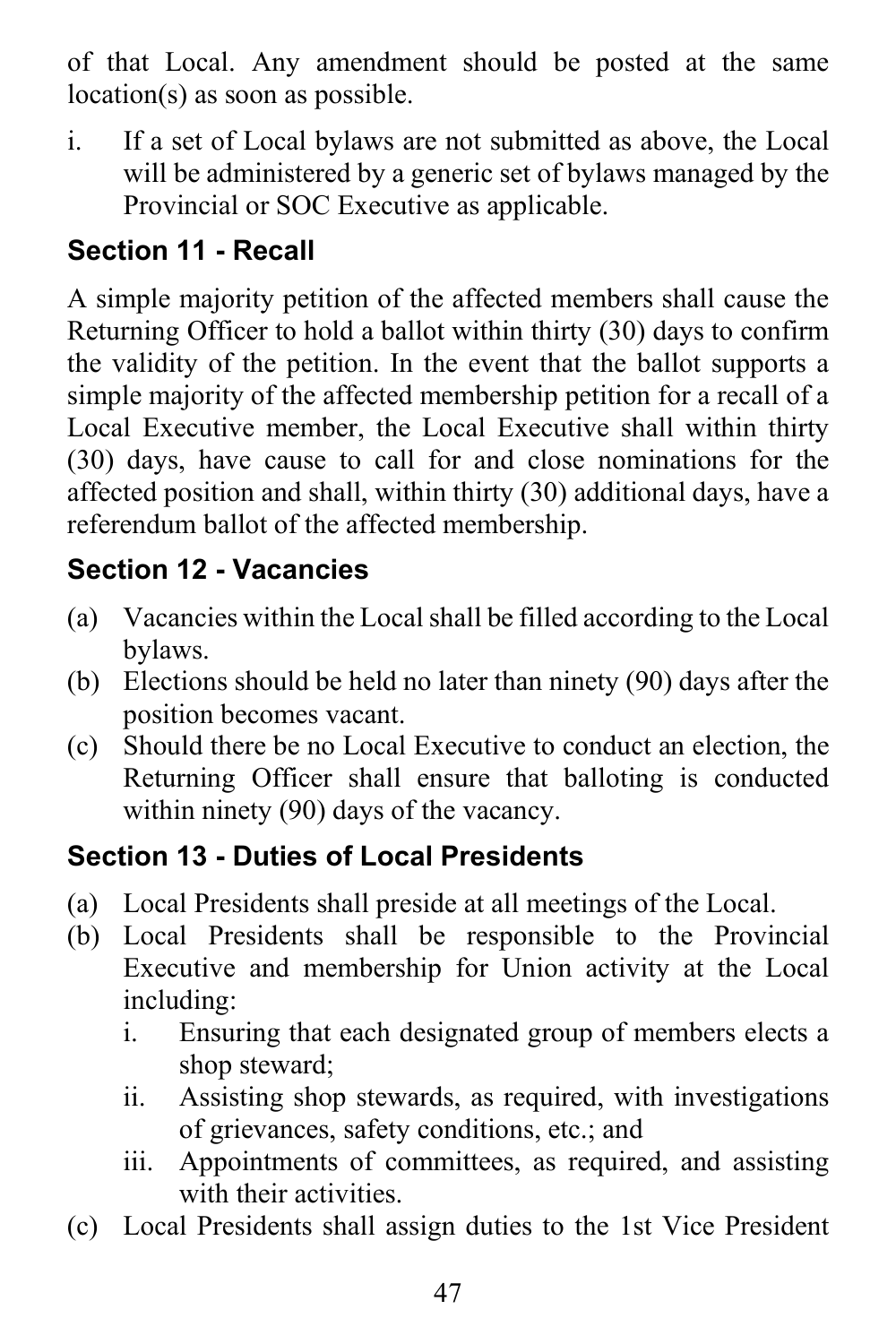and Recording Secretary-Treasurer.

- (d) Local Presidents shall have available, for information, at membership meetings:
	- i. Current Auditor's Report; and
	- ii. Current Revenue and Expense Report.

# <span id="page-53-0"></span>**Section 14 - Duties of Local 1st Vice Presidents**

- (a) In the absence of the Local President assume their duties.
- (b) Assist the Local President with their duties.

#### <span id="page-53-1"></span>**Section 15 - Duties of Local Recording Secretary-Treasurers**

- (a) Local Recording Secretary-Treasurers shall keep a correct, full and impartial account of the proceedings of each meeting of the membership meetings in a bound minute book.
- (b) Local Recording Secretary-Treasurers shall forward, immediately upon completion of the meeting, a copy of all minutes recorded to the Union office.
- (c) Local Recording Secretary-Treasurers shall assist the Local President in preparing correspondence, bulletins, etc. and shall receive copies of correspondence for the Local.
- (d) Local Recording Secretary-Treasurers shall keep an accurate record of all revenue and expenses for the Local and shall forward an annual report to the Secretary-Treasurer, Provincial Executive Officer.

# <span id="page-53-2"></span>**Section 16 - Member Education**

The Local will hold Union orientation meetings for new members.

# <span id="page-53-3"></span>**Section 17 - Local Committees**

Local committees to be established shall include, but need not be limited to the following:

- (a) Occupational Safety and Health Committee:
	- i. comprised of worker representatives from as many classifications as practical;
	- ii. are elected to a three-year term;
	- iii. members shall be provided with book off to attend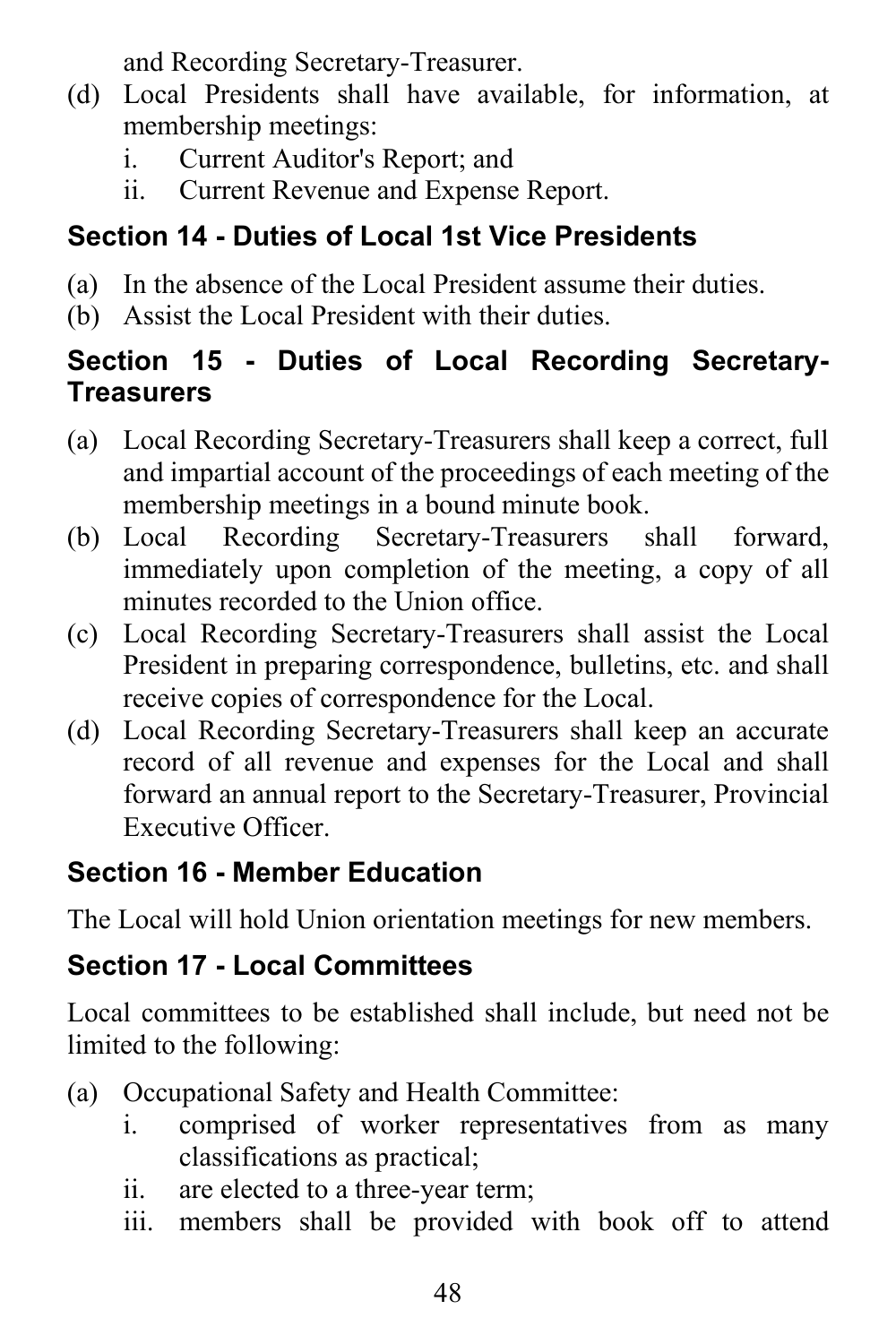meetings; and

- iv. at least one member shall hold an OFA Certificate.
- (b) Local Welfare Committee comprised of at least three (3) members to assist with the welfare of the Local's membership.
- (c) Local Grievance Committee to review the status of all Local grievances and report to the Local on progress and trends.

# <span id="page-54-0"></span>**Section 18 - Delegates to Trade and Labour Councils**

Upon consultation with the Provincial Executive, the Local shall elect delegates to the trade and labour councils to which Locals are affiliated. Delegates shall be governed by the Constitution and Union policy.

# **ARTICLE 17 - SHOP STEWARDS**

# <span id="page-54-2"></span><span id="page-54-1"></span>**Section 1 - Shop Steward Elections**

- (a) Membership in each group of the work force shall elect, by majority vote, a shop steward to represent the membership on the work forces. Elections shall take place within thirty (30) days of a vacancy occurring. The Union will attempt to ensure that there are shop stewards on all routes.
- (b) Shop stewards may be removed for cause by the Provincial Executive or Local Executive.
- (c) Any removal per (b) shall be reviewed for cause by the Provincial Executive at its next meeting, with removals confirmed by two-thirds (2/3)majority vote. A steward may be reinstated by this same process.

# <span id="page-54-3"></span>**Section 2 - Shop Steward Responsibilities**

The Shop Stewards shall be responsible for:

- (a) Recruiting new employees as active Union members;
- (b) Assisting membership with the interpretation of existing contracts;
- (c) Dealing with grievances in accordance with current contracts; and
- (d) Acting as an advocate for the members of the Local.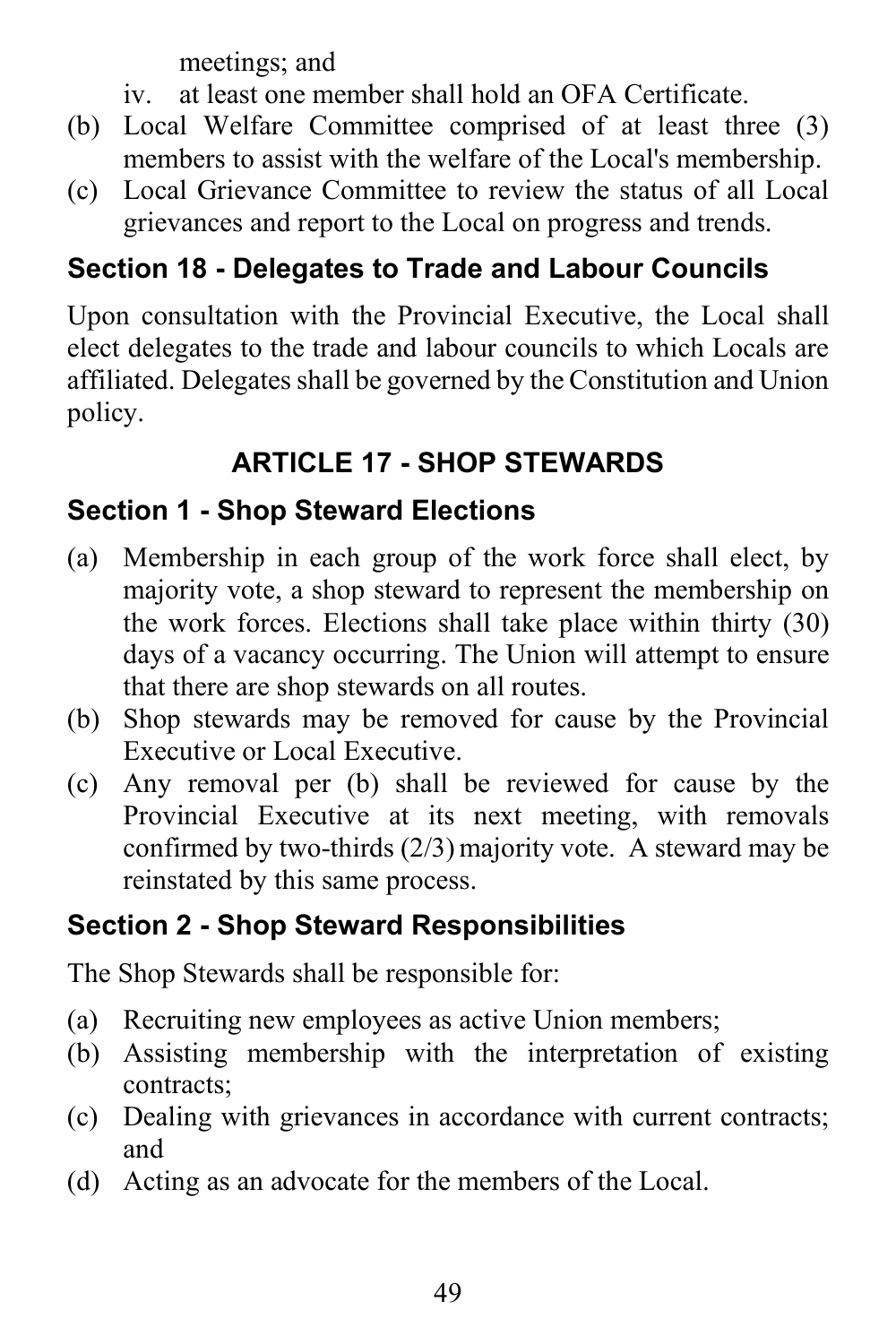# <span id="page-55-0"></span>**Section 3 - Shop Steward Training**

The Union will allocate funds to ensure ongoing training is available to all new and existing shop stewards in accordance with the terms of reference of the Provincial Education Committee.

# **ARTICLE 18 - STAFF**

# <span id="page-55-2"></span><span id="page-55-1"></span>**Section 1 - Office Agreements**

- (a) The Provincial Executive shall have the authority to appoint Labour Relations Officers, patrolmen, and other employees as they deem necessary from time to time to carry out the business affairs of the Union. Union employees are to be chosen from the membership, where practical.
- (b) The Provincial Executive shall establish the remuneration, conditions of employment and benefits for the Union's employees and shall revise the same from time to time. Locals shall receive copies of proposed agreements concerning same at least fifteen (15) days prior to these agreements being voted on at the Provincial Executive level.
- (c) The President, Provincial Executive Officer shall have the authority to discipline or suspend an employee of the Union for just cause, subject to review of the Provincial Executive at the next meeting. The Provincial Executive shall, upon review of facts, reinstate without loss of pay, sustain such discipline or suspension, or dismiss such employee.
- (d) Any person on Union salary shall be required to resign from that paid position upon accepting nomination to an elected position.

# **ARTICLE 19 - UNION FUNDS**

# <span id="page-55-4"></span><span id="page-55-3"></span>**Section 1 – Deposits**

The BCFMWU will where practicable, deposit all monies with senior Canadian financial institutions. (By definition this includes banks, trusts companies and credit unions). Where practicable, any investment deposits will be held in an ethical investment fund.

(a) All Locals shall have a bank account at the same financial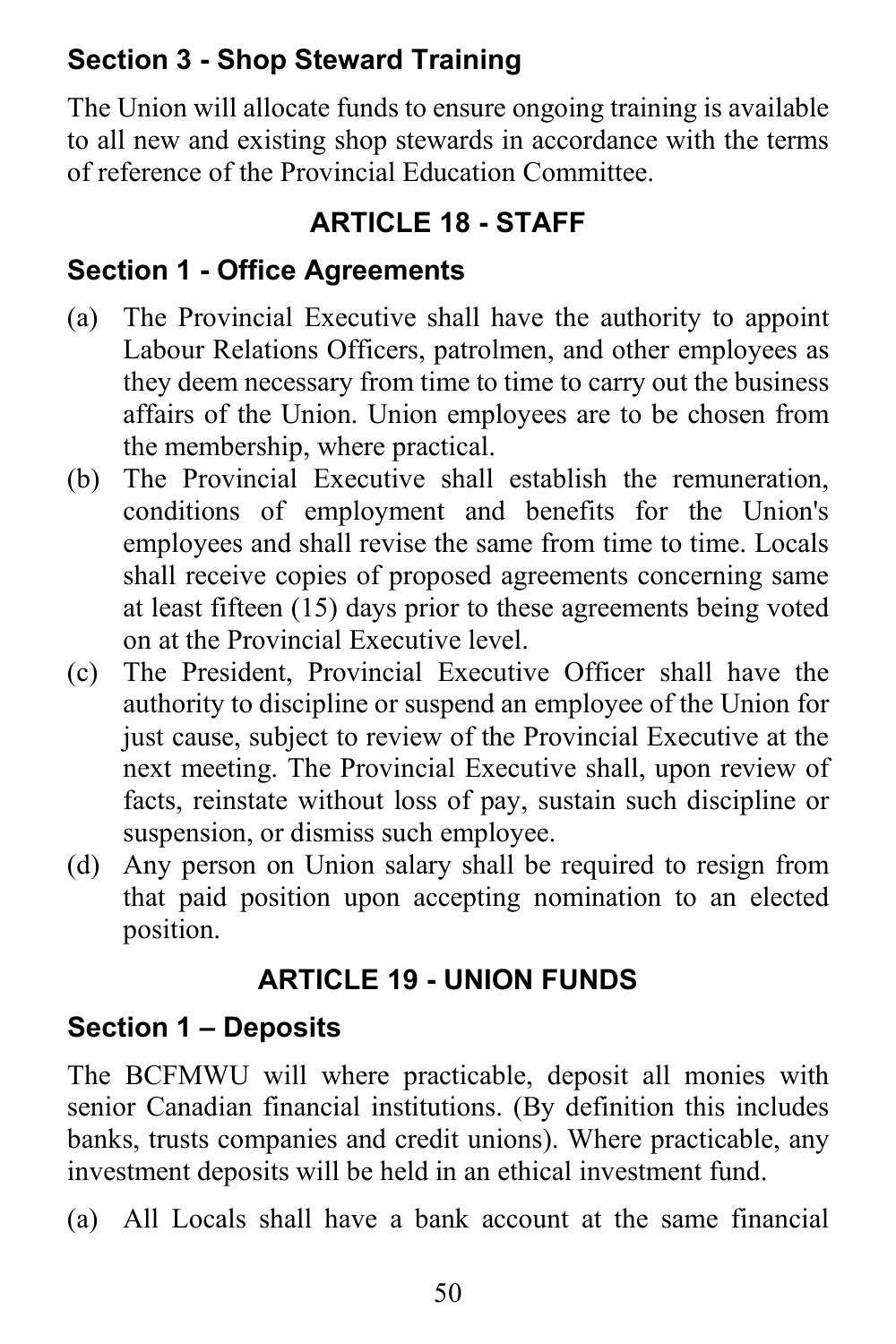institution as the Provincial Office account. The accounts shall be a sub account of the headquarter account.

- (b) The Secretary-Treasurer, Provincial Executive Officer and Executive Director shall be sponsoring members on all Local bank accounts, and shall have access to view the Local accounts at their discretion.
- (c) The Local President, Local 1st Vice President and the Local Recording-Secretary shall be signing officers of the Local account; other signers may be added in accordance with Local bylaws.
- (d) Cheques issued cannot be signed by the recipient of the cheque.

# <span id="page-56-0"></span>**Section 2 - Union Bonds and Securities**

The Provincial Executive shall arrange to have all bonds and securities of the Union kept in a safety deposit box in safekeeping, where practical, at a credit union or chartered bank, to be released only on the signature and personal appearance of the Secretary-Treasurer, Provincial Executive Officer and President, Provincial Executive Officer with one (1) other member of the Finance Committee.

# <span id="page-56-1"></span>**Section 3 - Union Dues**

- (a) Revenue of the Union shall be derived from monthly dues to be charged to members of the Union at a rate to be determined at Convention. The current rate is two per cent (2%).
- (b) A member substituting into a term certain excluded position shall be required to pay Union dues based on their regular excluded monthly salary during the period of exclusion.

# <span id="page-56-2"></span>**Section 4 - Initiation Fees**

An initiation fee of sixty dollars (\$60.00) or such other amount to be determined at Convention, shall be charged each person joining the Union. Where an employee can produce a withdrawal card from any Union affiliated to the Canadian Labour Congress, initiation fees shall be waived or reimbursed.

# <span id="page-56-3"></span>**Section 5 - Assessments**

Membership assessments for special purposes, by way of payroll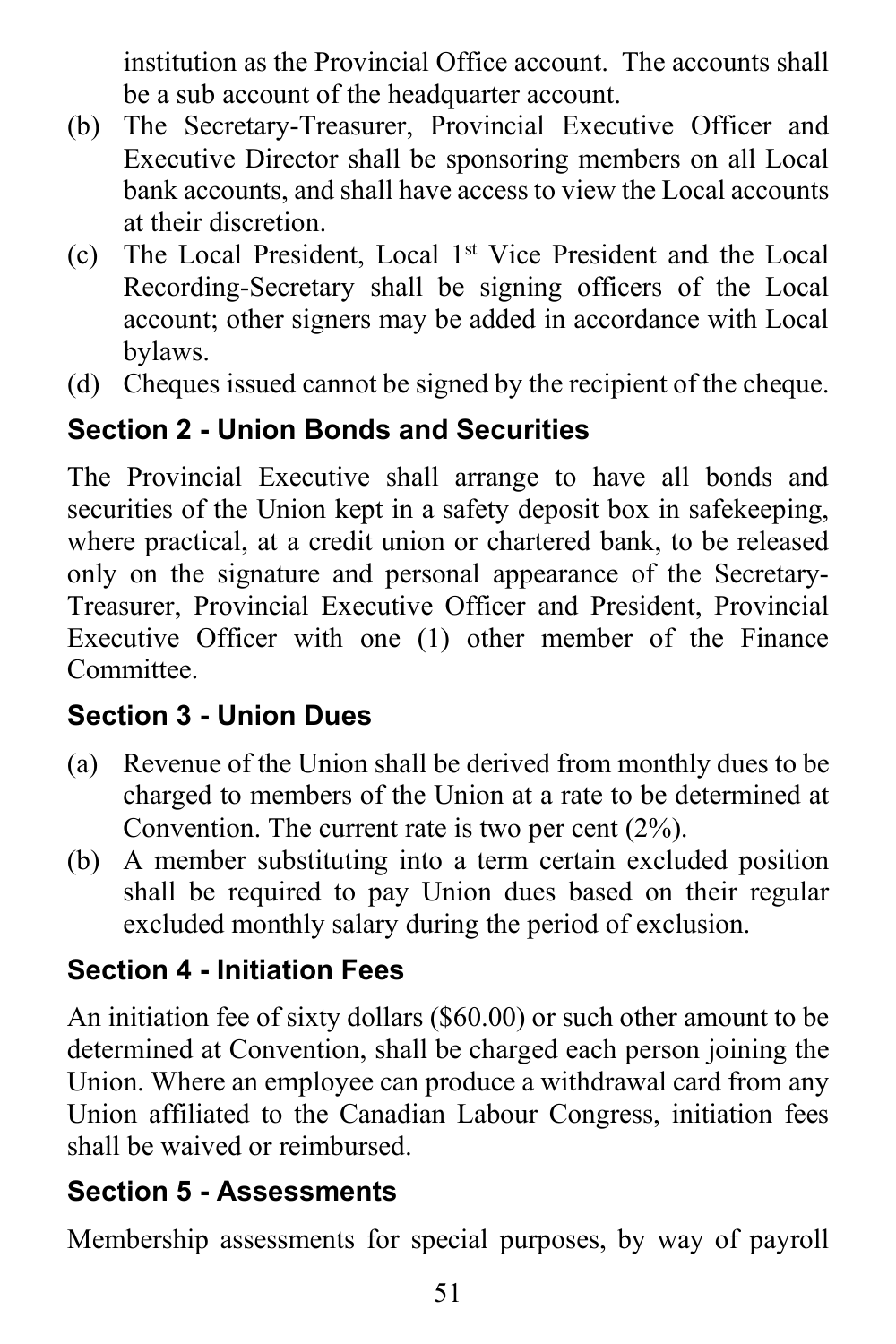deduction, may only be made upon approval of the membership through a referendum vote except in a strike situation in which case that approval may be made by the Provincial Executive.

# <span id="page-57-0"></span>**Section 6 - Financial Guide**

All Union monies shall be administered in strict accordance with the Union's Financial Guide. The Union's Financial Guide may be amended by majority vote of delegates in Convention or of the Provincial Executive.

# <span id="page-57-1"></span>**Section 7 - Cheques**

No Union funds shall be disbursed except on negotiation of a cheque drawn on a bank or credit union account in the name of the Union.

# <span id="page-57-2"></span>**Section 8 - Signatories**

All cheques issued against the funds of the Union shall be signed by any two (2) of the following:

- (a) President, Provincial Executive Officer
- (b) Secretary-Treasurer, Provincial Executive Officer
- (c) Ships' Officers' Component President, Provincial Executive **Officer**
- (d) 1st Vice President, Provincial Executive Officer
- (e) Executive Director
- (f) In the event of an absence of one or more of the above signatories, the Provincial Executive may appoint the 2nd Vice President, Provincial Executive Officer and if required a member of the Provincial Executive, to act as a signatory for the duration of the absence.
- (g) The SOC bylaws shall determine the signing authorities for approval of SOC expenses that will include:
	- 1) Ships' Officers' Component President, Provincial Executive Officer
	- 2) SOC Deck Representative
	- 3) SOC Engineering Representative

In the absence of one of any of the above, the signing authorities in Sections  $(a) - (e)$  shall also be authorized.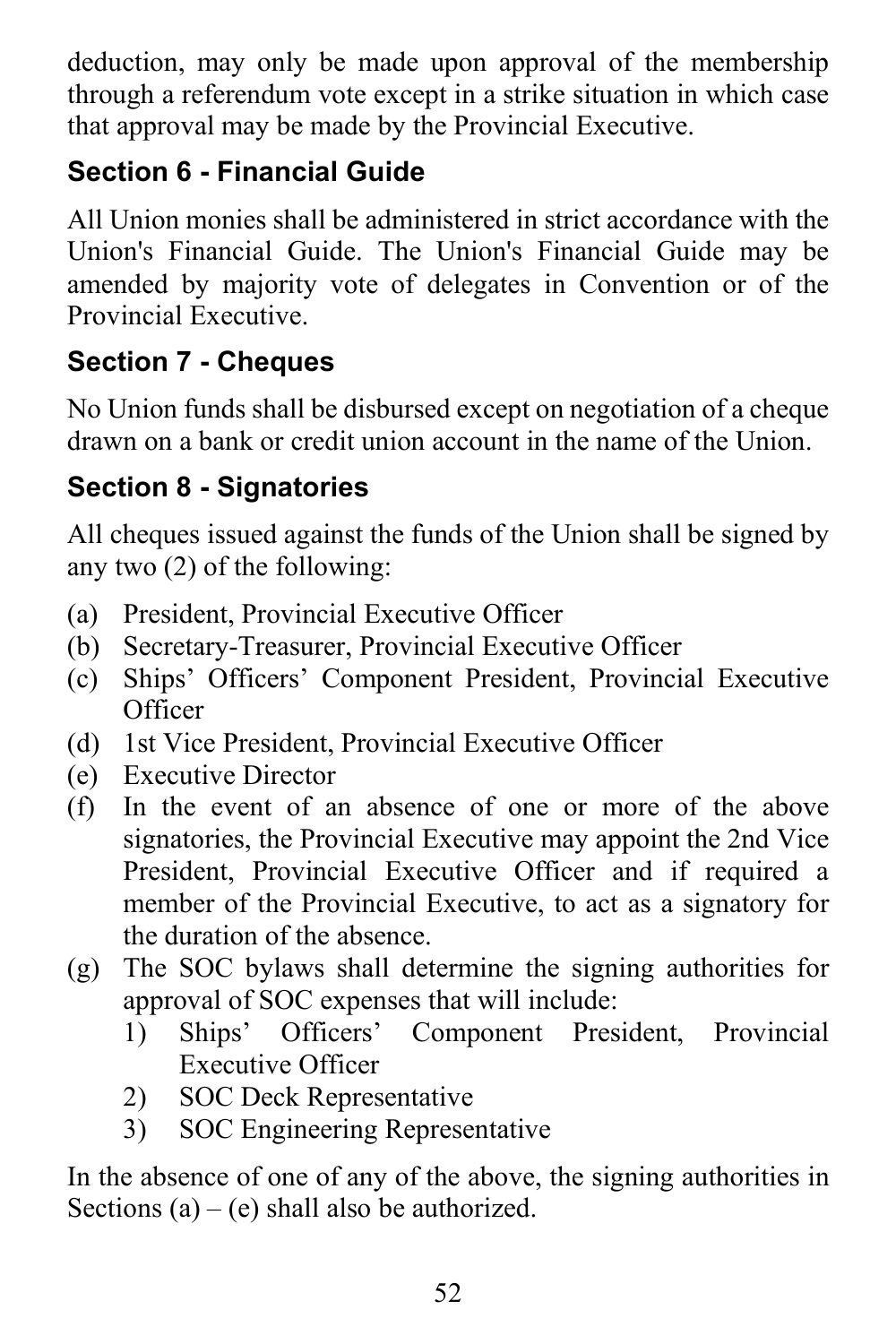# <span id="page-58-0"></span>**Section 9 - Bonding**

All signing authorities for the Union shall be bondable and shall sign a release form for background check(s).

# <span id="page-58-1"></span>**Section 10 - Safety Deposit Box**

The Union shall rent safety deposit box(es) for the safekeeping of Union documents.

# <span id="page-58-2"></span>**Section 11 - Union Property**

Union assets shall be insured against fire, theft and damage.

# <span id="page-58-3"></span>**Section 12 - Fiscal Year**

The fiscal year shall end on the last day of May of each year.

#### <span id="page-58-4"></span>**Section 13 - Union Books and Accounts**

Subject to relevant provincial legislation, any member in good standing upon written application to the Secretary-Treasurer, Provincial Executive Officer, has the right to view any and all financial documents of the Union.

#### <span id="page-58-5"></span>**Section 14 - Wages and Benefits**

- (a) Employees of the Union shall be paid in accordance with their contracts.
- (b) A member of the Union who is booked off the job for legitimate Union business shall be compensated by the Union for any lost wages from the Employer at the appropriate salary rate they would be receiving were they not absent on Union leave, including substitution if applicable.

# **ARTICLE 20 - UNION FINANCIAL POLICY**

#### <span id="page-58-7"></span><span id="page-58-6"></span>**Section 1 - Donations**

- (a) Donations shall only be made in accordance with the Financial Policy outlined in Article 20.
- (b) No donations, levies, or assessments shall be made to established political parties.
- (c) The Union Provincial Executive will have the authority to approve grants by majority vote.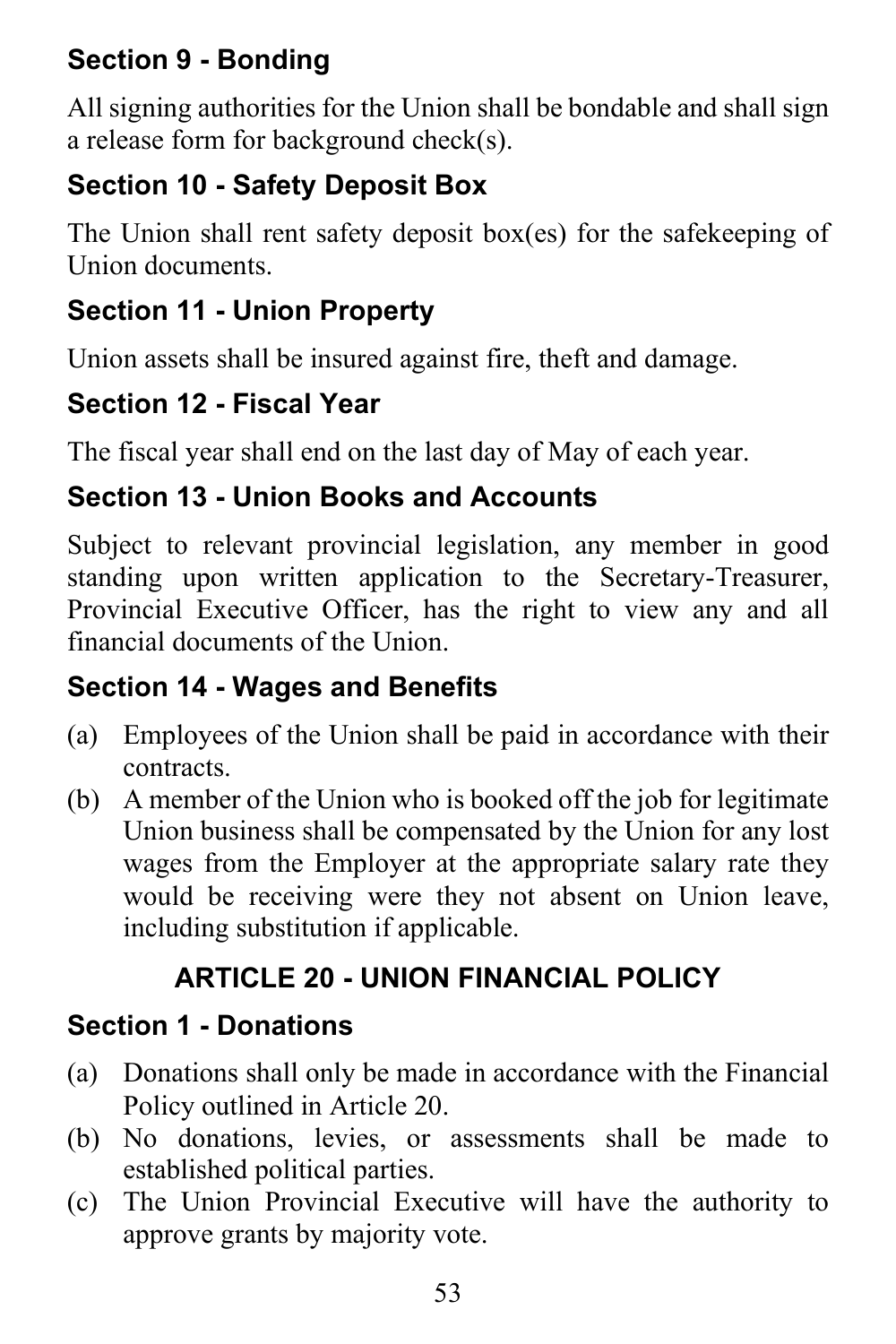- (d) The Union shall support the BC Federation of Labour Defense Fund. The Provincial Executive shall allocate the actual amount of donations.
- (e) The Union shall make donations to other organizations making requests for financial assistance when approved by the Union's Provincial Executive. The Provincial Executive shall determine the actual amount of the donation.

# <span id="page-59-0"></span>**Section 2 - Grant in Aid of Strike Assistance**

All requests for financial assistance from other unions for strike fund assistance shall normally be referred to the BC Federation of Labour.

# <span id="page-59-1"></span>**Section 3 - Assistance to Membership**

The Provincial Executive shall consider all applications for assistance made by a member through their Local Welfare Committee.

# <span id="page-59-2"></span>**Section 4 - Financial Assistance to Locals**

- (a) The Union shall contribute to the financial assistance of each Local. Annual assessments of fifteen dollars (\$15.00) per Local member will be paid to each Local. If the Local has less than one hundred (100) members then an amount of one thousand five hundred dollars (\$1,500.00) will be paid to the Local.
- (b) Locals with a bank balance over twelve thousand (\$12,000.00) dollars on May 31 will not be entitled to receive that Local's per capita.
- (c) Locals that have held their annual yearly events outlined in Article 16, Section 3 (b) shall be provided with additional financial remittance of five hundred dollars (\$500.00) to offset costs associated with these events.

# **ARTICLE 21 - AMENDMENTS TO THE CONSTITUTION**

- <span id="page-59-3"></span>(a) This Constitution may only be amended by a majority vote of the accredited delegates present and voting at a Convention of the Union.
- (b) Union policy may only be amended by a majority vote of the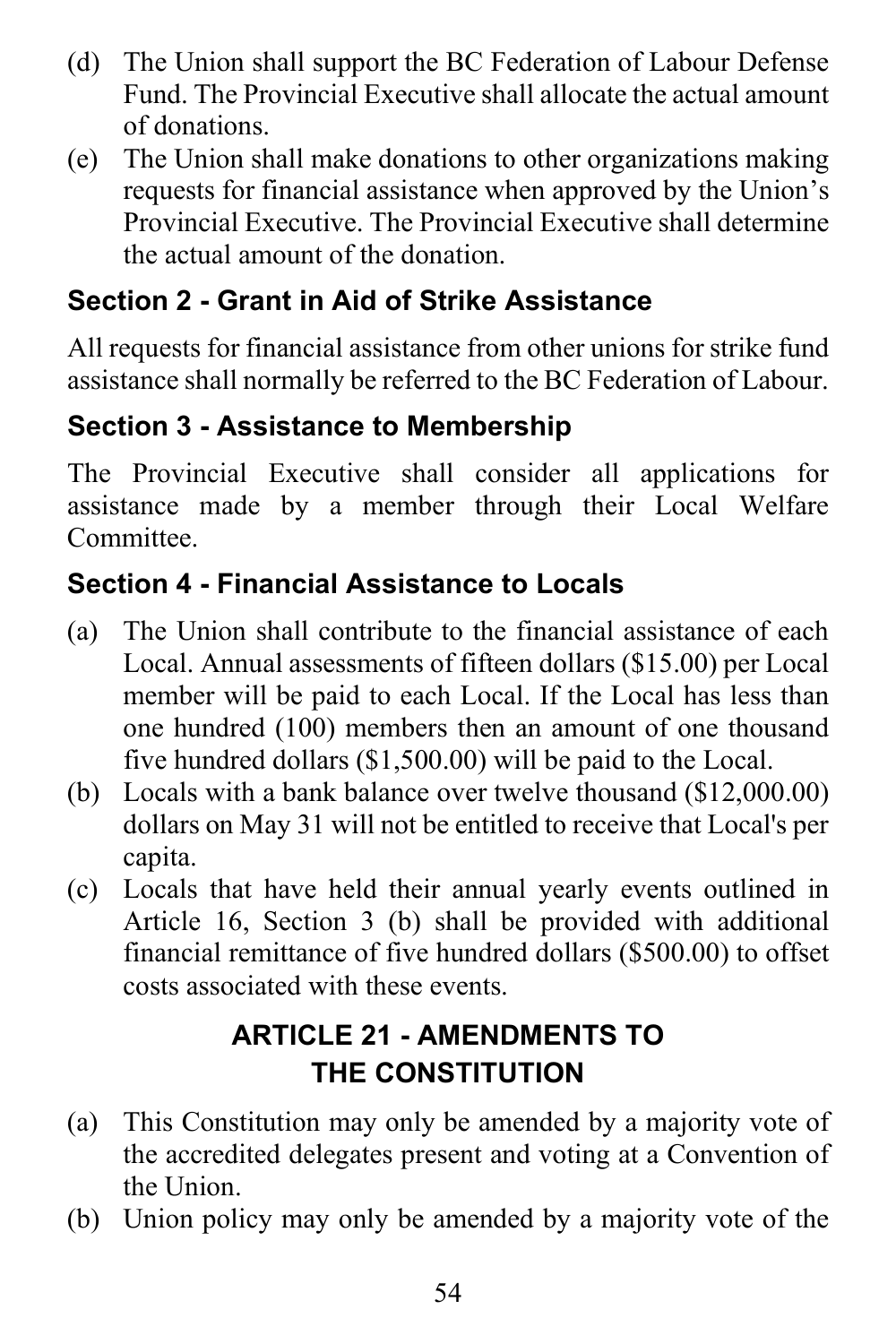accredited delegates present and voting at a Convention of the Union.

# <span id="page-60-0"></span>**ARTICLE 22 - OATH OF OFFICE**

(To be administered by the Returning Officer or Designate)

"I, do hereby sincerely pledge my word to the BC Ferry & Marine Workers' Union that I will without evasion, truly and faithfully perform the duties of my office in accordance with the laws of the Union. I will at all times advance and maintain the principles and established policies of the Union and abide by its Constitution and Bylaws. I will stand up and actively oppose any act of bullying, harassment or discrimination. I agree upon my retirement or resignation, to turn over to the Union any documents entrusted to my care".

#### **ARTICLE 23 - UNION POLICY**

<span id="page-60-1"></span>This Union:

- (a) Fully supports the re-establishment of the Canadian Merchant Marine.
- (b) Will, where possible, ensure that all its functions take place on Union premises.
- (c) Shall endorse the Camp Jubilee concept.
- (d) Only a member in possession of a valid "Picket Pass" shall be authorized to cross a picket line. Picket passes shall be filled out in duplicate and shall include the following information: date, time of crossing, time of expiry, reason for crossing and signature of member being authorized to cross. The duplicate copy is to be returned to the Union office. Only Provincial Executive members and members in positions designated by Locals and submitted to the Provincial Executive for approval within three (3) months of Convention shall be entitled to issue picket passes.
- (e) Supports a policy of educating and training Canadians for positions within the Marine Industry.
- (f) Will endeavour to maintain a strike fund.
- (g) In conjunction with the BC Federation of Labour and the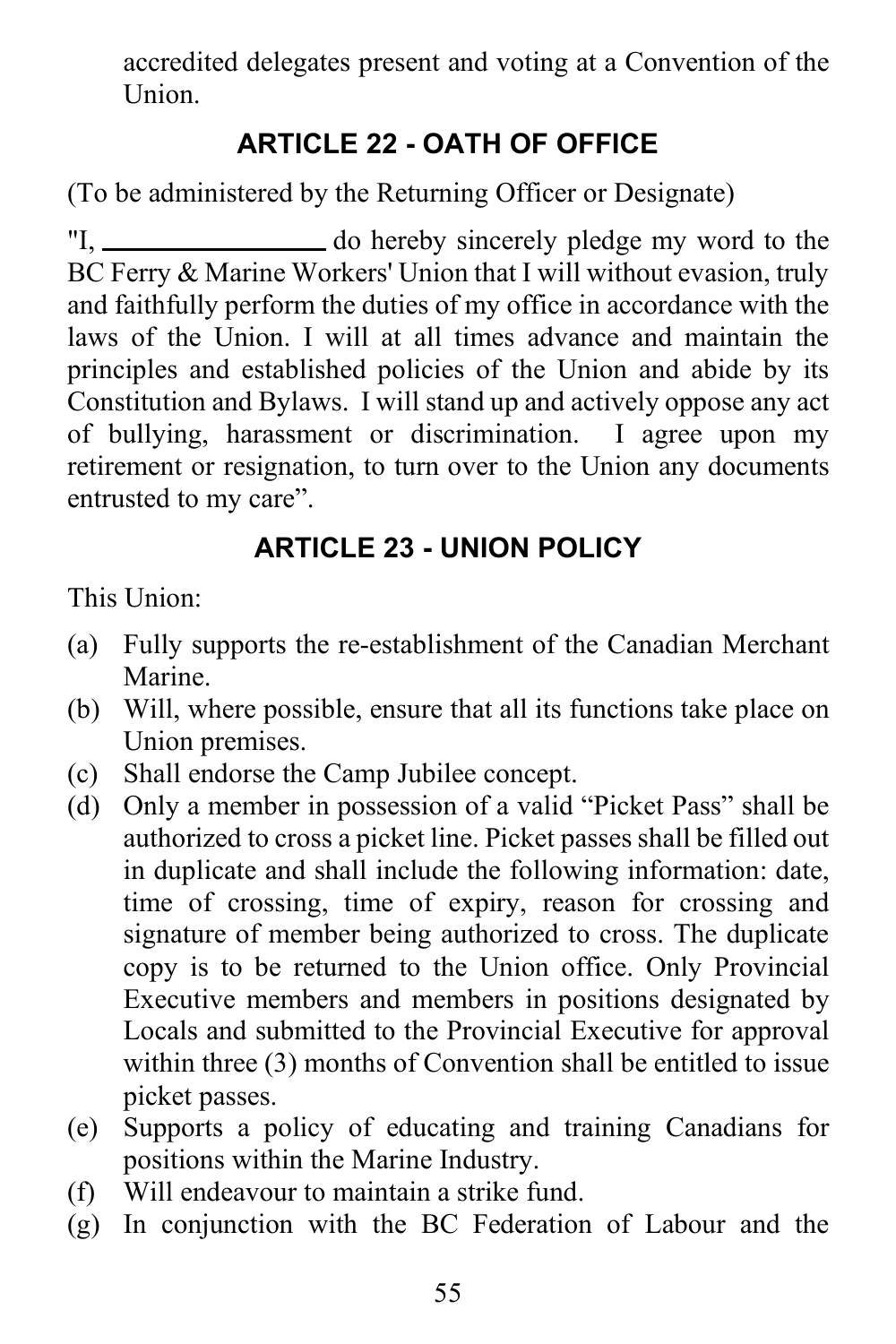Canadian Labour Congress, will organize a series of advertisements and television programs to represent and augment the position of Unions throughout Canada, such programs to be funded out of the per capita payments to the BC Federation of Labour and the Canadian Labour Congress.

- (h) Oppose the arms' race and any war of aggression.
- (i) Will work to establish legislation under WCB to cover employees adversely affected by passive smoke.
- (j) Upon a request in writing to the Provincial Executive, and subject to a consideration of applicable legislation and privilege, Union members shall have access to all Union records unless prohibited by a unanimous decision of the Provincial Executive.
- (k) No collective agreement shall be signed without a "no discipline" clause in force.
- (l) Support reproductive rights for all, including universal access to contraceptives and abortion.
- (m) Is opposed to mandatory drug testing.
- (n) Respects and values the ideas and participation of its retired members. These members are encouraged to continue to be involved with the education and instructional aspects of the Union for the benefit of all.
- (o) Shall fully pursue enhancements to the early retirement and pension packages of our members, with its goal being that members may retire with a full pension at age fifty (50).
- (p) Will attempt to organize the employees of any new coastal ferry service.
- (q) Shall give preference to Canadian union-made goods in its purchases.
- (r) Shall not discriminate on the grounds of ancestry, place of origin, race, creed, religion, colour, age, sex, physical or mental disability, family status, marital status, political affiliation, criminal conviction or summary conviction offence or a perceived conviction that is unrelated to the employment or the intended employment of that person, sexual orientation, gender identity and expression, and/or any other ground protected by statute or legislation.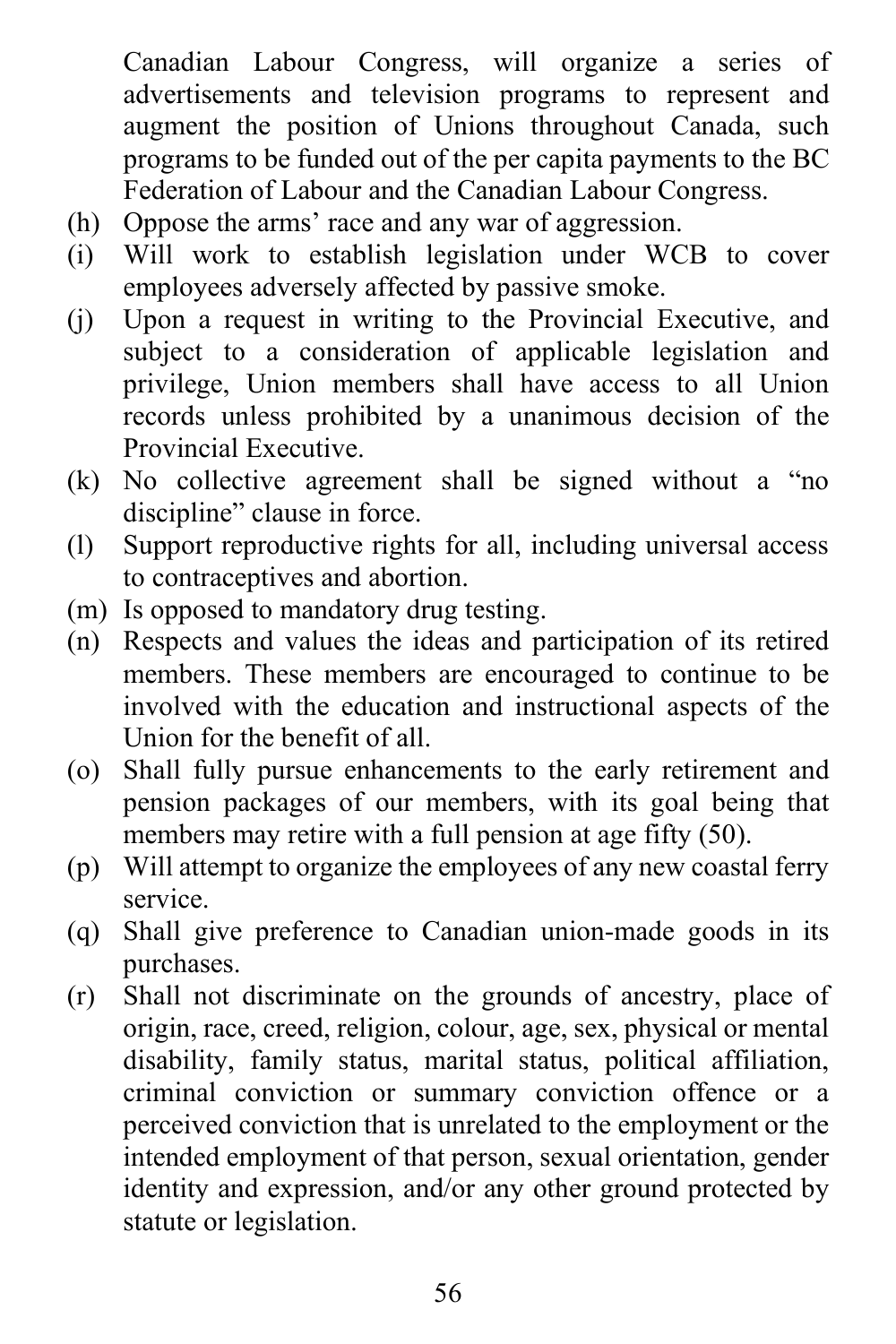- (s) Shall research comparative wage and working conditions of workers in related industries both inside and outside Canada on an annual basis and provide this information to the membership upon request.
- (t) Is committed to ensuring participation in a progressive and responsive employee assistance program.
- (u) Through the Local Executive, will review any agreement made on behalf of a group of its members to waive certain provisions of the Collective Agreement at least every five (5) years to verify that a majority of the affected members are still in favour.

# **ARTICLE 24 - PROCEDURE AT MEETINGS**

# <span id="page-62-1"></span><span id="page-62-0"></span>**Section 1 - Rules of Procedure**

The rules of procedure governing meetings shall be those contained in "Bourinot's Rules of Order" which shall govern the Union in all cases to which they are applicable where they are not inconsistent with the Constitution and Bylaws. Members attending a meeting shall have one (1) vote. In the event of a tie vote, the motion fails. Union meetings shall include but not be confined to the following:

- (a) Convention;
- (b) Provincial Executive Meetings;
- (c) Local Meetings; and
- (d) Committee Meetings.

#### <span id="page-62-2"></span>**Section 2 - Non-Smoking Meetings**

- (a) All meetings of the BC Ferry & Marine Workers' Union shall be non-smoking.
- (b) All smoke breaks shall be in accordance with WorkSafe BC OHS Regulations.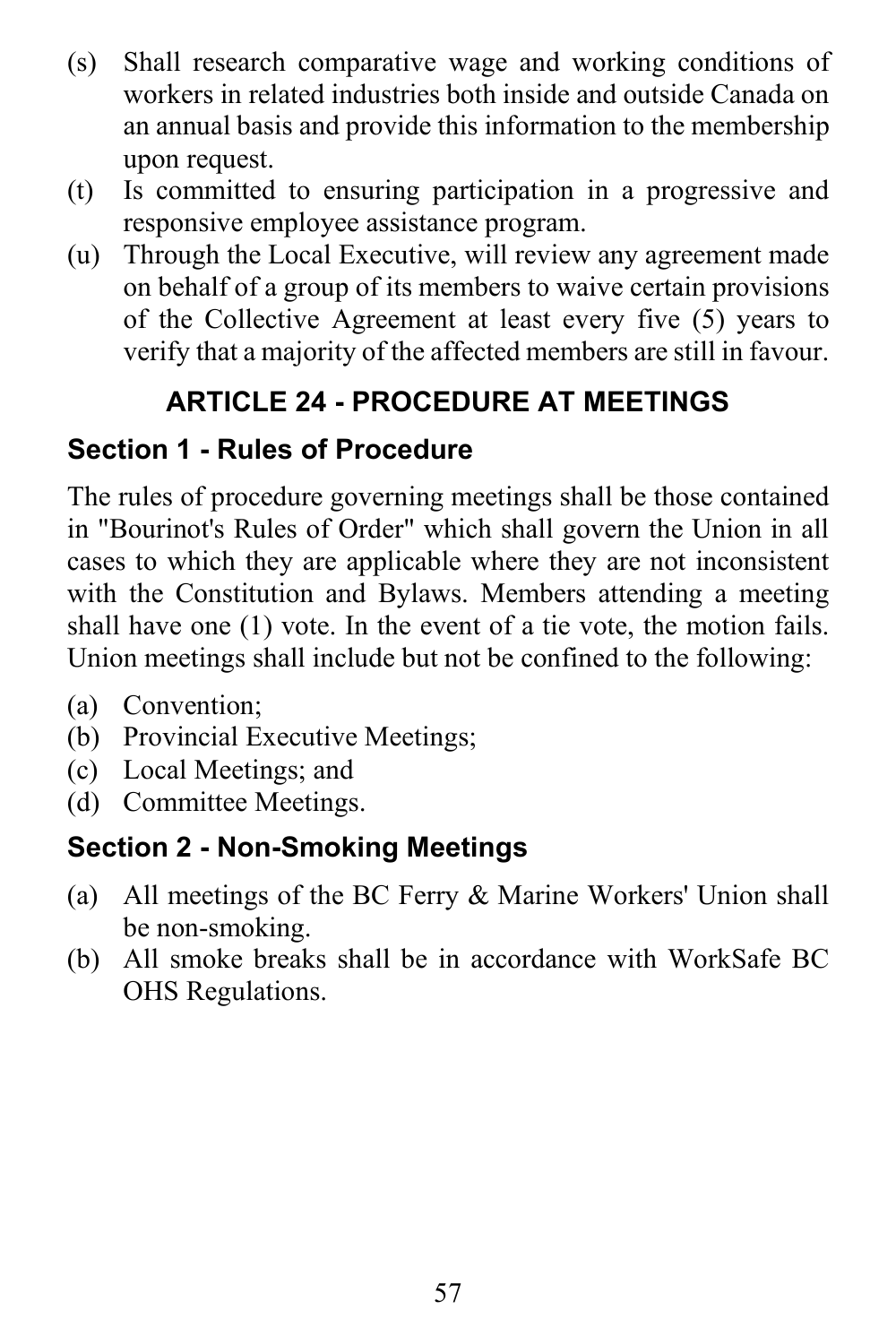# **APPENDIX "A" - POLICY**

<span id="page-63-0"></span>This Union is committed to creating and maintaining a working environment based on dignity and mutual respect, free from harassment.

Responsibility: All

Administrative Processes: Interactions between BC Ferry & Marine Workers' Union members, employees and others must be based on mutual respect, cooperation, and understanding. The Union is committed to creating a working environment based on dignity and mutual respect.

The Union will neither condone nor tolerate behaviour that undermines the dignity or self-esteem of any individual or group that creates an intimidating, hostile or abusive environment. The Union considers harassment of any kind a serious offence. Complaints of harassment should be immediately reported to the President, Provincial Executive Officer, or the Ranking Elected Officer that may be in attendance where the harassment occurs. The Complaint is to be investigated in an expeditious manner. A substantiated complaint may result in the removal of the harasser from the event or from having any contact with the group or individuals who made the complaint.

Harassment can be defined as any unwelcome action in the form of physical, verbal, non-verbal conduct; including email and any other behaviour which ridicules, intimidates or is physically abusive in nature.

This policy encompasses, but is not limited to, harassment around issues of race, politics, religion, sexual orientation, physical or mental abilities, as well as sexual harassment.

These are principles that are fundamental to the union movement, human rights, and solidarity. Union principles prohibit us from infringing on the human rights of others and oblige us to stand with those whose rights are under attack in order to defend those rights for all.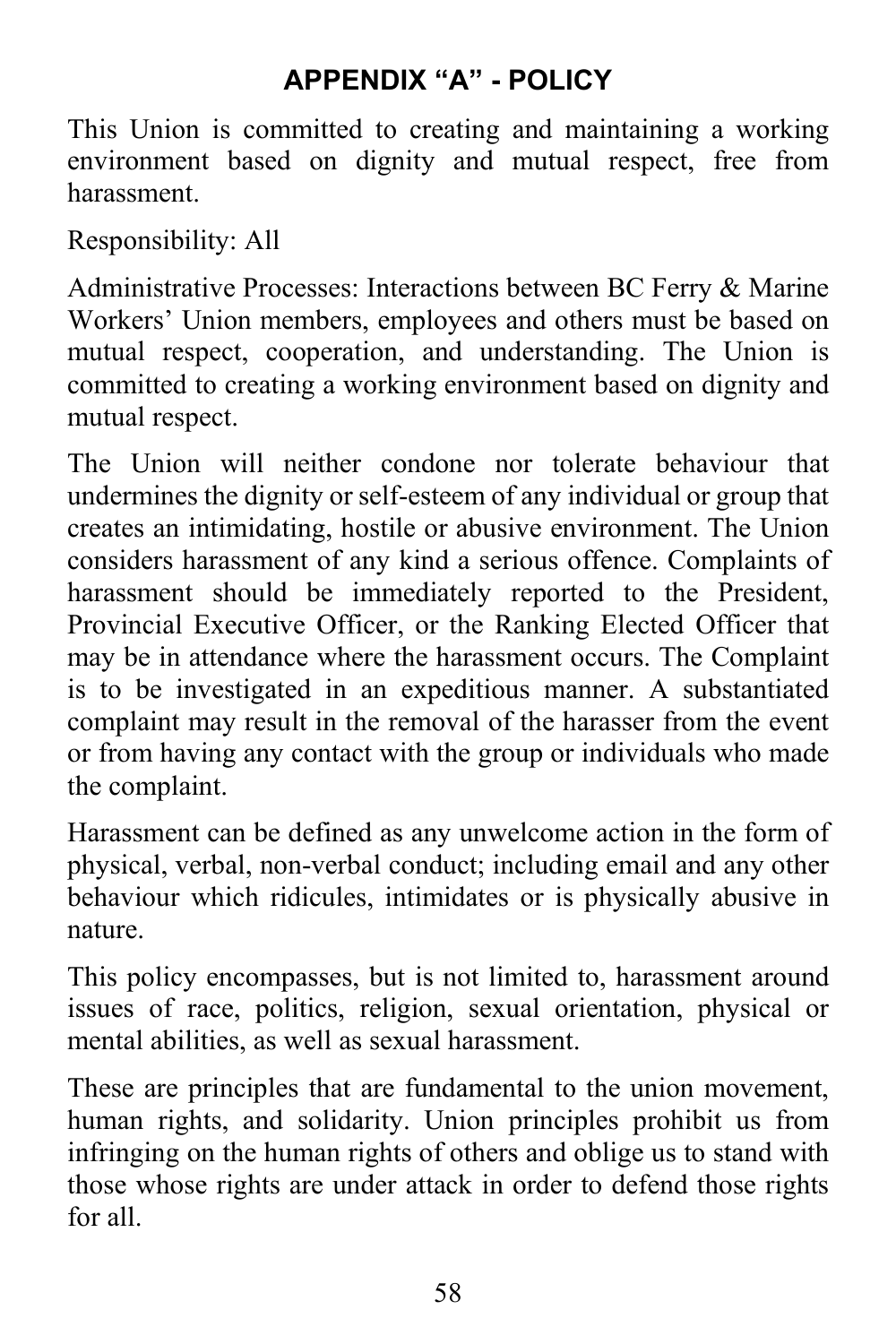#### **APPENDIX "B" - BALLOT BOX FORMS**

<span id="page-64-0"></span>1) This is to certify that the ballot box was empty prior to balloting at Local \_\_\_\_\_\_ on this date \_\_\_\_

(Insert Date)

| Scrutineer – PRINT NAME | Scrutineer – SIGNATURE |  |
|-------------------------|------------------------|--|
| Witness - PRINT NAME    | Witness -SIGNATURE     |  |

2) This is to certify that the ballot box was locked and sealed in my presence after the closing of balloting at Local on this date

(Insert Date)

Witness – PRINT NAME Witness – SIGNATURE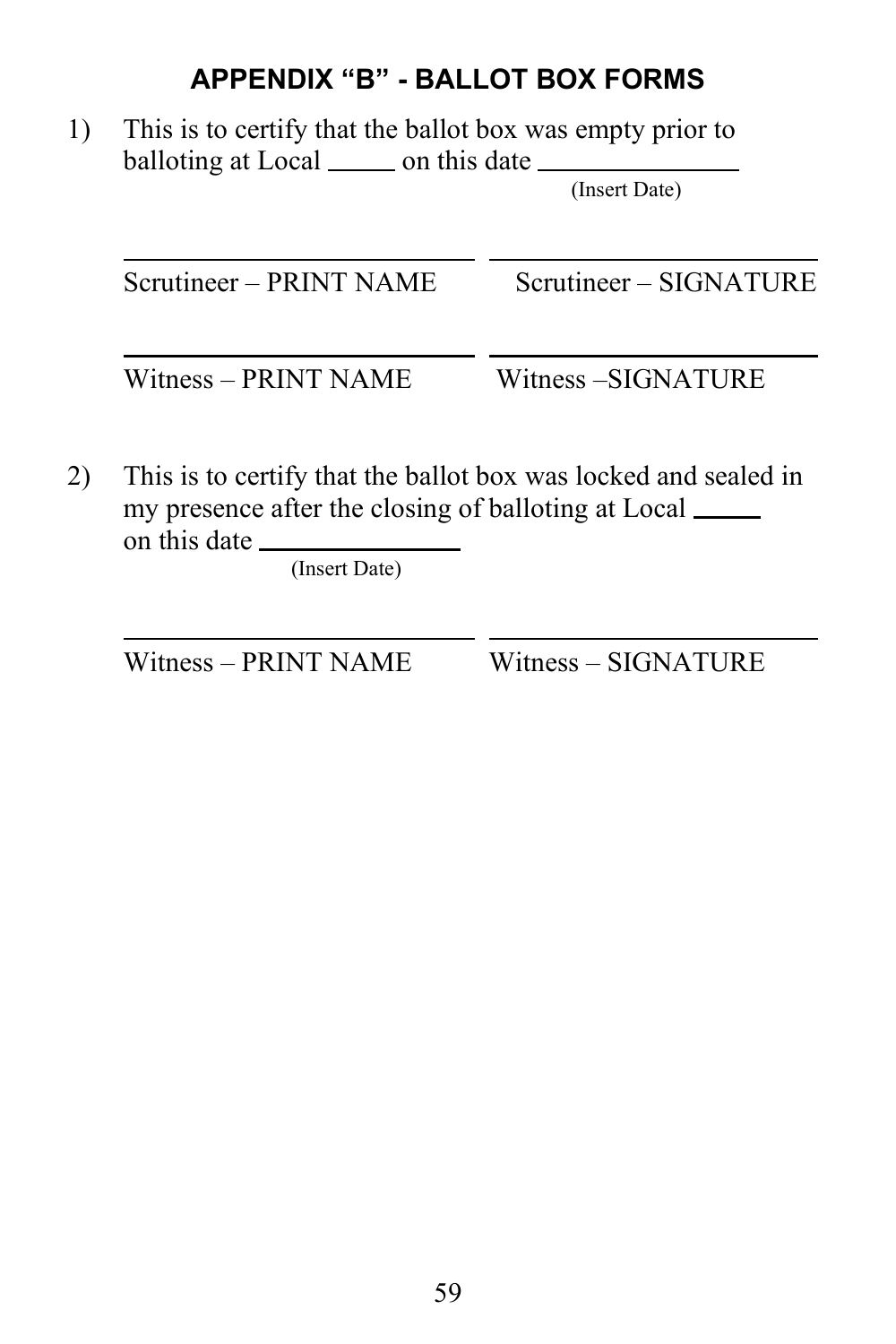#### **APPENDIX "C" - FORM OF CREDENTIALS**

<span id="page-65-0"></span>Form of Credentials to be submitted by the Local to the Credential Committee:

(a) "To the Credentials Committee of the BC Ferry & Marine Workers' Union.

This is to certify that \_\_\_\_\_\_\_\_\_\_\_\_\_\_\_\_\_\_\_has been duly elected to represent Local  $\frac{1}{\sqrt{1-\frac{1}{n}}}$  as an official delegate to this **Convention of the Union; and** 

It is also certified that the number of active members of the above Local as at  $\frac{1}{2}$ , 20 pursuant to headquarters records was \_\_\_\_\_\_\_\_ (number of members). Number of delegates authorized pursuant to Article 8, Section 5 of the Constitution." *To be signed by the Local President and Secretary.* 

Form of Credential issued to all members attending Conventions or Bargaining Conferences:

(b) "This is to certify that  $\frac{1}{\sqrt{2\pi}}$  is a delegate by right to this Convention of the Union."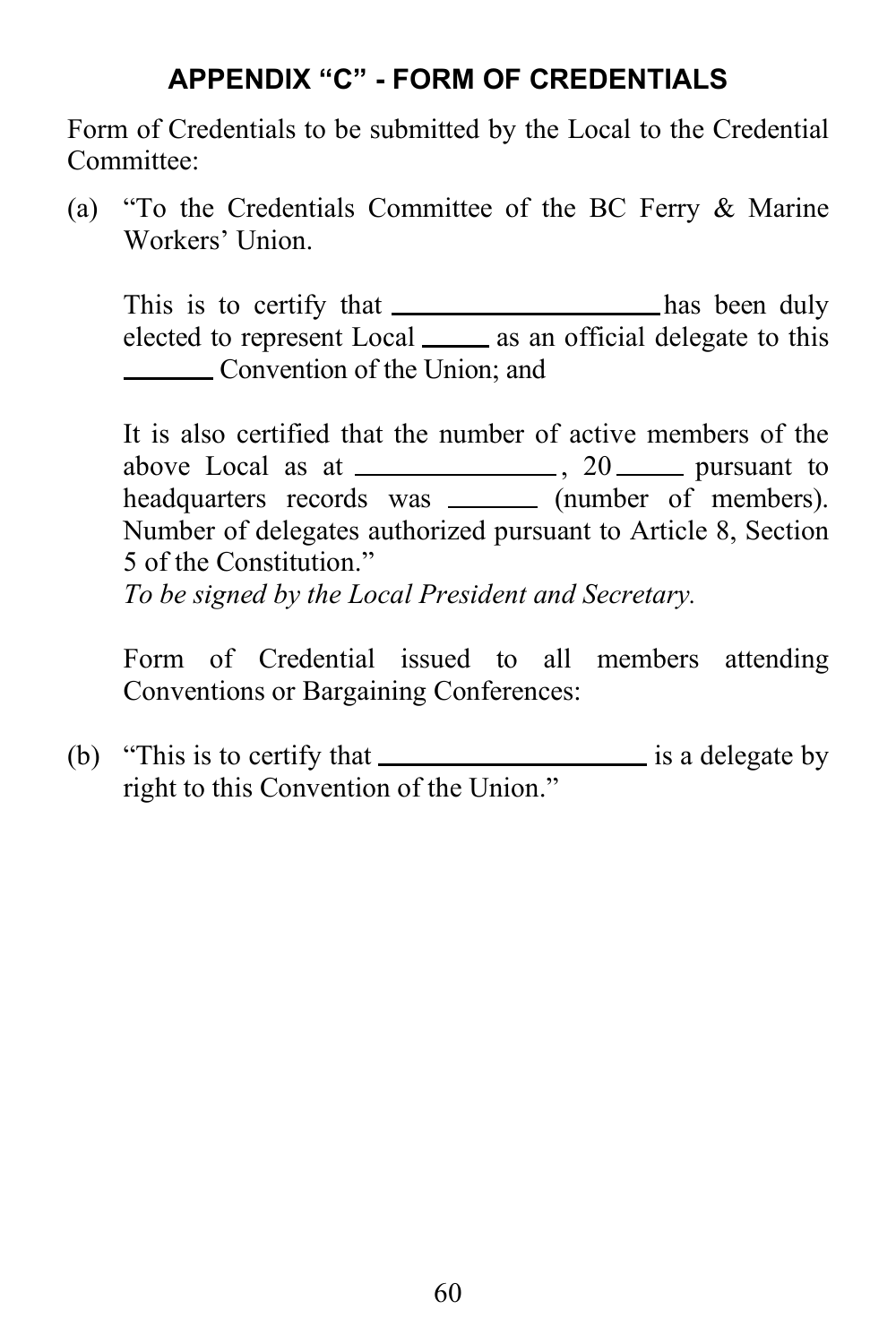#### **APPENDIX "D" - HONOURARY MEMBERS**

<span id="page-66-0"></span>BARTTOFF, Annie BIEBER, Dave BOURCHIER, Dave BURNS, Joyce BUTLER, Kerry CAGNA, Larry CAREY, Cliff CARLOW, Martha COATES, Pat COTTINGHAM, Darren COX, Mike DOBSON, Mary FAVELLE, Peter FEATHERSTONE, Jim FENNELL, Betty GINGRAS, Jacques GINTER, Ken HINGSTON, Charles JENSEN, Al KATTLER, Dave KOLOSZKO, Ed LLOYD, Clive LOWES, Rex MARSHALL, Dianne MATHIESON, Shirley MILLER, Jackie MUÑOZ, Eduardo OGILVIE, Martin ORAM, Trevor PALMER, John PEACOCK, Bob PEACOCK, Lloyd

PERKINS, Adrian POLISHAK, Ron PRINGLE, Clynt REID, Karen SHAW, Ed TENNANT, April VEGA, Nelson WILBY, Bruce WYROZUB, Gary